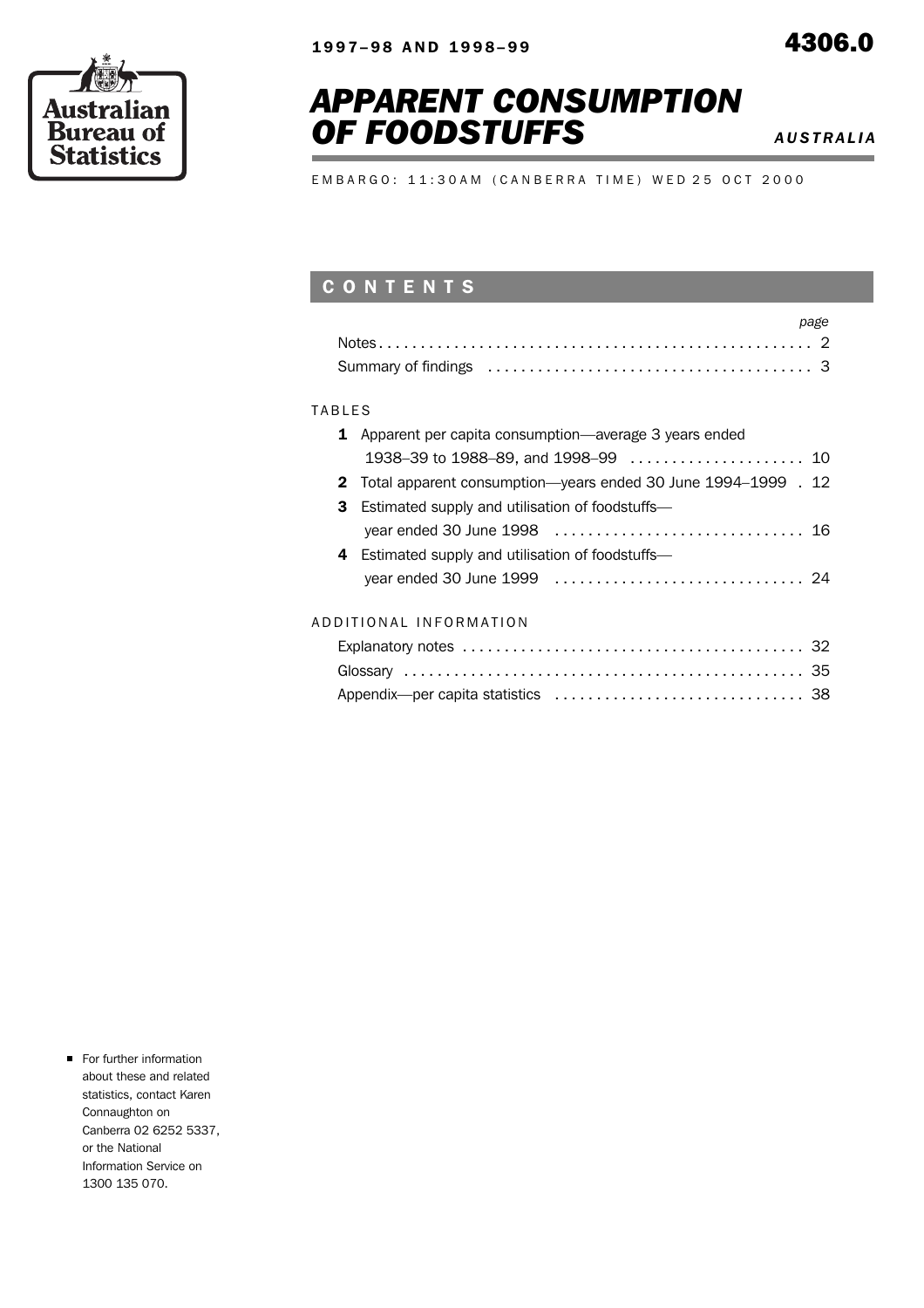### N O T E S

| ABOUT THIS<br>PUBLICATION   | directly.                 | This publication contains detailed statistics of the apparent consumption of foodstuffs in<br>Australia for 1997-98 and 1998-99, as well as comparative data for earlier years.<br>Historical data published in table 1 refers to averages for the three-year periods ending<br>1938-39, 1948-49, 1958-59, 1968-69, 1978-79 and 1988-89. This publication draws<br>extensively on information provided freely by individuals, businesses, governments and<br>other organisations. In previous years preliminary statistics covering major food items<br>were published in Apparent Consumption of Selected Foodstuffs, Australia,<br>Preliminary (Cat. no. 4315.0). The final release of this publication was Apparent<br>Consumption of Selected Foodstuffs, Australia, Preliminary (Cat. no. 4315.0) 1997-98<br>published in November 1998.<br>The next publication of Apparent Consumption of Foodstuffs, Australia<br>(Cat. no. 4306.0) expected to be published will cover the reference period 2005-06.<br>Details of nutrient intake in Australia are no longer included in this publication. These<br>nutrient levels are compiled by officers of the Nutrition Monitoring Unit of the Australian<br>Institute of Health and Welfare (AIHW). Users of these data should contact AIHW |
|-----------------------------|---------------------------|----------------------------------------------------------------------------------------------------------------------------------------------------------------------------------------------------------------------------------------------------------------------------------------------------------------------------------------------------------------------------------------------------------------------------------------------------------------------------------------------------------------------------------------------------------------------------------------------------------------------------------------------------------------------------------------------------------------------------------------------------------------------------------------------------------------------------------------------------------------------------------------------------------------------------------------------------------------------------------------------------------------------------------------------------------------------------------------------------------------------------------------------------------------------------------------------------------------------------------------------------------------------------------------------|
| SYMBOLS AND OTHER<br>USAGES | <b>ABS</b><br><b>AIHW</b> | Australian Bureau of Statistics<br>Australian Institute of Health and Welfare                                                                                                                                                                                                                                                                                                                                                                                                                                                                                                                                                                                                                                                                                                                                                                                                                                                                                                                                                                                                                                                                                                                                                                                                                |
|                             | kg                        | kilograms                                                                                                                                                                                                                                                                                                                                                                                                                                                                                                                                                                                                                                                                                                                                                                                                                                                                                                                                                                                                                                                                                                                                                                                                                                                                                    |
|                             | L                         | litres                                                                                                                                                                                                                                                                                                                                                                                                                                                                                                                                                                                                                                                                                                                                                                                                                                                                                                                                                                                                                                                                                                                                                                                                                                                                                       |
|                             | L al                      | litres alcohol                                                                                                                                                                                                                                                                                                                                                                                                                                                                                                                                                                                                                                                                                                                                                                                                                                                                                                                                                                                                                                                                                                                                                                                                                                                                               |
|                             | n.a.                      | not available                                                                                                                                                                                                                                                                                                                                                                                                                                                                                                                                                                                                                                                                                                                                                                                                                                                                                                                                                                                                                                                                                                                                                                                                                                                                                |
|                             | n.e.i.                    | not elsewhere included                                                                                                                                                                                                                                                                                                                                                                                                                                                                                                                                                                                                                                                                                                                                                                                                                                                                                                                                                                                                                                                                                                                                                                                                                                                                       |
|                             | n.p.                      | not published                                                                                                                                                                                                                                                                                                                                                                                                                                                                                                                                                                                                                                                                                                                                                                                                                                                                                                                                                                                                                                                                                                                                                                                                                                                                                |
|                             | r                         | figure or series revised since previous issue                                                                                                                                                                                                                                                                                                                                                                                                                                                                                                                                                                                                                                                                                                                                                                                                                                                                                                                                                                                                                                                                                                                                                                                                                                                |
|                             | t                         | tonnes                                                                                                                                                                                                                                                                                                                                                                                                                                                                                                                                                                                                                                                                                                                                                                                                                                                                                                                                                                                                                                                                                                                                                                                                                                                                                       |
|                             |                           | not applicable                                                                                                                                                                                                                                                                                                                                                                                                                                                                                                                                                                                                                                                                                                                                                                                                                                                                                                                                                                                                                                                                                                                                                                                                                                                                               |
|                             |                           | nil or rounded to zero                                                                                                                                                                                                                                                                                                                                                                                                                                                                                                                                                                                                                                                                                                                                                                                                                                                                                                                                                                                                                                                                                                                                                                                                                                                                       |
|                             |                           |                                                                                                                                                                                                                                                                                                                                                                                                                                                                                                                                                                                                                                                                                                                                                                                                                                                                                                                                                                                                                                                                                                                                                                                                                                                                                              |
| REVISIONS TO FIGURES        |                           | The figures shown in this publication have been revised where necessary and as a                                                                                                                                                                                                                                                                                                                                                                                                                                                                                                                                                                                                                                                                                                                                                                                                                                                                                                                                                                                                                                                                                                                                                                                                             |
|                             |                           | consequence may not agree with similar data shown in previous publications.                                                                                                                                                                                                                                                                                                                                                                                                                                                                                                                                                                                                                                                                                                                                                                                                                                                                                                                                                                                                                                                                                                                                                                                                                  |

Dennis Trewin Australian Statistician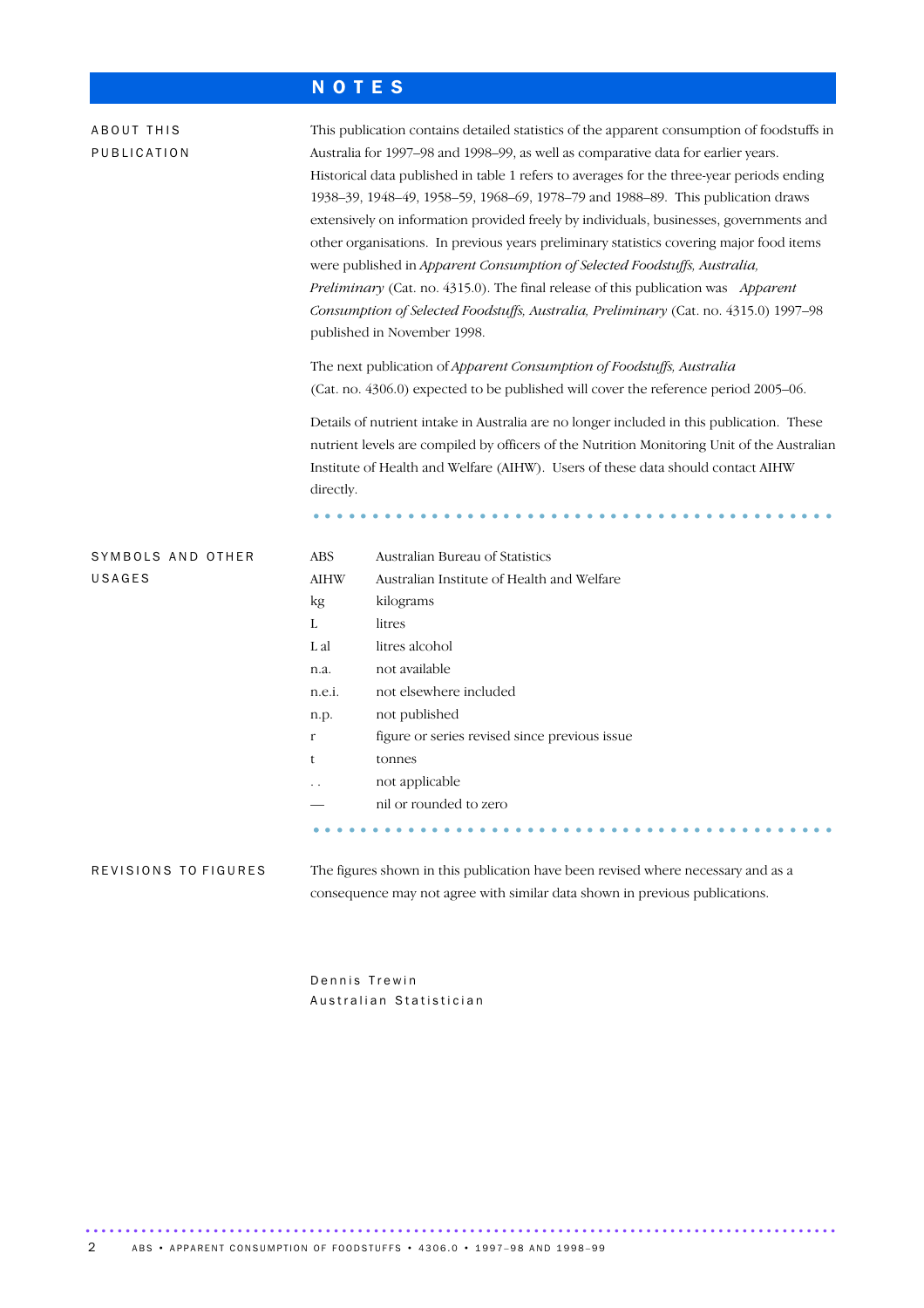### MEAT AND MEAT PRODUCTS

The apparent per capita consumption of total carcass meat decreased by 2.3% to 71.6 kg in 1998–99, compared with a fall of 1.2% to 73.3 kg in 1997–98. Exports of meat (1,660,493 tonnes) accounted for 55% of the total supply, leaving 45% available for domestic consumption. While there was a small rise in commercial production between 1997–98 and 1998–99, an increase in exports resulted in a drop in the quantity available for domestic consumption. Of the total meat available for consumption during 1998–99, beef and veal accounted for 51%.

Per capita consumption of meat and meat products



In 1998–99 the per capita consumption of beef fell by 3.6% to 34.9 kg. This compares with a fall of 4.2% in 1997–98 when the consumption of beef was 36.2 kg per capita. Veal consumption fell 21.5% to 1.5 kg per capita in 1998–99 after a slight rise of 5.8% in 1997–98 to 1.9 kg. Consumption of beef and veal has been steadily decreasing since the peak consumption period of the late 1970s.

The per capita consumption of lamb rose 6.6% to 11.8 kg in 1998–99, after a fall in 1997–98 of 0.6% to 11.0 kg. Since the late 1930s, lamb consumption has grown from a low of 6.8 kg to a 20.5 kg per capita peak in the late 1960s followed by a steady decline to the current level.

The per capita consumption of mutton fell in 1997–98 by 5% to 5.7 kg. This was followed by a large decline in 1998–99 of 21.1% to  $4.5 \text{ kg}$ . This figure was  $47.0\%$  below the  $8.4 \text{ kg}$ per capita consumption recorded in 1993–94. The long term decline in the consumption of mutton reflects the increase in availability of more palatable substitutes such as lamb and chicken, as well as changes in consumer tastes.

Consumption of pigmeat rose by 2.4% to 19.0 kg per capita in 1998–99. In the late 1930s the consumption of pigmeat was only 3.9 kg per capita. The per capita consumption of bacon and ham grew in 1997–98 by 3.0% and then remained steady in 1998–99 at 8.7 kg. This per capita consumption figure was 17.9% higher than the 1993–94 level of 7.4 kg.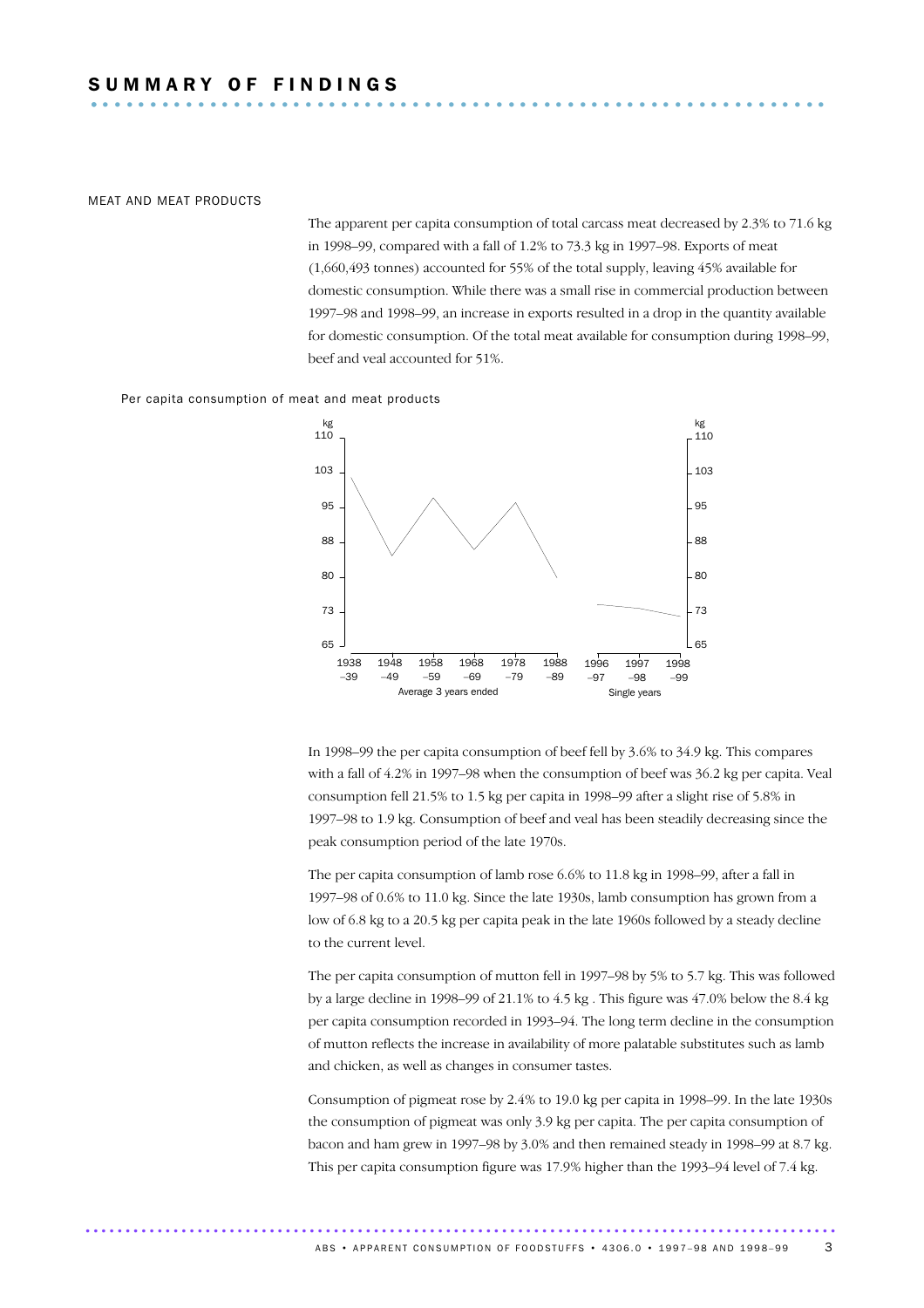# S U M M A R Y O F F I N D I N G S *continued* .............................................................. .

| POULTRY        |                                                                                            |
|----------------|--------------------------------------------------------------------------------------------|
|                | The apparent per capita consumption of poultry increased by 3.8% in 1998–99 to a high      |
|                | of 30.8 kg. This was 9.4% up on the per capita consumption recorded in 1993-94.            |
|                | Poultry intake has more than trebled from the 8.3 kg per capita consumption derived in     |
|                | the late 1960s.                                                                            |
| <b>SEAFOOD</b> |                                                                                            |
|                | When compared with the previous year's apparent per capita intake of 10.8 kg the           |
|                | consumption of total seafood rose by 1.2% in 1998-99 to 10.9 kg. In 1998-99 the            |
|                | consumption of Australian fish fell by 7.0% to 3.6 kg per capita while consumption of      |
|                | imported fish rose by 7.8% to 4.5 kg. During this period (1998-99), the per capita         |
|                | consumption of crustacea and molluscs rose slightly by 3.9% to 2.9 kg. Since 1993–94       |
|                | total seafood per capita consumption has risen 6.1%. This follows a longer term trend      |
|                | showing the consumption of seafood increasing dramatically since the late 1930s when       |
|                | intake was 4.9 kg per capita.                                                              |
| DAIRY PRODUCTS |                                                                                            |
|                | Between the years 1997–98 and 1998–99 the apparent per capita consumption of total         |
|                | dairy products (excluding 'infants and invalids foods') increased slightly to 23.3 kg. The |
|                | per capita consumption of full cream condensed, concentrated and evaporated milk           |
|                | remained constant at 0.4 kg between 1997–98 and 1998–99 but the skim milk                  |
|                | component rose by 49.6% to 1.0 kg in 1998–99. Per capita consumption of powdered           |
|                | milk decreased considerably between the years of 1996-97 and 1997-98 with a reduction      |
|                | of 30.6% for full cream and 21.8% for skim milk. This was followed by a decrease of 3.3%   |
|                | for full cream powder in 1998–99 and a rise of 1.3% for skim milk powder in 1998–99.       |
|                | Per capita consumption of cheese rose by 0.5% to 10.7 kg in 1998–99 and market milk        |
|                | consumption dropped slightly, by 0.6%, to 102.4 kg per capita.                             |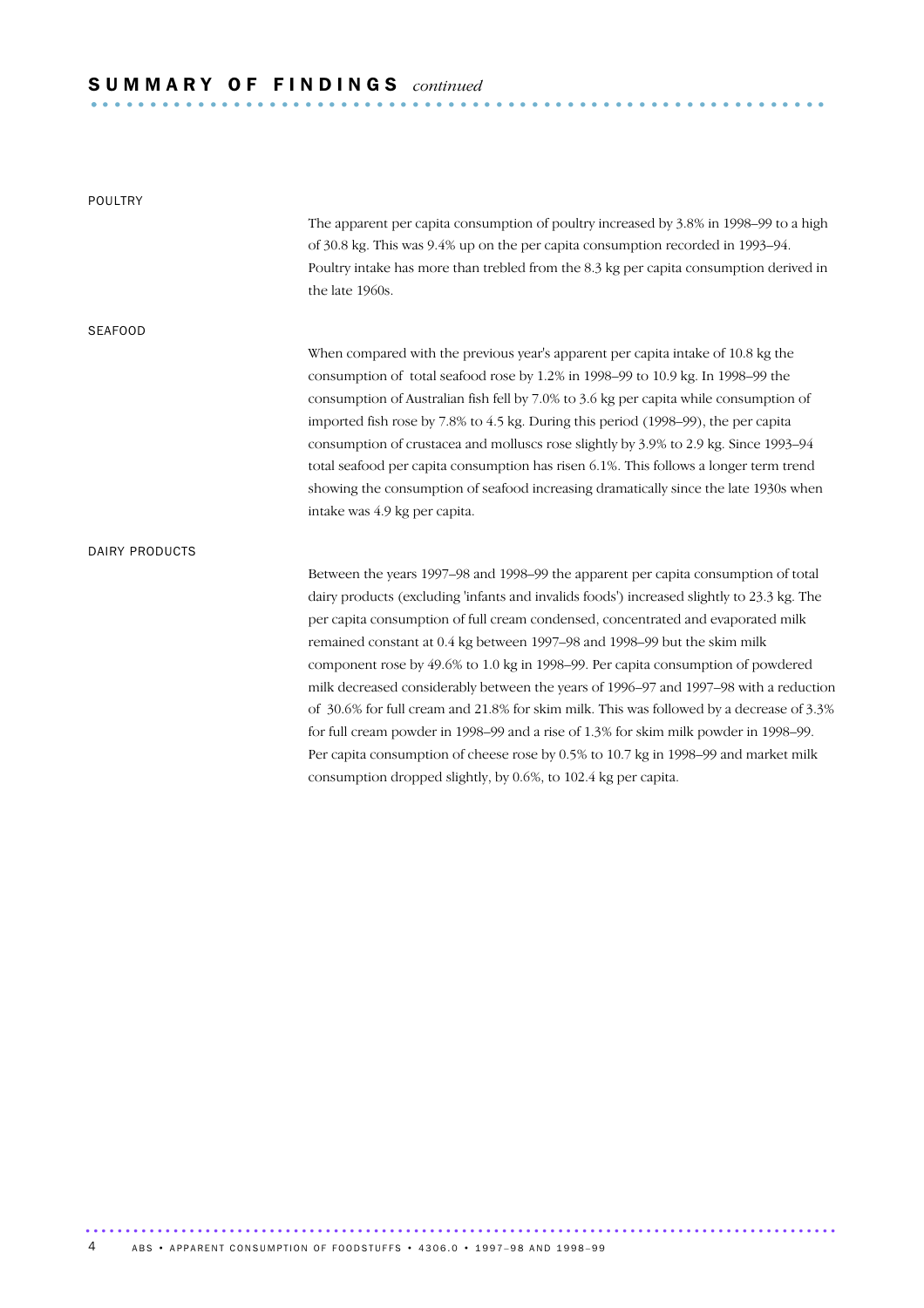### FRUIT AND FRUIT PRODUCTS

The apparent consumption of fruit (including fruit for fruit juices) increased by 8.3% to 135.0 kg per capita in 1998–99, following an increase of 2.6% to 124.7 kg in the previous year. The recorded per capita consumption has increased about 56.1% since the late 1960s and 71.5% since the late 1930s.

Per capita consumption of fruit and fruit product:



The increased consumption in 1998–99 was largely due to a 21.7% increase in the available per capita consumption of citrus of which oranges are the major component. Imports of fresh and processed oranges increased to 602,610 tonnes, 57.0% of the total supply while commercial production of oranges contributed 445,840 tonnes (42.0%) of supply.

Per capita consumption of processed fruit rose by 0.9% to 6.8 kg while dried fruit consumption also rose by 4.1% to 3.0 kg per capita. In contrast to citrus the per capita consumption of other fresh fruit fell in 1998–99 by 0.5% to 55.4 kg.

### VEGETABLES

In 1998–99 the total apparent per capita consumption of vegetables was 162.0 kg. This figure was up by 45.0 kg compared with the late 1950s when the recorded consumption was 117.1 kg per capita.

Although per capita consumption of potatoes fell by 5.8% to 68.0 kg in 1998–99, it remains the most popular vegetable. Other root and bulb vegetables showed an increase of 2.9% during that period to a per capita consumption figure of 24.4 kg. The consumption of tomatoes increased to 24.9 kg per capita in 1998–99. This level of consumption was preceded by a fall in per capita consumption of tomatoes by 19.3% in 1997–98 to 20.9 kg followed by a rise in 1998–99 of 18.9%. The per capita consumption of leafy and green vegetables fell 6.5% in 1998–99 to 19.5 kg, following a decrease of 3.2% in 1997–98. The other vegetables group showed an increase in per capita consumption in 1998–99 up 4.6% to 25.1 kg per capita.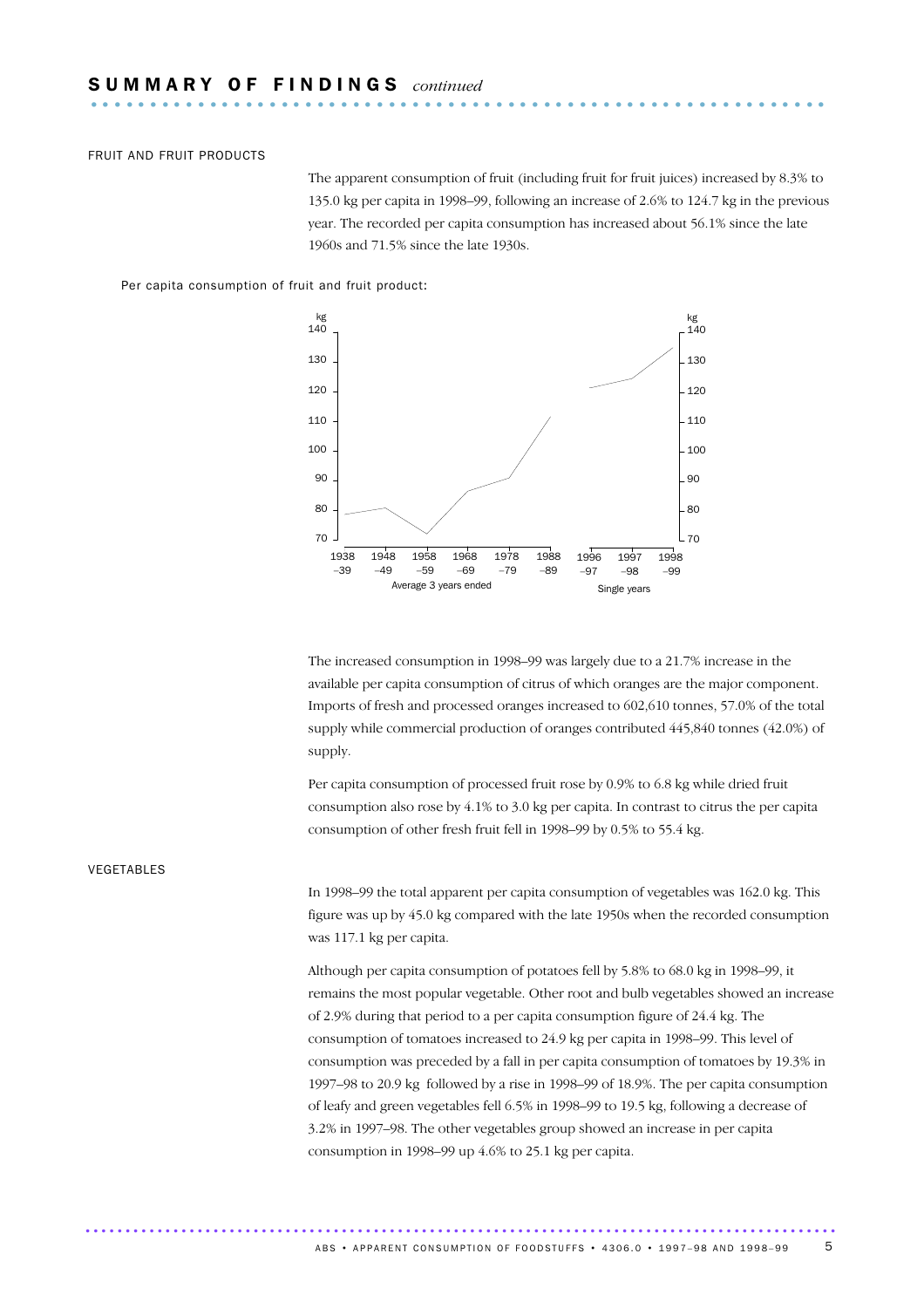Per capita consumption of vegetables



EGGS AND EGG PRODUCTS

Egg consumption declined in 1998–99 by 1.9% to 137 eggs per capita, compared with the previous year when consumption rose by 6.4% to 140 eggs. In the longer term, egg consumption has also shown a decline with intake considerably less than the 255 eggs available for consumption in the late 1940s.

### GRAIN PRODUCTS

Wheaten flour available for consumption rose by 1.7% in 1997–98 to 68.4 kg per capita and again in 1998–99 up by 1.9% to 69.7 kg. Overall total breakfast food consumption has increased by 2.3% to 7.9 kg per capita in 1998–99. This correlates with an increase in both the consumption of oatmeal and rolled oats, up 2.2% to 1.0 kg per capita in 1998–99, and the per capita consumption of other breakfast foods (from grain), up 2.4% to 6.9 kg per capita. Rice per capita consumption has increased by 27.0% since 1993–94, however there was a slight drop of 3.0% in 1998–99 to 7.1 kg per capita.

The per capita consumption of bread increased marginally to 53.4 kg over the two-year period to 1998–99.

NUTS

After a decrease of 14.6% in 1997–98 the apparent per capita consumption of peanuts rose by 16.2% to 2.3 kg in 1998–99. The per capita consumption of tree nuts fell in 1998–99 by 5.8% to 4.8 kg per capita.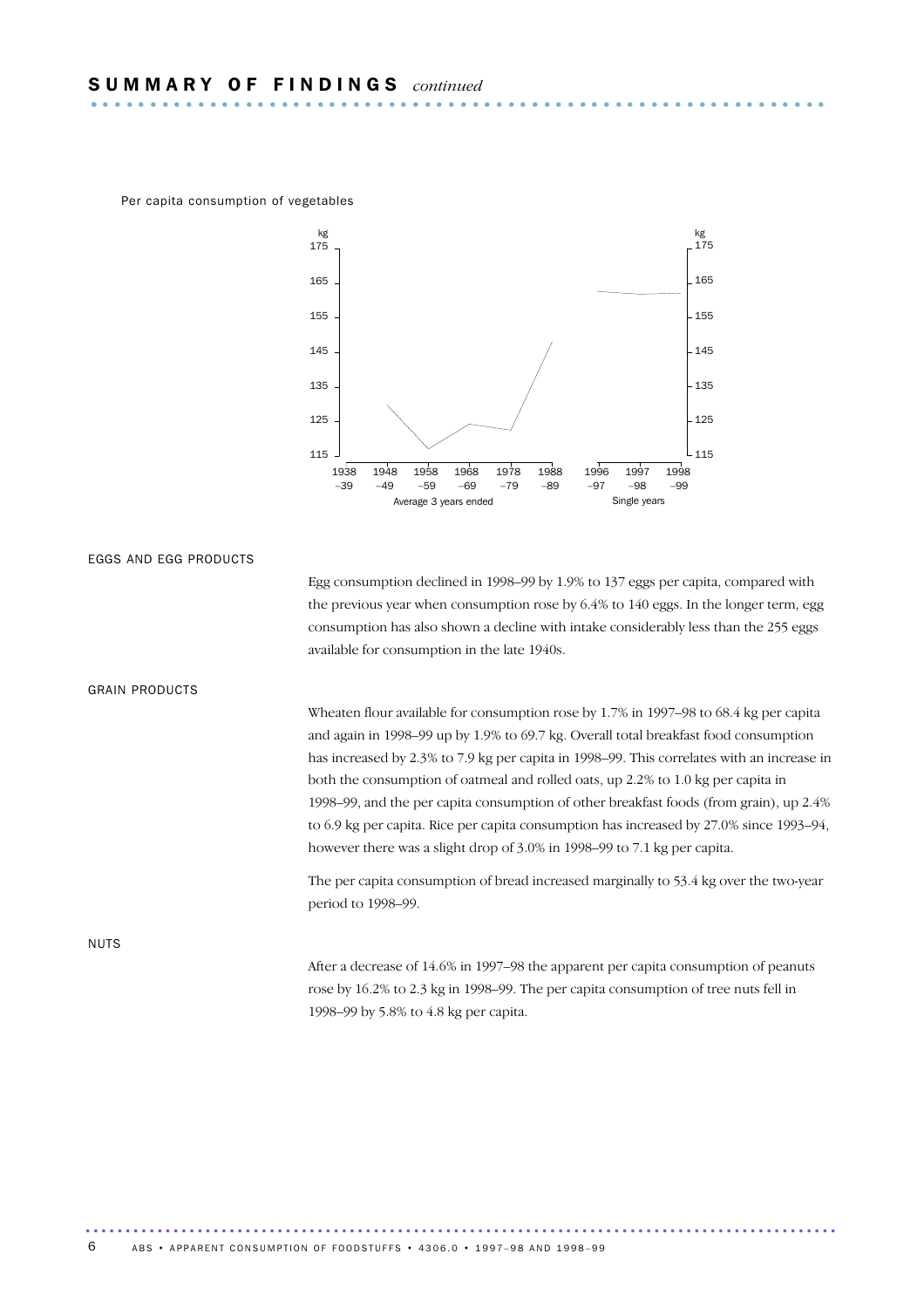# S U M M A R Y O F F I N D I N G S *continued* .............................................................. .

### OILS AND FATS

In 1998–99, the apparent consumption of fats fell 0.8% to 18.5 kg per capita, this compares with a 2.9% rise in 1997–98. The most significant contributor to this decline in the per capita consumption was margarine. Consumption of margarine other than table margarine dropped by 16.6% to a per capita consumption of 1.9 kg. The total consumption of margarine has recorded a fall of 18.6% from the level of 7.9 kg in 1993–94. Butter intake rose in 1998–99 by 1.9% to 2.9 kg per capita. Consumption of dairy blends was up by 7.5% to 0.8 kg.

### SUGARS

Total apparent sugar consumption decreased in 1998–99 by 8.6% to 43.4 kg per capita, compared with the increased intake of sugar in 1997–98 by 5.8% to 47.5 kg per capita. This drop is attributable to the drop in consumption of total cane sugar which fell by 10.5% from 42.0 kg per capita in 1997–98 to 37.6 kg per capita in 1998–99.

Honey consumption also declined by 19.8% to 0.5 kg per capita.

Per capita consumption of sugars

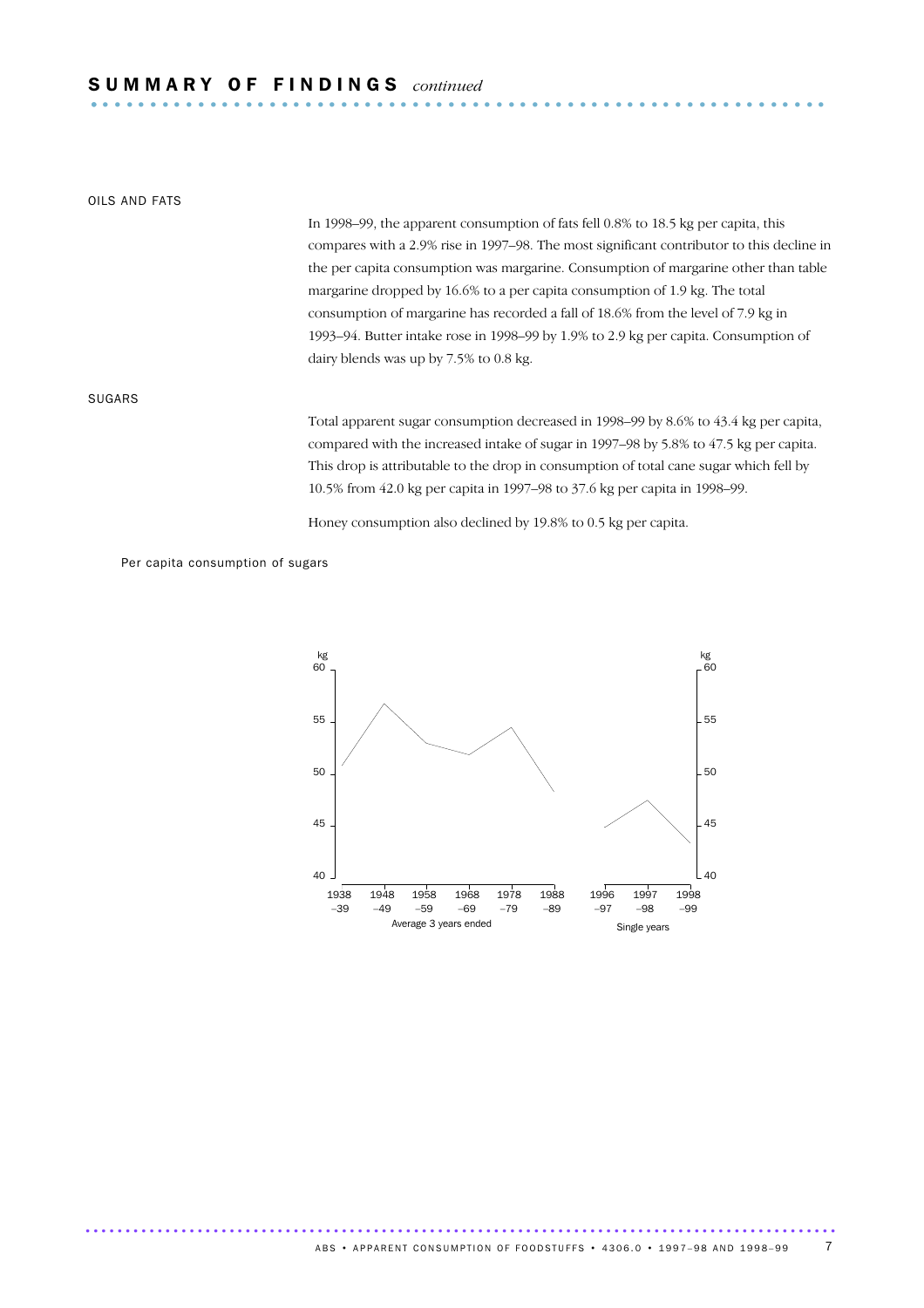# S U M M A R Y O F F I N D I N G S *continued* .............................................................. .

BEVERAGES

The per capita consumption of tea increased by 12.8% to 0.9 kg and coffee increased by 2.7% to 2.4 kg in 1998–99. Carbonated and aerated waters increased by 3.7% to 113.0 litres per capita, making it the most popular beverage. The consumption of carbonated and aerated beverages has continued to increase from the late 1980s figure of 87.4 litres consumed per capita.

The apparent per capita consumption of low alcohol beer showed a fall of 0.4% in 1998–99 to 24.7 litres per capita. The previous year recorded a rise in consumption of 3.1%. The consumption of other beer fell by 1.7% in 1998–99 to 68.5 litres per capita. Total beer consumption fell overall by 1.4% in 1998–99 to 93.2 litres per capita. Per capita beer consumption is now at a level similar to that of the late 1950s, since peaking at over 140 litres per capita in the mid 1970s. This reduction reflects changes in consumer tastes towards wine, the increase in availability of quality, competitively priced table wine, and an overall reduction in alcohol intake.



..............................................................................................

Wine per capita consumption increased by 3.4% in 1997–98 and 1.1% in 1998–99 to 19.8 litres per capita. This is a 6.7% increase on the 1993–94 per capita consumption figure of 18.6 litres. Consumption of wine has increased more than threefold since the late 1940s when intake was 5.9 litres per capita.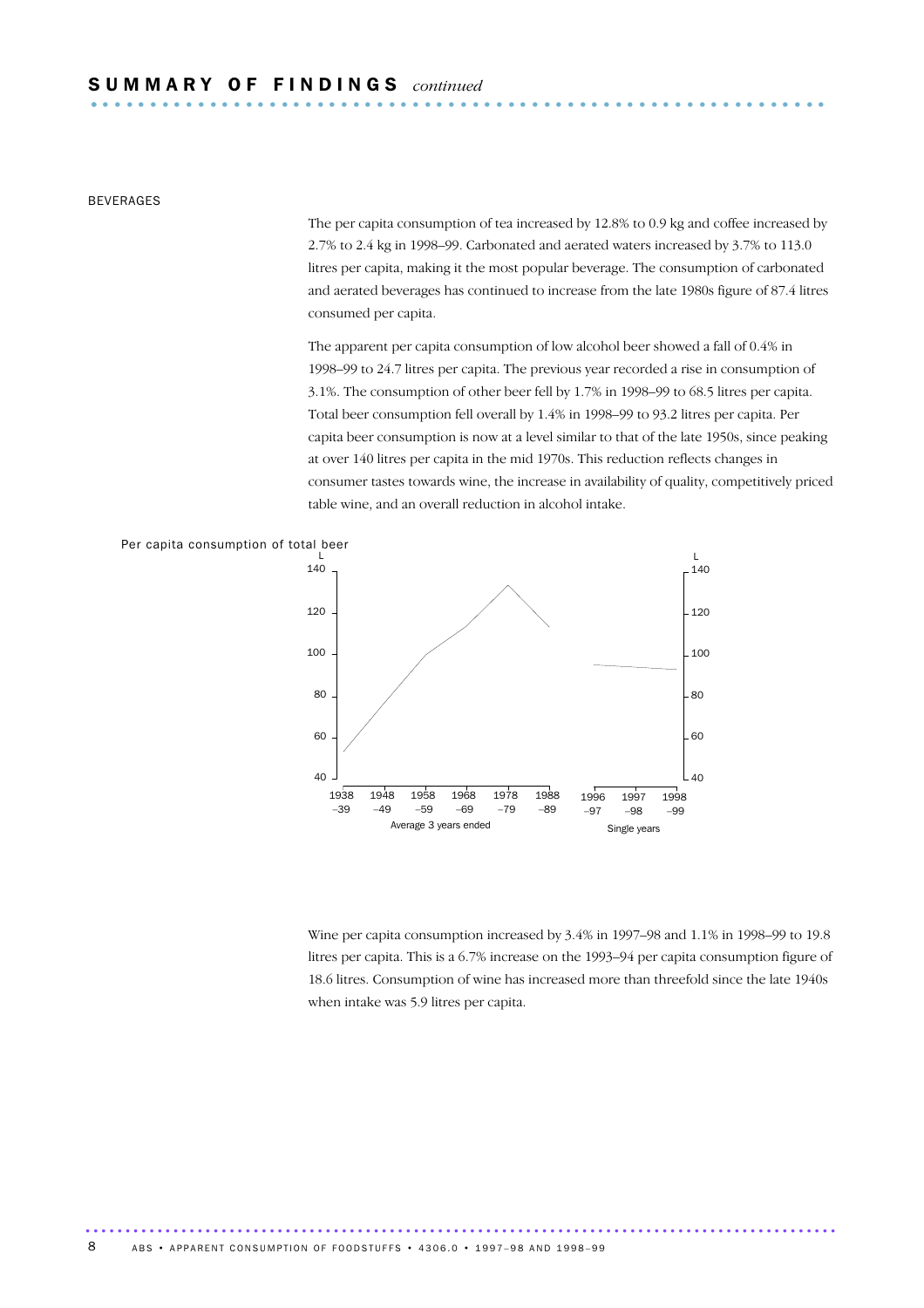ALCOHOL CONTENT

The trends in the consumption of beer and wine are reflected in the apparent per capita consumption of alcohol (expressed in terms of alcohol content). The per capita consumption of alcohol has fallen by 1.5% in 1998–99 to 7.51 litres per capita. This is 3.7% down on the 1993–94 figure. Low alcohol beer fell 0.4% to 0.76 litres per capita in 1998–99, however since 1993–94, consumption of alcohol consumed as low alcohol beer has increased 13.6%. Alcohol consumed as other beer also fell in 1998–99 by 2.4% to 3.25 litres per capita. Alcohol consumed as wine rose by 0.8% in 1998–99. The consumption of alcohol as spirits decreased 3.6% in 1998–99 to 1.24 litres per capita. Longer term trends in the consumption of alcohol show that alcohol intake in 1998–99 was more than double that of the late 1930s, but is 21.7% down on the intake in the late 1970s.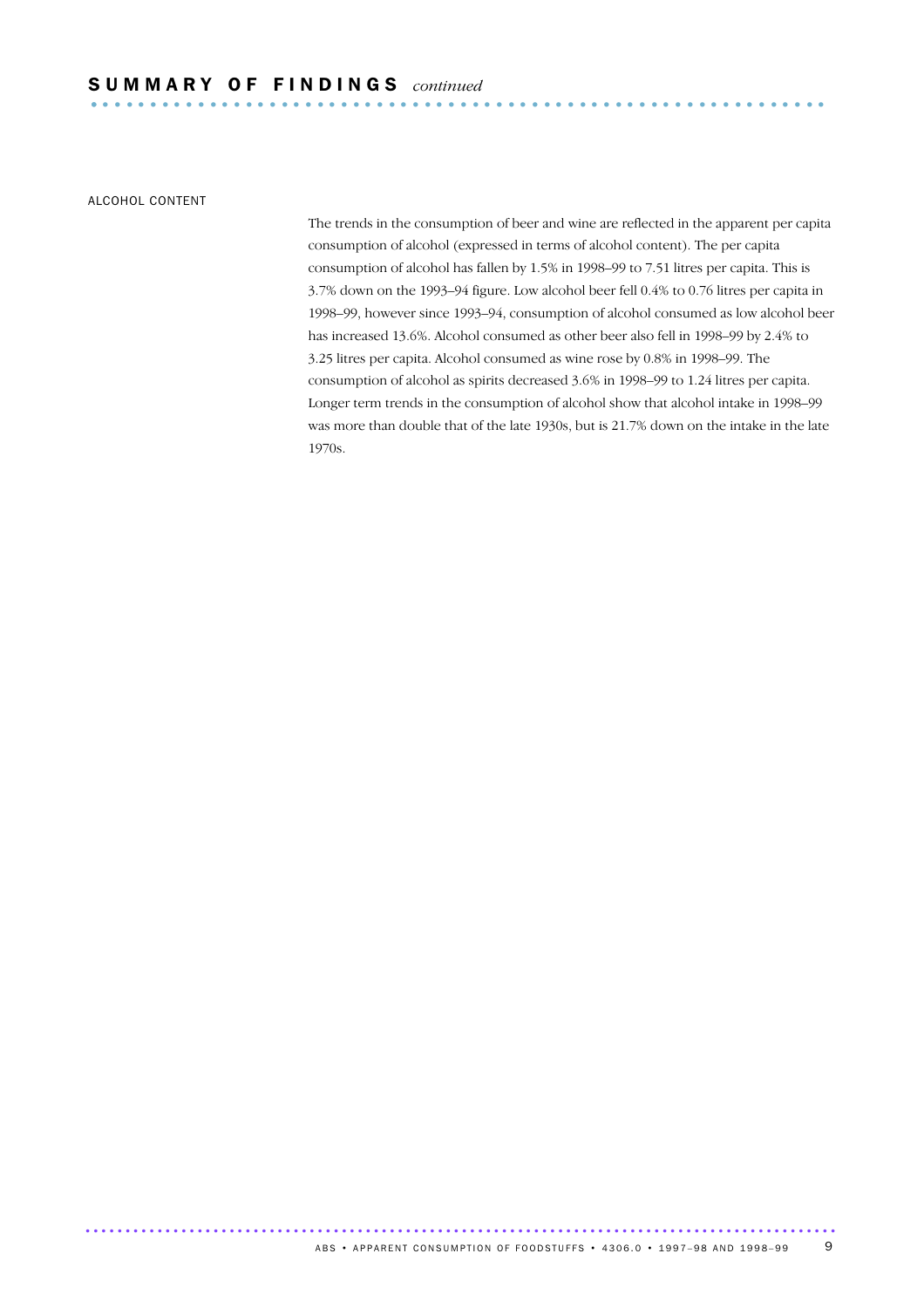|                                                                              | AVERAGE 3 YEARS                 |                 |         |         |         |         | <b>CURRENT</b><br>YEAR |
|------------------------------------------------------------------------------|---------------------------------|-----------------|---------|---------|---------|---------|------------------------|
|                                                                              |                                 | 1938-39 1948-49 | 1958-59 | 1968-69 | 1978-79 | 1988-89 | 1998-99                |
| <b>Meat and meat products</b>                                                |                                 |                 |         |         |         |         |                        |
| Carcass meat                                                                 |                                 |                 |         |         |         |         |                        |
| Beef and yeal (kg)                                                           | 63.6                            | 49.5            | 56.2    | 40.0    | 64.8    | 40.0    | 36.4                   |
| Lamb (kg)                                                                    | 6.8                             | 11.4            | 13.3    | 20.5    | 14.4    | 14.9    | 11.8                   |
| Mutton (kg)                                                                  | 27.2                            | 20.5            | 23.1    | 18.8    | 3.6     | 7.3     | 4.5                    |
| Pigmeat (kg)                                                                 | 3.9                             | 3.2             | 4.6     | 6.7     | 13.3    | 17.5    | 19.0                   |
| Total (kg)                                                                   | 101.5                           | 84.6            | 97.2    | 85.9    | 96.1    | 79.8    | 71.6                   |
| Canned meat (canned weight) (kg)                                             | 1.0                             | 1.2             | 1.9     | $2.2\,$ | 1.6     | n.a.    | n.a.                   |
| Bacon and ham (cured carcass weight) (kg)                                    | 4.6                             | 5.3             | 3.2     | 3.6     | 6.0     | 6.9     | 8.7                    |
| Poultry                                                                      |                                 |                 |         |         |         |         |                        |
| Poultry (dressed weight) (kg)                                                | n.a.                            | n.a.            | n.a.    | 8.3     | 17.1    | 24.1    | 30.8                   |
| Seafood(a)<br>Fish (edible weight)                                           |                                 |                 |         |         |         |         |                        |
| Australian (kg)                                                              | 1.7                             | 1.5             | 1.8     | 1.8     | 2.1     | 3.1     | 3.6                    |
| Imported (kg)                                                                | 2.6                             | 2.1             | 2.1     | 2.7     | 3.0     | 3.6     | 4.5                    |
| Crustacea and molluscs (kg)                                                  | 0.6                             | 0.5             | 0.6     | 1.1     | 1.3     | 1.6     | 2.9                    |
| Total (kg)                                                                   | 4.9                             | 4.1             | 4.5     | 5.6     | 6.4     | 8.3     | 10.9                   |
| Dairy products<br>Condensed, concentrated and evaporated milk<br>Full cream  |                                 |                 |         |         |         |         |                        |
| Sweetened (kg)                                                               | n.a.                            | 1.6             | 1.2     | 1.1     | 0.8     | n.a.    | n.a.                   |
| Unsweetened (kg)(b)                                                          | n.a.                            | 1.8             | 2.9     | 3.5     | 2.5     | n.a.    | n.a.                   |
| Total (kg)                                                                   | 2.0                             | 3.4             | 4.1     | 4.6     | 3.3     | 2.2     | 0.4                    |
| Skim (kg)<br>Powdered milk                                                   | n.a.                            | n.a.            | 0.6     | 0.7     | 1.6     | 1.2     | 1.0                    |
| Full cream (kg)                                                              | 1.2                             | 1.5             | 1.1     | 0.8     | 1.3     | 0.9     | 0.9                    |
| Skim (incl. buttermilk and mixed skim and                                    |                                 |                 |         |         |         |         |                        |
| buttermilk) (kg)                                                             | $\overbrace{\phantom{1232211}}$ | 0.3             | 1.1     | 4.3     | 2.7     | 2.8     | 1.8                    |
| Infants' and invalids' food (kg)                                             | 0.5                             | 0.6             | 1.0     | 1.3     | 1.2     | 1.2     | n.a.                   |
| Cheese (natural equivalent weight) (kg)(c)                                   | 2.0                             | 2.5             | 2.6     | 3.5     | 5.3     | 8.8     | 10.7                   |
| Market milk (fluid) (L)(d)                                                   | 106.4                           | 138.7           | 128.7   | 128.2   | 100.5   | 101.7   | 102.4                  |
| Total (converted to milk solids fat and non-fat)<br>(kg)(e)(f)               | 17.8                            | 22.3            | 22.1    | 25.4    | 22.1    | 23.8    | 23.3                   |
| <b>Fruit and fruit products</b><br>Fresh fruit (incl. fruit for fruit juice) |                                 |                 |         |         |         |         |                        |
| Citrus (kg)                                                                  | 14.5                            | 16.9            | 16.1    | 22.5    | 34.5    | 39.1    | 56.4                   |
| Other (kg)                                                                   | 42.6                            | 39.5            | 35.6    | 40.8    | 34.6    | 49.9    | 55.4                   |
| Jams, conserves, etc. (product weight) (kg)                                  | 5.2                             | 5.6             | 3.9     | 3.3     | 2.0     | 2.1     | 1.9                    |
| Dried fruit (product weight) (kg)                                            | 3.8                             | 3.9             | 2.8     | 2.5     | 2.0     | 2.4     | 3.0                    |
| Processed fruit (product weight) (kg)                                        | 3.5                             | 3.4             | 6.0     | 9.9     | 10.5    | 8.4     | 6.8                    |
| Total (fresh fruit equivalent) (kg)                                          | 78.7                            | 80.9            | 72.2    | 86.5    | 91.0    | 111.6   | 135.0                  |
|                                                                              |                                 |                 |         |         |         |         |                        |

(a) Comprises fresh, frozen & otherwise prepared seafood.

(d) Prior to 1978–79 known as fluid whole milk. (e) Includes an allowance for estimated cream consumption.

(b) Included in 'Ice-cream mix' prior to 1972–73. (c) Combined product and natural equivalent weights prior to 1971–72.

(f) Excludes infants and invalids food after 1993–94.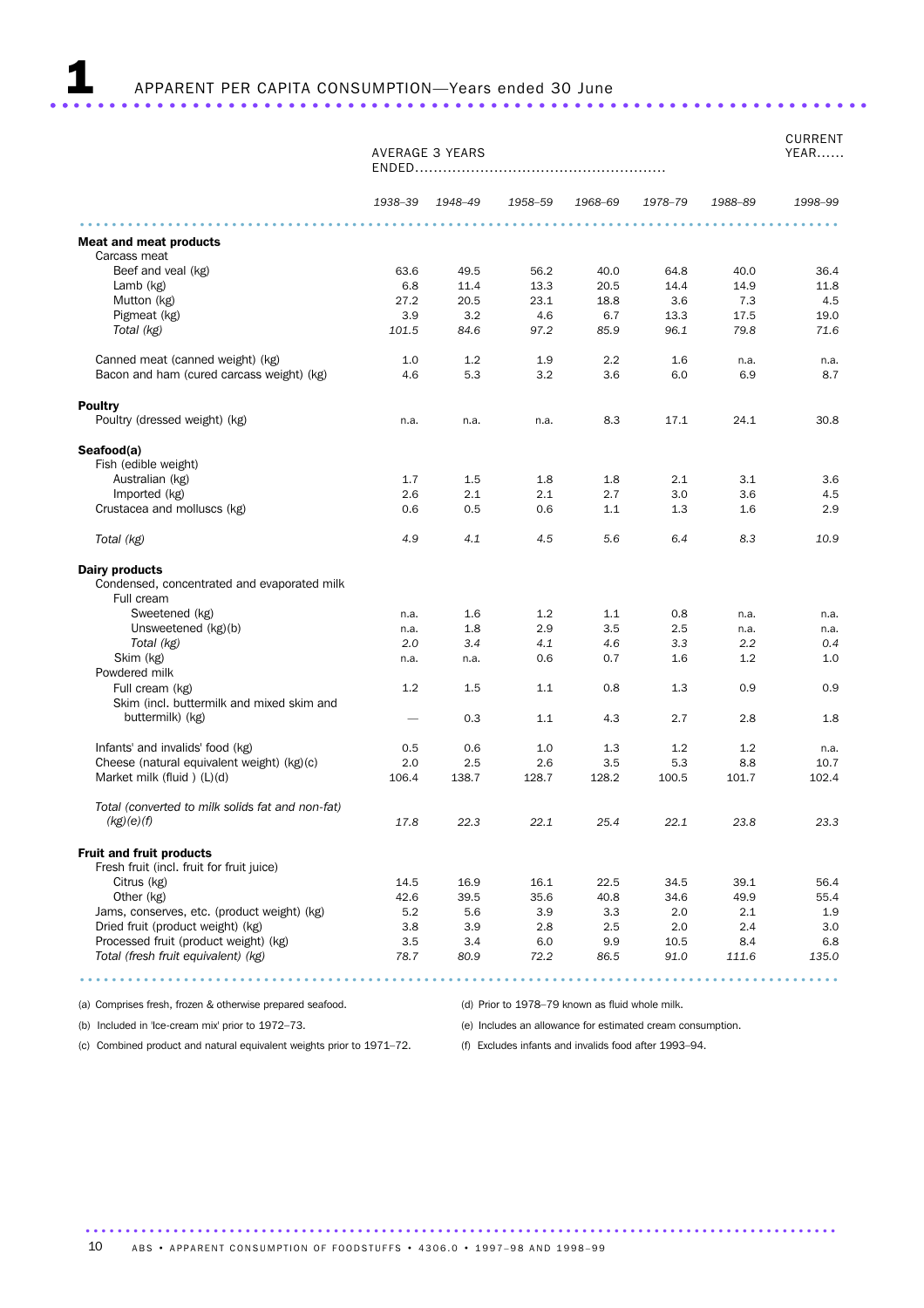|                                        |         |         |         |         |         |         | <b>CURRENT</b><br>YEAR |
|----------------------------------------|---------|---------|---------|---------|---------|---------|------------------------|
|                                        | 1938-39 | 1948-49 | 1958-59 | 1968-69 | 1978-79 | 1988-89 | 1998-99                |
| <b>Vegetables</b>                      |         |         |         |         |         |         |                        |
| Potatoes (kg)                          | 47.1    | 56.3    | 51.7    | 53.7    | 50.1    | 61.5    | 68.0                   |
| Other root and bulb vegetables (kg)(a) | n.a.    | 19.1    | 15.9    | 17.1    | 16.7    | 19.3    | 24.4                   |
| Tomatoes (kg)                          | 7.1     | 11.5    | 13.0    | 14.2    | 13.6    | 19.3    | 24.9                   |
| Leafy and green vegetables (kg)        | n.a.    | 20.5    | 17.9    | 21.3    | 24.3    | 23.8    | 19.5                   |
| Other vegetables (kg)                  | n.a.    | 22.3    | 18.6    | 18.1    | 17.9    | 24.2    | 25.1                   |
| Total (fresh equivalent weight) (kg)   | n.a.    | 129.7   | 117.1   | 124.3   | 122.5   | 148.1   | 162.0                  |
| Eggs and egg products                  |         |         |         |         |         |         |                        |
| Total (doz.)(b)                        | 12.1    | 12.7    | 10.2    | 12.6    | 12.4    | n.a.    | n.a.                   |
| Equivalent number of eggs (no.)(b)     | 243     | 255     | 206     | 222     | 220     | 146     | 137                    |
| <b>Grain products</b>                  |         |         |         |         |         |         |                        |
| Wheaten Flour $(kg)(c)(d)$             | 84.9    | 91.6    | 82.3    | 77.4    | 69.6    | 72.6    | 69.7                   |
| Breakfast foods (kg)                   | 4.8     | 6.1     | 6.2     | 6.8     | 7.8     | 9.7     | 7.9                    |
| Table rice (kg)                        | 1.8     | 0.4     | n.a.    | 1.9     | 2.4     | 4.2     | 7.1                    |
| Bread (kg)                             | 49.6    | 64.0    | 69.1    | 59.5    | 47.7    | 44.4    | 53.4                   |
| Nuts (in shell)                        |         |         |         |         |         |         |                        |
| Peanuts (kg)                           | n.a.    | 4.2     | 3.1     | 2.8     | 2.1     | 2.3     | 2.3                    |
| Tree nuts (kg)                         | n.a.    | 1.8     | 3.4     | 5.8     | 2.9     | 3.8     | 4.8                    |
| Oils and fats                          |         |         |         |         |         |         |                        |
| Butter (kg)(e)                         | 14.9    | 11.2    | 12.3    | 9.8     | 5.1     | 3.2     | 2.9                    |
| Margarine                              |         |         |         |         |         |         |                        |
| Table (kg)                             | 0.4     | 0.4     | n.a.    | 1.5     | 5.4     | 6.8     | 4.5                    |
| Other (kg)                             | 1.8     | 2.4     | 2.2     | 3.4     | 3.1     | 2.2     | 1.9                    |
| Total (fat content) (kg)(f)            | 17.1    | 14.0    | n.a.    | 14.3    | 21.6    | 20.4    | 18.5                   |
| <b>Sugars</b>                          |         |         |         |         |         |         |                        |
| Cane sugar                             |         |         |         |         |         |         |                        |
| As refined sugar (kg)                  | 32.0    | 31.2    | 27.0    | 21.0    | 14.9    | 8.8     | n.a.                   |
| In manufactured foods (kg)             | 16.3    | 23.1    | 23.6    | 27.7    | 34.6    | 33.9    | n.a.                   |
| Total (kg)                             | 48.3    | 54.3    | 50.6    | 48.7    | 49.5    | 42.7    | 37.6                   |
| Total sugars (kg)(g)                   | 50.8    | 56.8    | 53.0    | 51.9    | 54.5    | 48.3    | 43.4                   |
| <b>Beverages</b>                       |         |         |         |         |         |         |                        |
| Tea (kg)                               | 3.1     | 2.9     | 2.7     | 2.3     | 1.7     | 1.2     | 0.9                    |
| Coffee (kg)(h)                         | 0.3     | 0.5     | 0.6     | 1.2     | 1.6     | 2.0     | 2.4                    |
| Aerated and carbonated waters (L)(i)   | n.a.    | n.a.    | n.a.    | 47.3    | 67.4    | 87.4    | 113.0                  |
| Beer (L)                               | 53.2    | 76.8    | 99.7    | 113.5   | 133.2   | 113.1   | 93.2                   |
| Wine (L)                               | 2.7     | 5.9     | 5.0     | 8.2     | 14.7    | 20.2    | 19.8                   |
| Alcohol content(j)                     |         |         |         |         |         |         |                        |
| Beer (L al)                            | 2.55    | 3.58    | 4.79    | 5.45    | 6.40    | 5.11    | 4.01                   |
| Wine (L al)                            | 0.35    | 0.77    | 0.87    | 1.15    | 1.98    | 2.36    | 2.26                   |
| Spirits (L al)                         | 0.50    | 0.80    | 0.74    | 0.89    | 1.21    | 1.23    | 1.24                   |
| Total (L al)                           | 3.40    | 5.15    | 6.40    | 7.49    | 9.59    | 8.70    | 7.51                   |
|                                        |         |         |         |         |         |         |                        |

(a) Sweet potatoes included with 'Other root and bulb vegetables' since 1968–69; formerly included with 'Other vegetables'.

(g) Includes sugar content of syrups, honey and glucose.

(h) Coffee and coffee products in terms of roasted coffee.

equivalent.

- (b) Data from 1988–89 onwards includes an estimate for home production (i) Includes bulk pre-mix and post-mix concentrates in terms of drink of eggs.
- (c) Includes flour used for breadmaking.
- (d) From 1994–95 data excludes flour used in the production of starch and From 1989–90, onwards, data for beer have been compiled on the gluten.
- (e) Includes butter equivalent of butter oil, butter concentrate and ghee.
- (f) Includes an estimate for vegetable oils and other fats. Prior to 1975–76 this was estimated at 2 kg, from 1975–76 onwards estimated at 10 kg.

(j) From 1984–85, data makes allowance for low alcohol beer and wines. basis of excise data. Prior to this the alcohol content of beer was calculated using 2.4% by volume for low alcohol beer and 4.8% for other beer.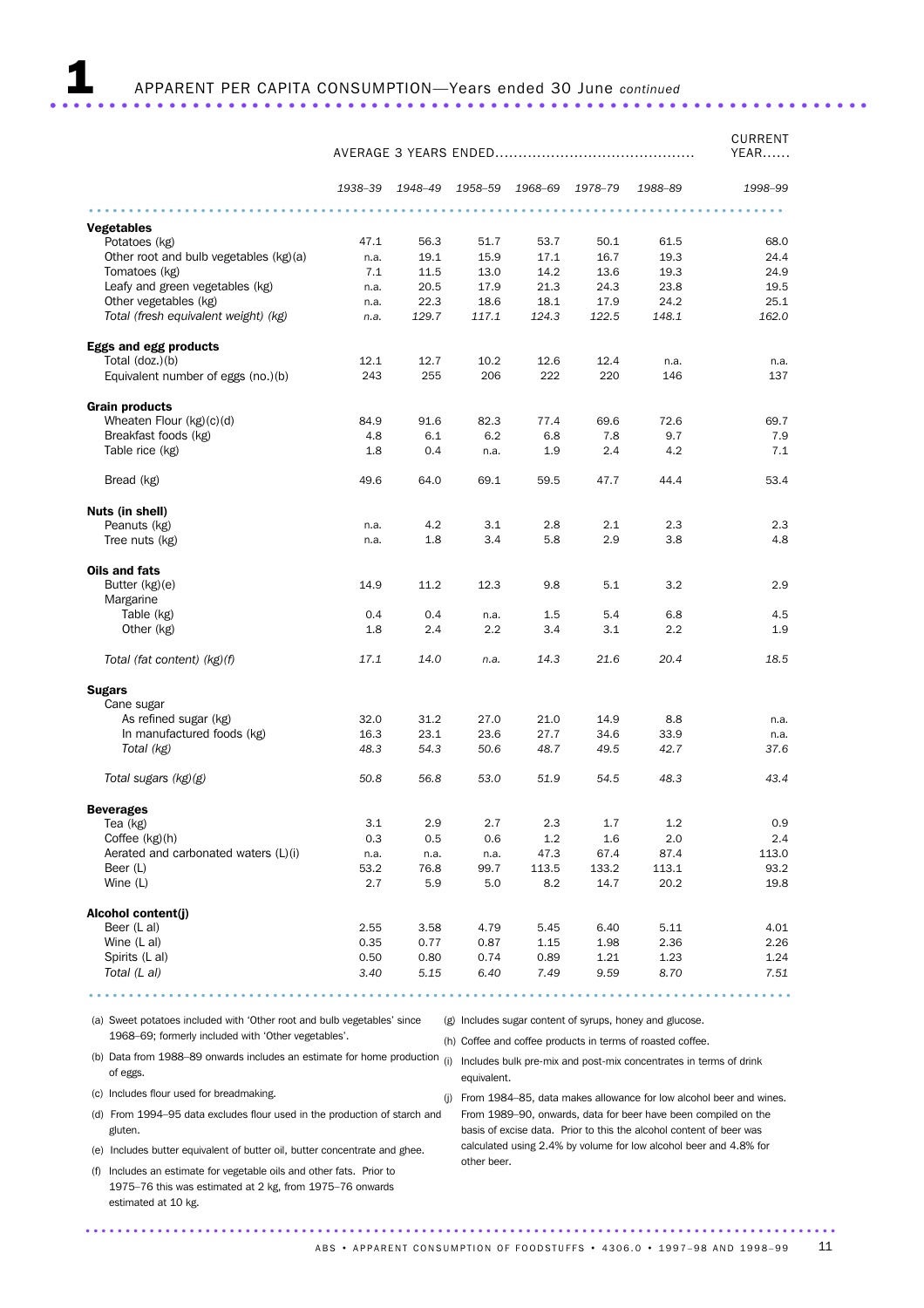AVAILABLE FOR CONSUMPTION............................................

|                                                           | 1993-94    | 1994-95  | 1995–96                        | 1996–97                                     | 1997–98                                                        | 1998-99             |
|-----------------------------------------------------------|------------|----------|--------------------------------|---------------------------------------------|----------------------------------------------------------------|---------------------|
| <b>Meat and meat products</b>                             |            |          |                                |                                             |                                                                |                     |
| Carcass meat                                              |            |          |                                |                                             |                                                                |                     |
| Beef (t)                                                  | 631 193    | 626 921  | 621 104                        | 696 492                                     | r674 800                                                       | 658 259             |
| Veal (t)                                                  | 30 618     | 26 4 21  | 25 570                         | 32 478                                      | r34 744                                                        | 27 614              |
| Total beef and veal (t)                                   | 661 811    | 653 341  | 646 673                        | 728 970                                     | r709 544                                                       | 685873              |
|                                                           |            |          |                                |                                             |                                                                |                     |
| Lamb $(t)$                                                | 204 719    | 212 905  | 201 895                        | r204 513                                    | r205 551                                                       | 221813              |
| Mutton (t)                                                | 149 863    | 117 635  | 99 530                         | r109 971                                    | r105 580                                                       | 84 312              |
| Pigmeat (t)                                               | 339 170    | 346 623  | 328 799                        | 323 919                                     | r345 210                                                       | 357897              |
| Total carcass meat (t)                                    | 1 355 564  |          |                                | 1 330 505 r1 276 898 r1 367 374 r1 365 884  |                                                                | 1 349 895           |
| Bacon and ham (cured carcass weight) (t)                  | r131 496   | r134 673 | r149 752                       | r156 339                                    | 162 826                                                        | 164 536             |
| <b>Poultry</b>                                            |            |          |                                |                                             |                                                                |                     |
| Poultry (dressed weight) (t)                              | 499 590    | 489 374  | 515 538                        | r512 857                                    | r551 804                                                       | 579 948             |
| Seafood(a)                                                |            |          |                                |                                             |                                                                |                     |
| Fish (edible weight)                                      |            |          |                                |                                             |                                                                |                     |
| Australian (t)                                            | r67 373    | r70 039  | r67846                         | r69 967                                     | 72 647                                                         | 68 385              |
| Imported (t)                                              | r71965     | r73 976  | r71951                         | r75 257                                     | 76 903                                                         | 83 924              |
| Crustacea and molluscs (t) (edible weight)                | r47 468    | r50 744  | r49 821                        | r51 550                                     | 51 324                                                         | 53 974              |
| Total (t)                                                 | r186834    | r194 759 | r189 618                       | r196 775                                    | 200 874                                                        | 206 283             |
| Dairy products                                            |            |          |                                |                                             |                                                                |                     |
| Condensed, concentrated and evaporated milk               |            |          |                                |                                             |                                                                |                     |
| Full cream sweetened and unsweetened (t)                  | r15 635    | r12 261  | r6 680                         | r9 375                                      | r7 892                                                         | 8 1 7 8             |
| Skim (t)                                                  | r10 799    | r9 498   | r8 926                         | r9 833                                      | r12 019                                                        | 18 201              |
| Powdered milk (b)                                         |            |          |                                |                                             |                                                                |                     |
| Full cream (t)                                            | 14 743     | 16 402   | r19 980                        | r23 830                                     | r16 713                                                        | 16 359              |
| Skim (t)                                                  | r41 900    | r39 421  | r40 389                        | r42 784                                     | r33 829                                                        | 34 694              |
| Cheese (natural equivalent weight) (t)(b)                 | 170 820    | r177 239 | r191 285                       | r195 324                                    | r198 477                                                       | 201 920             |
| Market milk (fluid) ('000 L) (b)                          | 1810200    |          | 1848 900 1895 429              | 1919874                                     | 1919263                                                        | 1930337             |
|                                                           |            |          |                                |                                             |                                                                |                     |
| Total (converted to milk solids fat and non-fat) $(t)(c)$ | r408 929   | r415 913 | r433 535                       | r446 396                                    | r433 315                                                       | 439 462             |
| <b>Fruit and fruit products</b>                           |            |          |                                |                                             |                                                                |                     |
| Fresh fruit (incl. fruit for fruit juice)                 |            |          |                                |                                             |                                                                |                     |
| Citrus (t)                                                | 768 691    | 812 369  | 809 457                        | r821 506                                    | 863 993                                                        | 1 0 63 7 82         |
| Other (t)                                                 | r1 078 107 |          | r975 486 r1 013 150            | r982 191                                    | 1 0 3 7 7 3 5                                                  | 1 0 4 4 7 3 8       |
| Jams, conserves, etc. (product weight) (t)                | 34 782     | 35 821   | 38 678                         | r41 059                                     | 35 376                                                         | 35 544              |
| Dried fruit (product weight) (t)                          | 53 073     | 52 519   | 49 136                         | r50 889                                     | 54 331                                                         | 57 240              |
| Processed fruit (product weight) (t)                      | r127 436   |          | r130 069 r143 063              | r140 611                                    | 125 694                                                        | 128 370             |
| Total (fresh fruit equivalent) (t)                        |            |          |                                |                                             | 2 255 704 r2 212 178 r2 249 637 r2 238 993 2 322 081 2 545 752 |                     |
|                                                           |            |          |                                |                                             |                                                                |                     |
| <b>Vegetables</b>                                         |            |          |                                |                                             |                                                                |                     |
| Potatoes (t)                                              | 1 177 919  |          | 1 104 999 1 274 815 r1 257 679 |                                             | 1 345 396                                                      | 1 282 563           |
| Other root and bulb vegetables (t)                        | r361 400   | r380 964 | r436 743                       | r437 719                                    | 442 374                                                        | 460 907             |
| Tomatoes (t)                                              | 398 646    | 373 367  | 433 913                        | r477800                                     | 389 648                                                        | 469 032             |
| Leafy and green vegetables (t)                            | r366 552   | r366 045 | r391 178                       | r396 538                                    | 388 067                                                        | 367 195             |
| Other vegetables (t)                                      | 435 222    | 408 212  | 480 220                        | r426 695                                    | 447 845                                                        | 473 990             |
| Total (fresh equivalent weight) (t)                       |            |          |                                | r2 739 739 r2 633 587 r3 016 869 r2 996 431 |                                                                | 3 013 331 3 053 687 |

......................................................................................

(a) Comprises fresh, frozen and otherwise prepared seafood.

(b) Domestic sales supplied by the Australian Dairy Corporation.

(c) Includes an allowance for estimated cream consumption.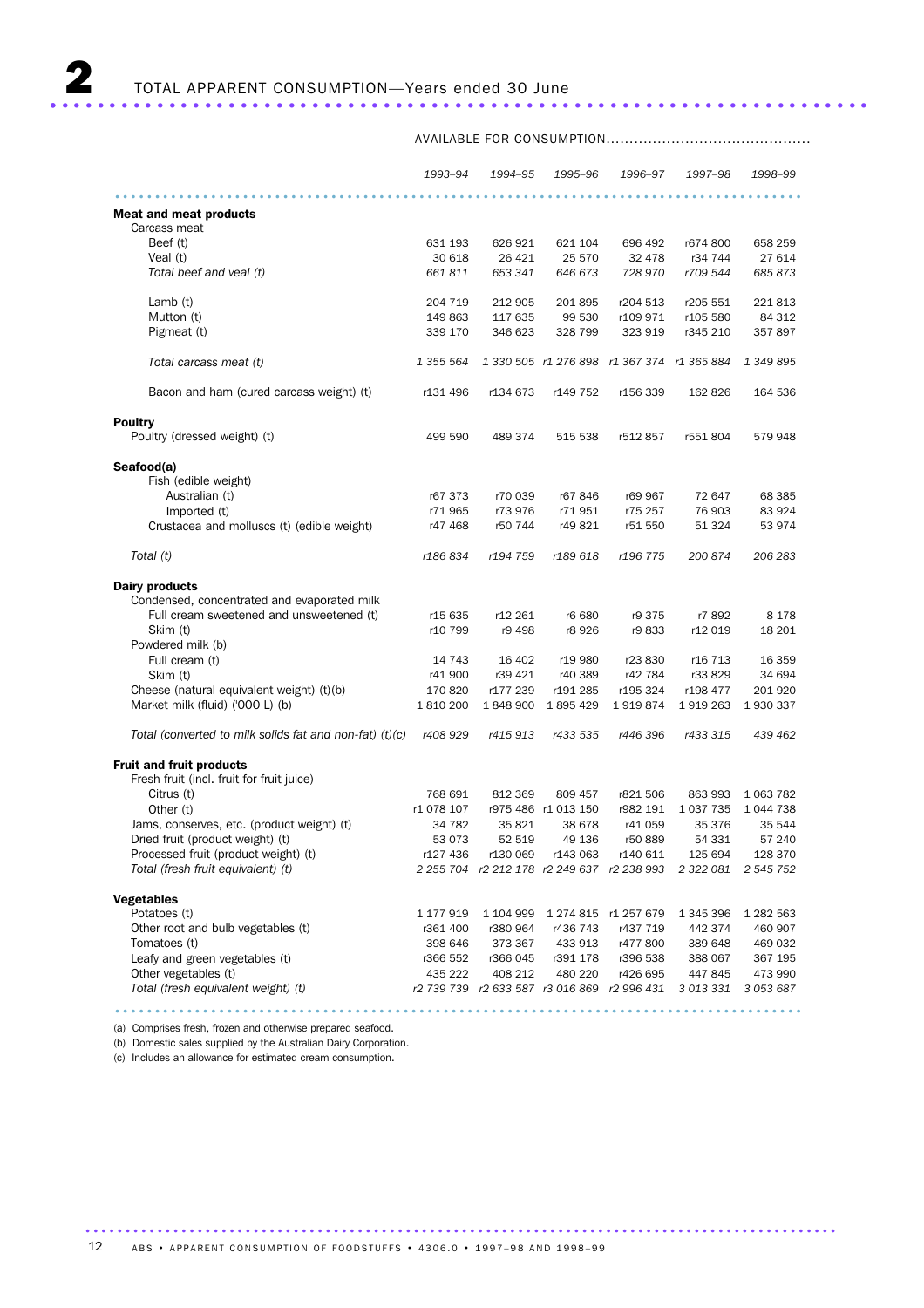*1993–94 1994–95 1995–96 1996–97 1997–98 1998–99* ...................................................................................... Meat and meat products Carcass meat Beef (kg) 35.5 34.9 34.1 37.8 r36.2 34.9 Veal (kg) 1.7 1.5 1.4 1.8 1.9 1.5 *Total beef and veal (kg) 37.3 36.4 35.5 39.6 r38.1 36.4* Lamb (kg) 11.5 11.9 11.1 11.1 r11.0 11.8 Mutton (kg) 8.4 r6.5 r5.5 r6.0 r5.7 4.5 Pigmeat (kg) *Total carcass meat (kg) 76.3 74.1 70.2 74.2 r73.3 71.6* Bacon and ham (cured carcass weight) (kg)  $\overline{7.4}$  7.5 8.2 r8.5 r8.7 8.7 8.7 **Poultry** Poultry (dressed weight) (kg) 28.1 27.2 28.3 r27.8 r29.6 30.8 Seafood(a) Fish (edible weight) Australian (kg) rates and the case of the rates of the rates of the rates of the rates of the rates of the rates of the rates of the rates of the rates of the rates of the rates of the rates of the rates of the rates of th Imported (kg) r4.1 r4.1 r4.0 r4.1 4.1 4.5 Crustacea and molluscs (kg) (edible weight) r2.7 r2.8 r2.7 r2.8 2.8 2.9 *Total (kg) r10.5 r10.8 r10.4 r10.7 10.8 10.9* Dairy products Condensed, concentrated and evaporated milk Full cream sweetened and unsweetened (kg)  $r0.9$  r0.7 r0.4 r0.5 r0.4 0.4 Skim (kg) r0.6 r0.5 r0.5 r0.5 r0.6 1.0 Powdered milk (b) Full cream (kg) 0.8 0.9 r1.1 r1.3 r0.9 0.9 Skim (kg) 2.4 2.2 2.2 2.3 1.8 1.8 Cheese (natural equivalent weight) (kg)(b) 9.6 r9.9 10.5 r10.6 r10.7 10.7 Market milk (fluid) (L)(b) 101.9 102.9 104.2 104.2 103.0 102.4 *Total (converted to milk solids fat and non-fat) (kg)(c) r23.0 r23.2 r23.8 r24.2 r23.3 23.3* Fruit and fruit products Fresh fruit (incl. fruit for fruit juice)<br>Citrus (kg) Citrus (kg) 43.3 r45.2 r44.5 r44.6 46.4 56.4 Other (kg) r60.7 r54.3 r55.7 r53.3 55.7 55.4 values, conserves, etc. (product weight) (kg) <br>
Dried fruit (product weight) (kg) <br>
2.0 2.0 2.1 r2.2 1.9 1.9<br>
2.0 2.9 2.7 2.8 2.9 3.0 Dried fruit (product weight) (kg) 3.0 2.9 2.7 2.8 2.9 3.0 Processed fruit (product weight) (kg) <br>
Total (fresh fruit equivalent) (kg) <br>
217.0 r123.2 r123.6 r121.5 124.7 135.0 *Total (fresh fruit equivalent) (kg) 127.0 r123.2 r123.6 r121.5 124.7 135.0* Vegetables Potatoes (kg) 66.3 61.5 70.1 r68.3 72.2 68.0 Other root and bulb vegetables (kg)  $\begin{array}{cccc} 20.3 & 721.2 & 724.0 & 23.8 & 23.7 & 24.4 \\ 22.4 & 20.8 & 23.8 & 725.9 & 20.9 & 24.9 \\ 20.6 & 20.4 & 21.5 & 721.5 & 20.8 & 19.5 \end{array}$ Tomatoes (kg) 34.9 22.4 20.8 23.8 r25.9 20.9 24.9 26.6 20.4 20.8 24.9 20.9 24.9 20.9 24.9 20.8 24.9 20.8 20.8 20.9 24.9 Leafy and green vegetables (kg) 20.6 20.4<br>Other vegetables (kg) 24.5 22.7 Other vegetables (kg) 24.5 22.7 26.4 r23.2 24.0 25.1 *Total (fresh equivalent weight) (kg) r154.2 r146.6 r165.8 r162.6 161.8 162.0*

.......................................................................................

PER CAPITA CONSUMPTION.............................................

(a) Comprises fresh, frozen and otherwise prepared seafood.

(b) Domestic sales supplied by the Australian Dairy Corporation.

(c) Includes an allowance for estimated cream consumption.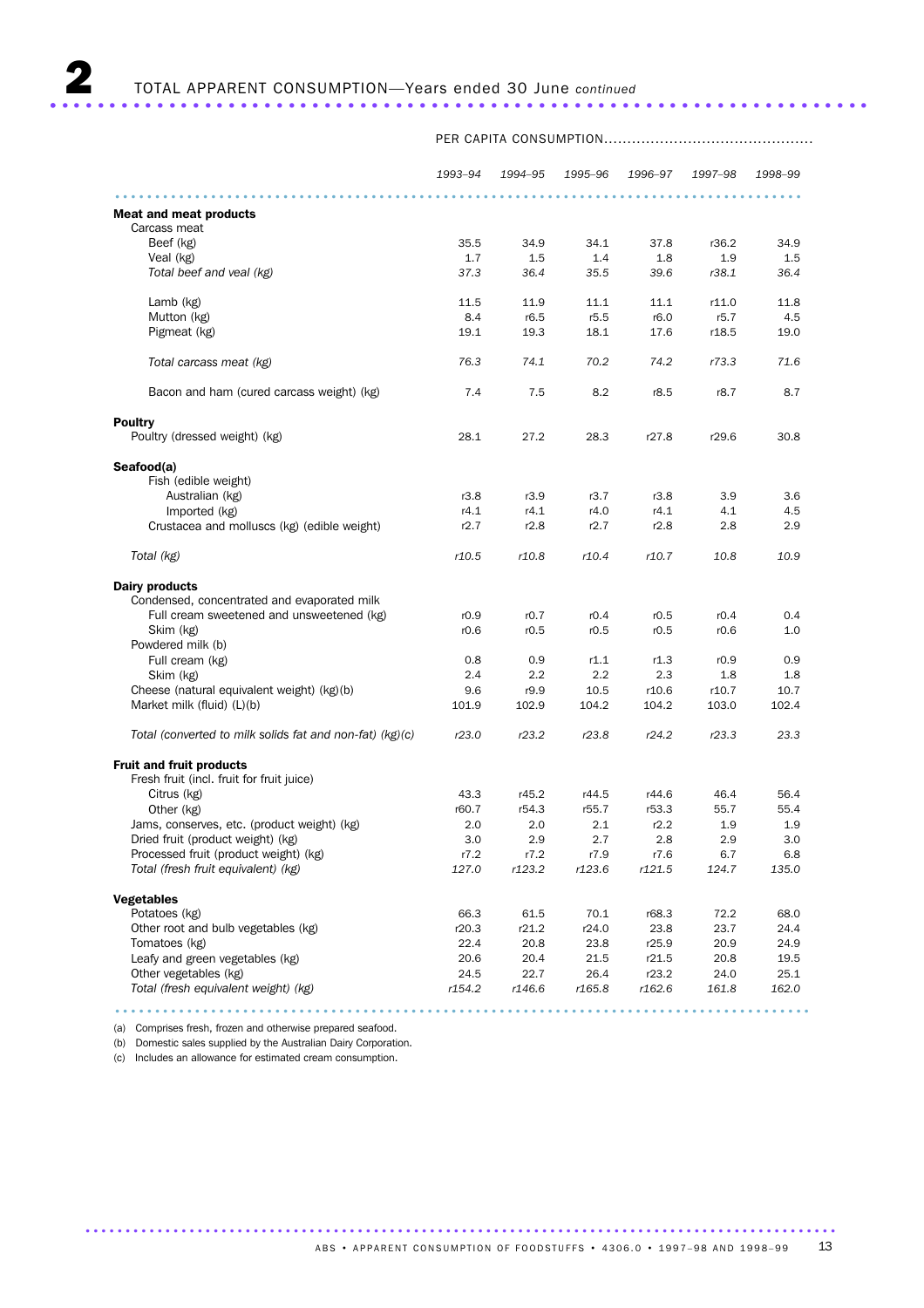|                                                                | 1993-94          | 1994–95                                          | 1995-96                                    | 1996-97             | 1997-98                                                              | 1998–99              |
|----------------------------------------------------------------|------------------|--------------------------------------------------|--------------------------------------------|---------------------|----------------------------------------------------------------------|----------------------|
|                                                                |                  |                                                  |                                            |                     |                                                                      |                      |
| <b>Eggs and egg products</b><br>Number of eggs ('000 doz.)(a)  | 207 221          | 201 436                                          | 199 400                                    | 202 239             | 217 502                                                              | 215 952              |
|                                                                |                  |                                                  |                                            |                     |                                                                      |                      |
| <b>Grain products</b>                                          |                  |                                                  |                                            |                     |                                                                      |                      |
| Wheaten Flour $(t)(b)(c)$                                      |                  | n.a. r1 107 832 r1 129 051 r1 238 944 r1 274 086 |                                            |                     |                                                                      | 1 313 668            |
| <b>Breakfast foods</b>                                         |                  |                                                  |                                            |                     |                                                                      |                      |
| Oatmeal and rolled oats (t)<br>Other (from grain) (t)          | 18 361<br>141859 | r13 509<br>r137 311                              | r14 685<br>r118 152                        | r12 010<br>r110 682 | 18 5 68<br>125 589                                                   | 19 204<br>130 113    |
| Total (t)                                                      | 160 220          | r150 820                                         | r132837                                    | r122 692            | 144 157                                                              | 149 318              |
|                                                                |                  |                                                  |                                            |                     |                                                                      |                      |
| Table rice (t)                                                 | 98 686           | 108 510                                          | 118 180                                    | 133 708             | 135 476                                                              | 132 971              |
| Bread (t)                                                      | n.a.             | 845 565                                          | 899 357                                    | r980 310            | 992 432                                                              | 1 007 338            |
| Nuts (in shell)                                                |                  |                                                  |                                            |                     |                                                                      |                      |
| Peanuts (t)                                                    | 37 044           | r43 201                                          | r38 402                                    | r42 396             | 36 608                                                               | 43 067               |
| Tree nuts (t)                                                  | r79 249          | r84 642                                          | r86 057                                    | r90 814             | 95 099                                                               | 90 682               |
|                                                                |                  |                                                  |                                            |                     |                                                                      |                      |
| Oils and fats                                                  |                  |                                                  |                                            |                     |                                                                      |                      |
| Butter $(t)(d)(e)$<br>Dairy blends (product weight) (t)(e)     | 55 373<br>11 700 | 55 655<br>r12 147                                | r51 481<br>r13852                          | r50 952<br>r14 661  | r52 883<br>r14 264                                                   | 54 558<br>15 5 26    |
| Margarine                                                      |                  |                                                  |                                            |                     |                                                                      |                      |
| Table (t)                                                      | 105 141          | 95 721                                           | 98 704                                     | 86 588              | r81 984                                                              | 84 874               |
| Other (t)                                                      | 34 324           | 35 237                                           | 44 614                                     | 34 897              | r42 178                                                              | 35 603               |
| Total (t)                                                      | 139 465          | 130 958                                          | 143 318                                    | 121 485             | r124 162                                                             | 120 477              |
| Total (fat content) $(t)(f)(g)$                                | r344 000         | r339 735                                         | r349 899                                   | r334 956            | r348 362                                                             | 349 732              |
| <b>Sugars</b>                                                  |                  |                                                  |                                            |                     |                                                                      |                      |
| Cane sugar                                                     |                  |                                                  |                                            |                     |                                                                      |                      |
| Total $(t)(h)$                                                 | r682 695         | r670 415                                         | r746 071                                   | r725 184            | 783 168                                                              | 709 783              |
| Honey (t)                                                      | 13 051           | 9 1 9 2                                          | 16 185                                     | 15 217              | 11 811                                                               | 9584                 |
| Total sugars (t)(i)                                            | r813 058         | r779 284                                         | r849 306                                   | r827 029            | 884 259                                                              | 818037               |
| <b>Beverages</b>                                               |                  |                                                  |                                            |                     |                                                                      |                      |
| Tea $(t)$                                                      | 18 4 93          | 16 579                                           | 16 094                                     | r15 162             | r14 113                                                              | 16 107               |
| Coffee $(t)(i)$                                                | 40 478           | 39 211                                           | 44 545                                     | r37 250             | r43 167                                                              | 44 854               |
| Aerated and carbonated waters ('000 L)(k)                      | 1856487          | 1985 100                                         | 2 095 820                                  |                     | 2 107 574 r2 029 692                                                 | 2 131 306            |
| Beer                                                           |                  |                                                  |                                            |                     |                                                                      |                      |
| Low alcohol ('000 L)                                           | 393 166          | 384 062                                          | 407 232                                    | r443 103            | r461918                                                              | 465 672              |
| Other beer ('000 L)<br>Total ('000 L)                          | 1 347 296        |                                                  | 1 355 321 r1 326 718 r1 317 154 r1 298 556 |                     | 1 740 462    1 739 384    1 733 950    1 760 257    1 760 474        | 1 291 448            |
| Wine ('000 L)                                                  | 330 424          | 329 929                                          |                                            |                     | 332 191 r349 865 r365 684                                            | 1 757 120<br>374 071 |
| <b>Alcohol content</b>                                         |                  |                                                  |                                            |                     |                                                                      |                      |
| Beer                                                           |                  |                                                  |                                            |                     |                                                                      |                      |
| Low alcohol ('000 L al)                                        | 11 927           | 11 859                                           | 12 597                                     | 13 687              | 14 261                                                               | 14 373               |
| Other beer ('000 L al)                                         | 64 476           | 64 743                                           | 63 118                                     | 62 848              | r61976                                                               | 61 234               |
| Total ('000 L al)                                              | 76 403           | 76 602                                           | 75 715                                     | 76 535              | r76 237                                                              | 75 607               |
| Wine ('000 L al)                                               | 37 751           | 37 805                                           | 38 122                                     | 39 753              | r41 762                                                              | 42 593               |
| Spirits ('000 L al)                                            | 24 284           | r22 934                                          | r23 055                                    | r22 546             | r23 880                                                              | 23 301               |
| Total ('000 L al)                                              | 138 438          |                                                  | r137 341 r136 892 r138 834 r141 880        |                     |                                                                      | 141 500              |
|                                                                |                  |                                                  | .                                          |                     | .                                                                    |                      |
| (a) Includes commercial disposals and an estimate for backyard |                  |                                                  |                                            |                     | (f) Includes an estimate of 10 kg for vegetable oils and other fats. |                      |
| production.                                                    |                  | (g) Now includes dairy blends.                   |                                            |                     |                                                                      |                      |
| (b) Includes flour used for breadmaking.                       |                  |                                                  |                                            |                     | (h) Comprises packed refined sugar and sugar used in manufactured    |                      |

AVAILABLE FOR CONSUMPTION............................................

(c) From 1994–95 data excludes flour used in the production of starch

(e) Domestic sales supplied by the Australian Dairy Corporation.

and gluten.

foods. (i) Includes sugar content of syrups and glucose.

(d) Includes butter equivalent of butter oil, butter concentrate and ghee. (j) Coffee and coffee products in terms of roasted coffee.

(k) Includes bulk pre-mix and post-mix concentrates in terms of drink equivalent.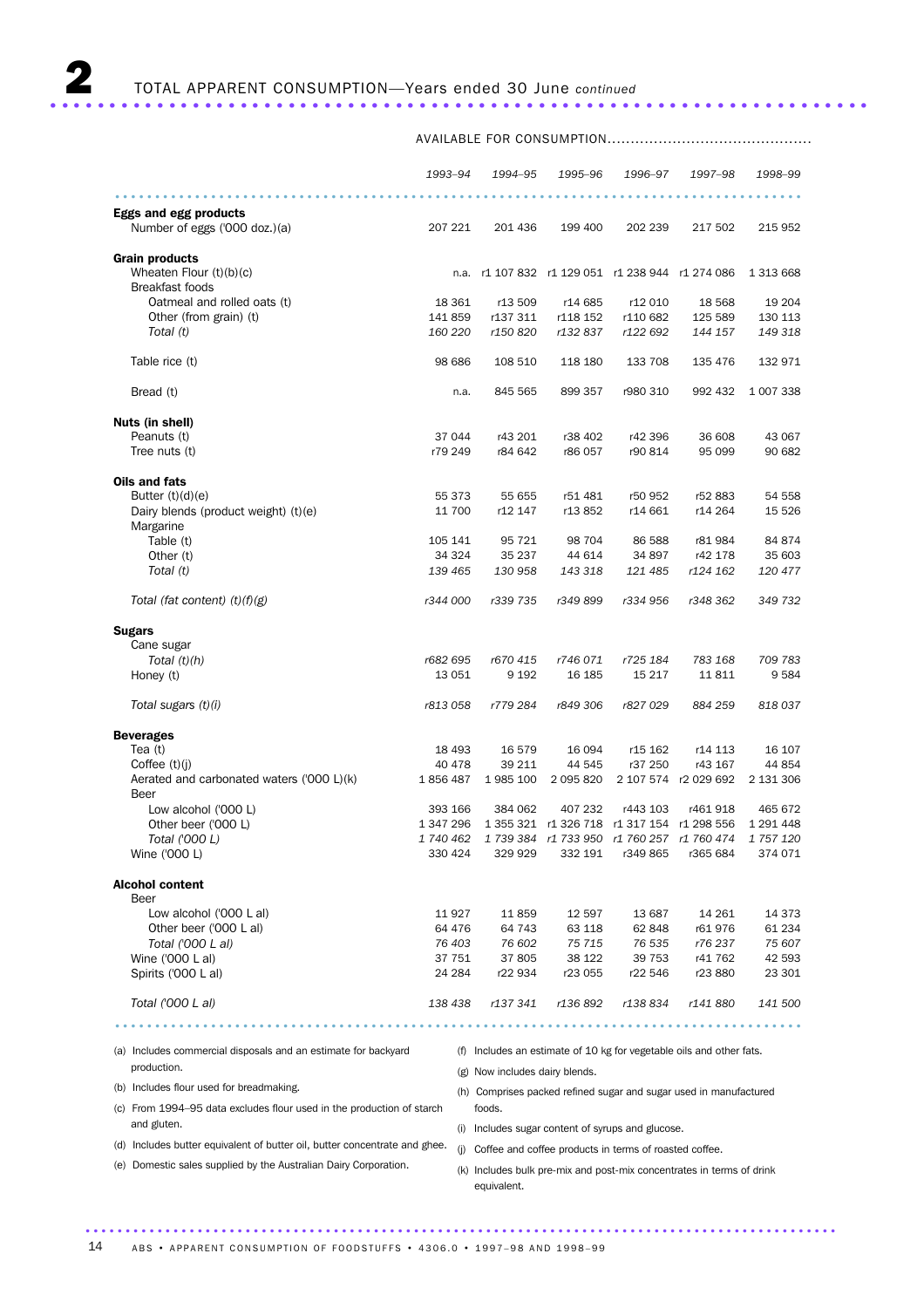|                                                         | 1993-94      | 1994-95      | 1995–96      | 1996-97      | 1997-98        | 1998-99      |
|---------------------------------------------------------|--------------|--------------|--------------|--------------|----------------|--------------|
|                                                         |              |              |              |              |                |              |
| <b>Eggs and egg products</b><br>Number of eggs (no.)(a) | 140          | 135          | 132          | 132          | 140            | 137          |
| <b>Grain products</b>                                   |              |              |              |              |                |              |
| Wheaten Flour (kg)(b)(c)<br><b>Breakfast foods</b>      | n.a.         | r61.7        | r61.3        | r67.2        | r68.4          | 69.7         |
| Oatmeal and rolled oats (kg)                            | 1.0          | 0.8          | 0.8          | 0.7          | 1.0            | 1.0          |
| Other (from grain) (kg)                                 | 8.0          | 7.6          | r6.5         | r6.0         | 6.7            | 6.9          |
| Total (kg)                                              | 9.0          | 8.4          | r7.3         | r6.7         | 7.7            | 7.9          |
| Table rice (kg)                                         | 5.6          | 6.0          | 6.5          | 7.3          | 7.3            | 7.1          |
| Bread (kg)                                              | n.a.         | 47.1         | 49.4         | r53.2        | 53.3           | 53.4         |
| Nuts (in shell)                                         |              |              |              |              |                |              |
| Peanuts (kg)                                            | 2.1          | 2.4          | 2.1          | 2.3          | 2.0            | 2.3          |
| Tree nuts (kg)                                          | 4.5          | r4.7         | r4.7         | r4.9         | 5.1            | 4.8          |
| Oils and fats                                           |              |              |              |              |                |              |
| Butter $(kg)(d)(e)$                                     | 3.1          | 3.1          | 2.8          | 2.8          | r2.8           | 2.9          |
| Dairy blends (product weight)(kg)(e)                    | 0.7          | 0.7          | 0.8          | 0.8          | 0.8            | 0.8          |
| Margarine                                               |              |              |              |              |                |              |
| Table (kg)                                              | 5.9          | 5.3          | 5.4          | 4.7          | 4.4            | 4.5          |
| Other (kg)                                              | 1.9          | 2.0          | 2.5          | 1.9          | 2.3            | 1.9          |
| Total (kg)                                              | 7.9          | 7.3          | 7.9          | 6.6          | 6.7            | 6.4          |
| Total (fat content) $(kg)(f)(g)$                        | 19.4         | 18.9         | 19.2         | 18.2         | r18.7          | 18.5         |
| <b>Sugars</b>                                           |              |              |              |              |                |              |
| Cane sugar                                              |              |              |              |              |                |              |
| Total (kg)(h)                                           | r38.4        | r37.3        | r41.0        | r39.4        | 42.0           | 37.6         |
| Honey (kg)                                              | 0.7          | 0.5          | 0.9          | 0.8          | 0.6            | 0.5          |
| Total sugars (kg)(i)                                    | r45.8        | r43.4        | r46.7        | r44.9        | 47.5           | 43.4         |
| <b>Beverages</b>                                        |              |              |              |              |                |              |
| Tea (kg)                                                | 1.0          | 0.9          | 0.9          | 0.8          | 0.8            | 0.9          |
| Coffee (kg)(j)                                          | 2.3          | 2.2          | 2.4          | r2.0         | 2.3            | 2.4          |
| Aerated and carbonated waters (L)(k)<br>Beer            | 104.5        | 110.5        | 115.2        | 114.4        | r109.0         | 113.0        |
| Low alcohol (L)                                         | 22.1         | 21.4         | 22.4         | 24.0         | r24.8          | 24.7         |
| Other beer (L)                                          | 75.8         | 75.5         | 72.9         | 71.5         | r69.7          | 68.5         |
| Total (L)                                               | 98.0         | 96.8         | 95.3         | 95.5         | r94.5          | 93.2         |
| Wine (L)                                                | 18.6         | 18.4         | 18.3         | 19.0         | r19.6          | 19.8         |
| <b>Alcohol content</b>                                  |              |              |              |              |                |              |
| Beer                                                    |              |              |              |              |                |              |
| Low alcohol (L al)                                      | 0.67         | 0.66         | 0.69         | r0.74        | 0.77           | 0.76         |
| Other beer (L al)<br>Total (L al)                       | 3.63<br>4.30 | 3.60<br>4.26 | 3.47         | 3.41<br>4.15 | r3.33<br>r4.09 | 3.25<br>4.01 |
| Wine (L al)                                             | 2.12         | 2.10         | 4.16<br>2.10 | 2.16         | r2.24          | 2.26         |
| Spirits (L al)                                          | 1.37         | r1.28        | r1.27        | r1.22        | r1.28          | 1.24         |
|                                                         |              |              |              |              |                |              |
| Total (L al)                                            | 7.79         | r7.65        | r7.52        | r7.53        | r7.62          | 7.51         |

.....................................................................................

PER CAPITA CONSUMPTION.............................................

(a) Includes commercial disposals and an estimate for backyard

(f) Includes an estimate of 10 kg for vegetable oils and other fats.

production. (b) Includes flour used for breadmaking.

(g) Now includes dairy blends.

(h) Comprises packed refined sugar and sugar used in manufactured foods.

(c) From 1994–95 data excludes flour used in the production of starch and gluten. (i) Includes sugar content of syrups and glucose.

(d) Includes butter equivalent of butter oil, butter concentrate and ghee.

(e) Domestic sales supplied by the Australian Dairy Corporation.

(j) Coffee and coffee products in terms of roasted coffee.

(k) Includes bulk pre-mix and post-mix concentrates in terms of drink equivalent.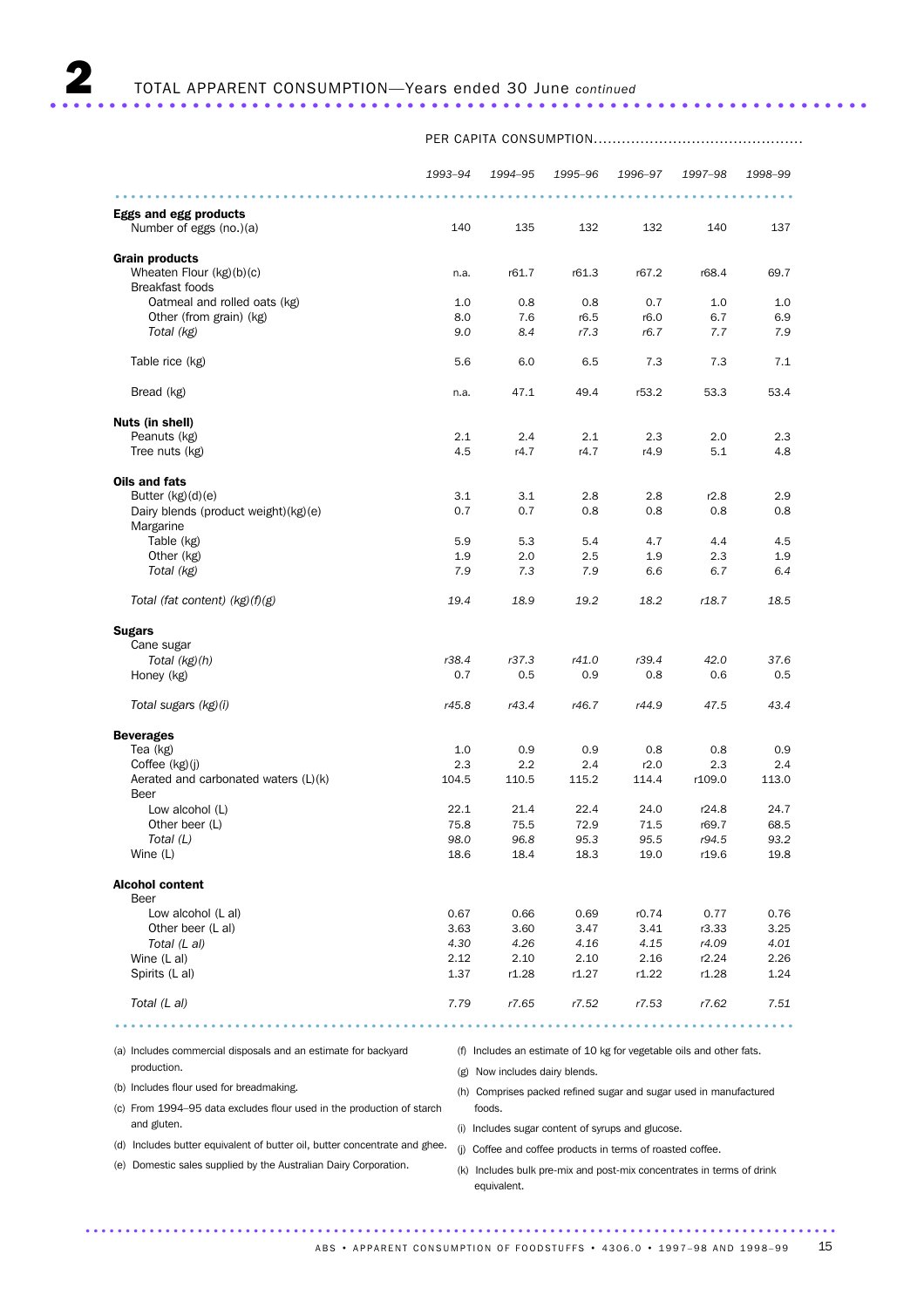SUPPLY....................................................................................

|                                                | Net change<br>in stocks | production           | Commercial Estimated home<br>production | <i>Imports</i>       | Total                |
|------------------------------------------------|-------------------------|----------------------|-----------------------------------------|----------------------|----------------------|
|                                                | t                       | $\mathsf{t}$         | $\mathsf{t}$                            | t                    | t                    |
| <b>Meat and meat products</b>                  |                         |                      |                                         |                      |                      |
| Carcass meat                                   |                         |                      |                                         |                      |                      |
| Beef and yeal                                  |                         |                      |                                         |                      |                      |
| <b>Beef</b>                                    | $(a)-2002$              | 1911089              |                                         | 2 5 5 6              | 1915646              |
| Veal                                           | $(a) - 62$              | 44 164               |                                         | 639                  | 44 865               |
| Total                                          | $(a) - 2064$            | 1955253              |                                         | 3 1 9 5              | 1960 511             |
| Lamb                                           | $(a)-1588$              | 283 621              |                                         | 10                   | 285 219              |
| Mutton                                         | (a)961                  | 332 568              |                                         | 73                   | 331 680              |
| Pigmeat                                        | (a)2045                 | 358 489              |                                         | 8086                 | 364 530              |
| Total                                          | $(a) - 645$             | 2 9 29 9 31          |                                         | 11 364               | 2 941 940            |
| Bacon and ham (cured carcass weight)           | 1 1 9 5                 | 165 039              |                                         | 31                   | 163 875              |
| <b>Poultry</b>                                 |                         |                      |                                         |                      |                      |
| Poultry (dressed weight)                       | 6 5 8 3                 | 569 393              | 2 3 2 8                                 | 354                  | 565 493              |
| Seafood(b)                                     |                         |                      |                                         |                      |                      |
| Fish (edible weight)                           |                         |                      |                                         |                      |                      |
| Australian                                     | $-429$                  | 73 275               | 13 189                                  | $\sim$ $\sim$        | 86 893               |
| Imported                                       | n.a.                    | $\ddot{\phantom{a}}$ | $\ddotsc$                               | 77 217               | 77 217               |
| Crustacea and molluscs (edible weight)         | n.a.                    | 38 312               | 5 1 7 0                                 | 24 7 1 2             | 68 194               |
| <b>Dairy products</b>                          |                         |                      |                                         |                      |                      |
| Condensed, concentrated and evaporated<br>milk |                         |                      |                                         |                      |                      |
| Full cream sweetened and unsweetened           | $-87$                   | 19 676               |                                         | 1724                 | 21 4 8 6             |
| <b>Skim</b>                                    | $-1151$                 | 12 165               |                                         | 17                   | 13 3 3 3             |
| Powdered milk                                  |                         |                      |                                         |                      |                      |
| Full cream                                     | $\ddot{\phantom{0}}$    | $\ddot{\phantom{0}}$ | $\ddot{\phantom{0}}$                    | $\ddot{\phantom{0}}$ | $\sim$               |
| Skim (including buttermilk and mixed skim      |                         |                      |                                         |                      |                      |
| and buttermilk)                                | $\ddot{\phantom{0}}$    | $\ddot{\phantom{0}}$ | $\ddot{\phantom{0}}$                    | $\ddot{\phantom{0}}$ | . .                  |
| Cheese (natural equivalent weight)             |                         | $\ddot{\phantom{0}}$ |                                         |                      | . .                  |
|                                                |                         |                      |                                         |                      |                      |
|                                                | '000 L                  | '000 L               | '000 L                                  | '000 L               | '000 L               |
| <b>Dairy products</b><br>Market milk (fluid)   | $\ddot{\phantom{0}}$    | $\ddot{\phantom{0}}$ | $\ddot{\phantom{0}}$                    | $\ddot{\phantom{0}}$ | $\ddot{\phantom{0}}$ |
|                                                |                         | 1.111                |                                         |                      |                      |

(a) Stocks supplied by Agriculture Fisheries & Forestry Australia

(b) Comprises fresh, frozen and otherwise prepared seafood.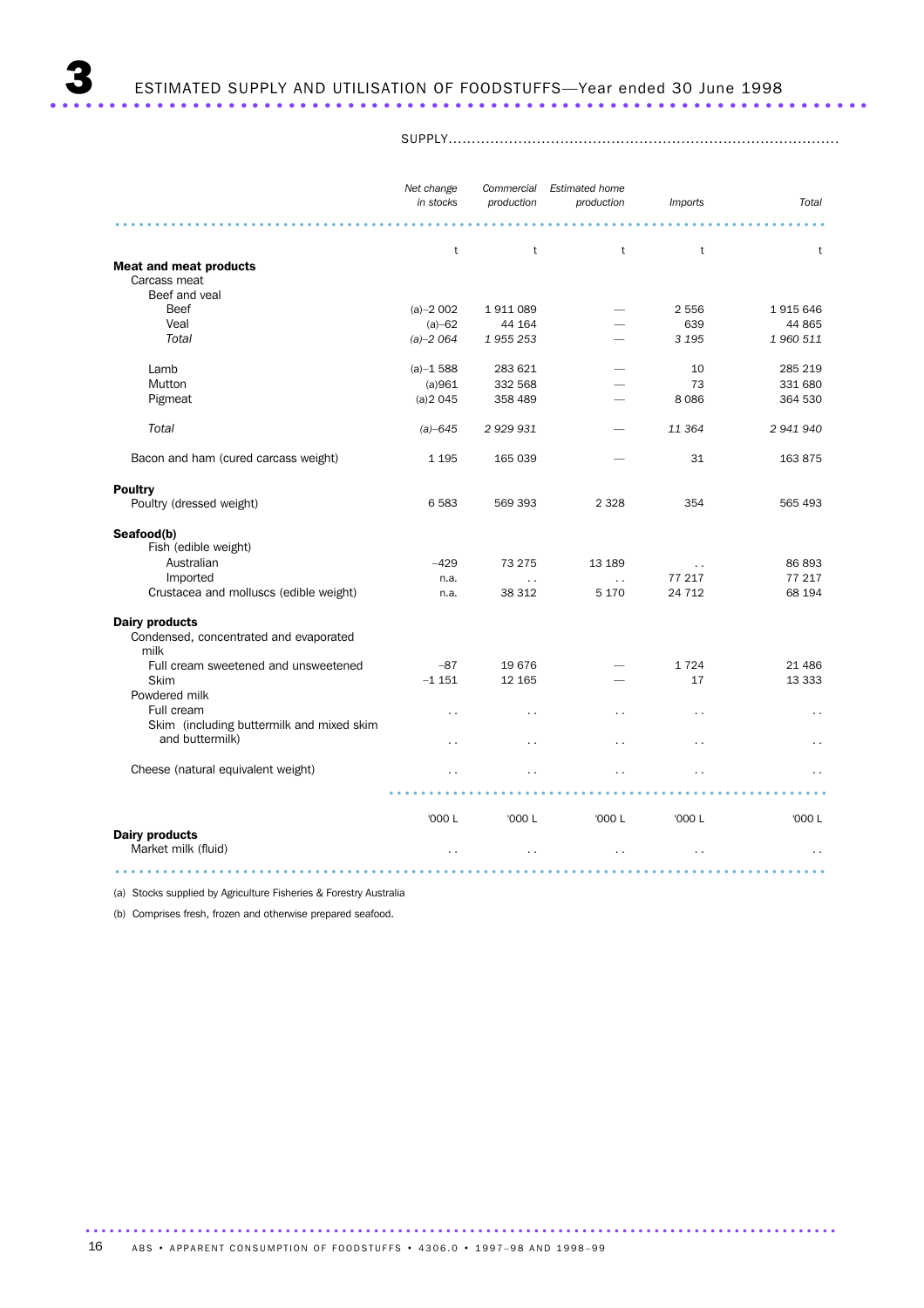UTILISATION................................................

|                                                | Exports              | Non-food use,<br>waste etc. | For processed<br>foods | Apparent total<br>consumption | Apparent<br>per capita<br>consumption |
|------------------------------------------------|----------------------|-----------------------------|------------------------|-------------------------------|---------------------------------------|
|                                                | t                    | t                           | t                      | t                             | kg                                    |
| <b>Meat and meat products</b>                  |                      |                             |                        |                               |                                       |
| Carcass meat                                   |                      |                             |                        |                               |                                       |
| Beef and veal                                  |                      |                             |                        |                               |                                       |
| <b>Beef</b>                                    | 1 240 846            | $\ddot{\phantom{a}}$        | (a)                    | 674 800                       | 36.2                                  |
| Veal                                           | 10 121               | $\ddot{\phantom{0}}$        | (a)                    | 34 744                        | 1.9                                   |
| Total                                          | 1 250 967            | $\ddot{\phantom{0}}$        | (a)                    | 709 544                       | 38.1                                  |
| Lamb                                           | 79 668               | $\ddot{\phantom{0}}$        | (a)                    | 205 551                       | 11.0                                  |
| Mutton                                         | 226 100              | $\ddot{\phantom{0}}$        | (a)                    | 105 580                       | 5.7                                   |
| Pigmeat                                        | 19 3 20              | $\ddot{\phantom{0}}$        | (a)                    | 345 210                       | 18.5                                  |
| Total                                          | 1 576 056            | $\ddot{\phantom{0}}$        | (a)                    | 1 365 884                     | 73.3                                  |
| Bacon and ham (cured carcass weight)           | 150                  | $\ddot{\phantom{0}}$        | 898                    | 162 826                       | 8.7                                   |
| <b>Poultry</b>                                 |                      |                             |                        |                               |                                       |
| Poultry (dressed weight)                       | 13 689               | $\ddot{\phantom{0}}$        | n.a.                   | 551 804                       | 29.6                                  |
| Seafood (b)                                    |                      |                             |                        |                               |                                       |
| Fish (edible weight)                           |                      |                             |                        |                               |                                       |
| Australian                                     | 14 24 6              | n.a.                        | n.a.                   | 72 647                        | 3.9                                   |
| Imported                                       | 314                  | $\ddotsc$                   | $\ddots$               | 76 903                        | 4.1                                   |
| Crustacea and molluscs (edible weight)         | 16870                | n.a.                        | n.a.                   | 51 324                        | 2.8                                   |
| <b>Dairy products</b>                          |                      |                             |                        |                               |                                       |
| Condensed, concentrated and evaporated<br>milk |                      |                             |                        |                               |                                       |
| Full cream sweetened and unsweetened           | 13 594               | $\ddot{\phantom{0}}$        | $\ddot{\phantom{0}}$   | 7892                          | 0.4                                   |
| Skim                                           | 1314                 | $\ddot{\phantom{0}}$        | $\ddot{\phantom{0}}$   | 12 0 19                       | 0.6                                   |
| Powdered milk                                  |                      |                             |                        |                               |                                       |
| Full cream                                     | $\ddot{\phantom{0}}$ | . .                         | . .                    | $(c)$ 16 713                  | 0.9                                   |
| Skim (including buttermilk and mixed           |                      |                             |                        |                               |                                       |
| skim and buttermilk)                           | $\ddot{\phantom{0}}$ | $\ddot{\phantom{0}}$        | $\ddot{\phantom{0}}$   | (c)33829                      | 1.8                                   |
| Cheese (natural equivalent weight)             |                      |                             | $\ddot{\phantom{0}}$   | $(c)$ 198 477                 | 10.7                                  |
|                                                |                      |                             |                        |                               |                                       |
|                                                | '000 L               | '000 L                      | '000 L                 | '000 L                        | L                                     |
| <b>Dairy products</b><br>Market milk (fluid)   | $\sim$ $\sim$        | $\ddot{\phantom{0}}$        | $\ddot{\phantom{a}}$   | (c) 1919 263                  | 103.0                                 |
|                                                |                      |                             |                        |                               |                                       |

(a) Processed foods are not shown separately, but are included in production and apparent consumption.

(b) Comprises fresh, frozen and otherwise prepared seafood.

(c) Domestic sales supplied by the Australian Dairy Corporation.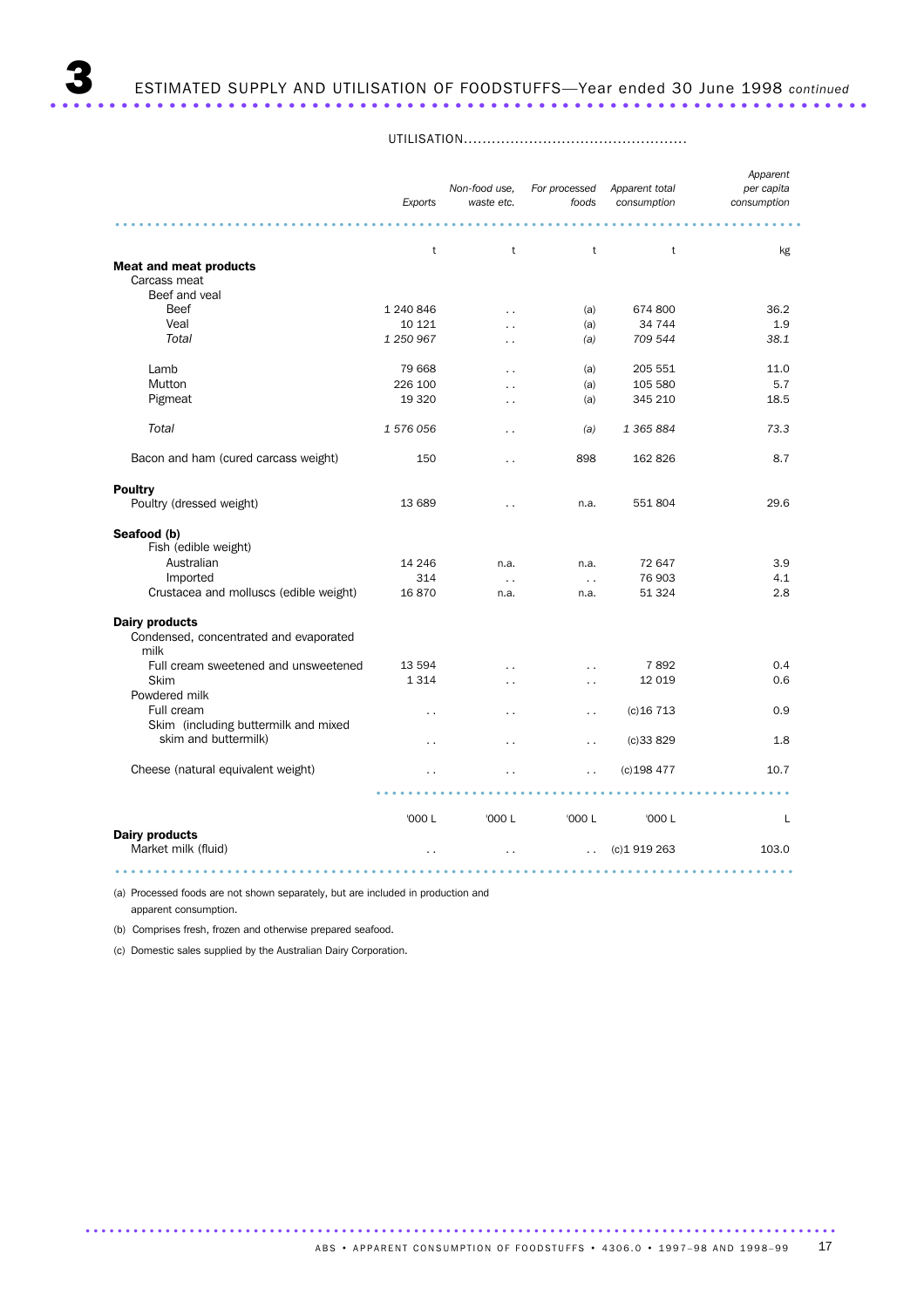SUPPLY.......................................................................................

|                                               | Net change             | Commercial           | <b>Estimated home</b>    |                          |                      |
|-----------------------------------------------|------------------------|----------------------|--------------------------|--------------------------|----------------------|
|                                               | in stocks              | production           | production               | <i>Imports</i>           | Total                |
|                                               |                        |                      |                          |                          |                      |
|                                               | t                      | t                    | t                        | t                        | t                    |
| <b>Fruit and fruit products</b>               |                        |                      |                          |                          |                      |
| Fresh fruit (incl. fruit for fruit juice)     |                        |                      |                          |                          |                      |
| Oranges                                       | $\ddot{\phantom{a}}$   | 499 784              | 9996                     | 372 184                  | 881 964              |
| Other citrus fruit                            | $\ddot{\phantom{0}}$   | 111 671              | 18 099                   | 36 0 24                  | 165 794              |
| Other fresh fruit                             |                        |                      |                          |                          |                      |
| Apples                                        | $(a) - 2941$           | 308 856              | 9 2 6 6                  |                          | 347 563              |
| Apricots                                      | $\ddot{\phantom{1}}$ . | 19881                | 3 3 8 0                  | 474                      | 23 7 35              |
| <b>Bananas</b>                                | $\ddot{\phantom{0}}$   | 222 957              | 8918                     | 10                       | 231 885              |
| Grapes (table)                                | $\ddot{\phantom{0}}$   | 64 972               | 4548                     | $\mathbf{1}$             | 69 521               |
| Melons, cantaloupes, etc.                     | $\ddot{\phantom{0}}$   | 192 497              | 9625                     |                          | 202 122              |
| Peaches                                       | $\ddotsc$              | 64 807               | 6481                     | 236                      | 71524                |
| Pears                                         | $(a)$ 11 116           | 152 877              | 3 0 5 8                  | 884                      | 145 703              |
| Pineapples                                    | $\ddotsc$              | 123 004              | $\overline{\phantom{0}}$ | -                        | 123 004              |
| Plums and prunes                              | $\ddotsc$              | 26 355               | 8 1 7 0                  | $\mathbf{1}$             | 34 526               |
| Other                                         | $\ddot{\phantom{a}}$   | 119 042              | 43 324                   | 19 599                   | 181 965              |
| Total                                         | $(a) - 18325$          | 1 295 248            | 96 769                   | 21 205                   | 1 431 547            |
| Jams, conserves, etc. (product weight)        | $-911$                 | 28 5 85              | 1 0 0 0                  | 6701                     | 37 197               |
| Dried vine fruit (product weight)             |                        |                      |                          |                          |                      |
| Currants<br>Raisins                           | $\ddot{\phantom{1}}$   | $\ddot{\phantom{1}}$ | $\ddot{\phantom{1}}$     | $\ddot{\phantom{1}}$     | $\sim$               |
|                                               | $\ddot{\phantom{0}}$   | $\ddot{\phantom{0}}$ | $\ddot{\phantom{0}}$     | . .                      | $\ddot{\phantom{0}}$ |
| Sultanas<br>Dried tree fruit (product weight) | $\ddot{\phantom{0}}$   | $\ddot{\phantom{0}}$ | $\ddot{\phantom{0}}$     | $\ddot{\phantom{0}}$     | $\ddot{\phantom{0}}$ |
|                                               |                        |                      |                          |                          |                      |
| Apricots<br>Prunes                            | $\ddot{\phantom{0}}$   | $\ddot{\phantom{0}}$ | $\ddot{\phantom{0}}$     | $\ddot{\phantom{0}}$     | $\ddot{\phantom{0}}$ |
| Other                                         | $\ddot{\phantom{0}}$   | $\ddot{\phantom{1}}$ | $\ddot{\phantom{1}}$     | .,                       | $\sim$               |
|                                               | $\ddot{\phantom{0}}$   | $\ddot{\phantom{0}}$ | $\ddot{\phantom{0}}$     | $\ddot{\phantom{0}}$     | $\ddot{\phantom{0}}$ |
| Processed fruit (product weight)<br>Apples    | 1 2 1 7                | 17805                |                          | 1 3 3 6                  | 17942                |
| Mixed fruits (incl. fruit salad)              | 8 0 1 3                | 37 198               |                          | 585                      | 29 7 7 0             |
| Peaches                                       | $-2906$                | 31931                | 150                      | 1544                     | 36 531               |
| Other                                         | 4 4 2 2                | 78 073               |                          | 29 491                   | 103 142              |
|                                               |                        |                      |                          |                          |                      |
| <b>Vegetables</b>                             |                        |                      |                          |                          |                      |
| Potatoes                                      | n.a.                   | 1 478 398            | 14 784                   | 39 082                   | 1 532 264            |
| Other root and bulb vegetables                |                        |                      |                          |                          |                      |
| <b>Beetroot</b>                               | n.a.                   | 32 502               | 2 2 7 5                  | 21                       | 34 798               |
| Carrots                                       | n.a.                   | 266 531              | 7996                     | 49                       | 274 575              |
| Onions                                        | $-151$                 | 218 895              | 4378                     | 10 957                   | 227 518              |
| Parsnips                                      | n.a.                   | 8 6 8 4              | 955                      | $\overline{\phantom{0}}$ | 9639                 |
| Sweet potatoes                                | n.a.                   | 10 645               | 106                      | 6                        | 10 758               |
| White turnips and swedes                      | n.a.                   | 6537                 | 654                      | 49                       | 7 2 3 9              |
| Total                                         | $-151$                 | 543 794              | 16 364                   | 4 2 1 8                  | 564 528              |
| Tomatoes                                      | 49 642                 | 380 130              | 30 410                   | 66 685                   | 427 583              |
| Leafy and green vegetables (incl. legumes)    |                        |                      |                          |                          |                      |
| Beans                                         | n.a.                   | 40 237               | 5 6 9 0                  | 7 5 0 4                  | 53 432               |
| Cabbages and other greens                     | n.a.                   | 67 466               | 19 080                   | 1958                     | 88 504               |
| Celery                                        | n.a.                   | 44 746               | 1 3 4 2                  |                          | 46 088               |
| Lettuce                                       | n.a.                   | 129 149              | 20 664                   | $\mathbf{1}$             | 149 814              |
| Peas                                          | 636                    | 78 103               | 1562                     | 16 385                   | 95 414               |
| Total                                         | 636                    | 359 702              | 48 339                   | 25 847                   | 433 251              |
| Other vegetables                              |                        |                      |                          |                          |                      |
| Asparagus                                     | n.a.                   | 7 5 9 5              | 228                      | 5 3 0 1                  | 13 1 24              |
| Cauliflowers                                  | n.a.                   | 64 779               | 3 2 3 9                  |                          | 68 018               |
| Cucumbers (incl. gherkins)                    | $-5$                   | 16 0 25              | 3526                     | 4636                     | 24 191               |
| Marrows, squashes and zucchinis               | n.a.                   | 18 7 22              | 5991                     | 952                      | 25 665               |
| Pumpkins                                      | n.a.                   | 84 854               | 26 305                   | 952                      | 112 111              |
| Sweet corn                                    | n.a.                   | 77 670               | 4 6 6 0                  | 17 165                   | 99 4 95              |
| Other                                         | 10 893                 | 127 651              | 14 309                   | 45 706                   | 176 773              |
| Total                                         | 10888                  | 397 296              | 58 257                   | 74 712                   | 519378               |
| Total                                         | 61 015                 | 3 159 320            | 168 155                  | 210 546                  | 3 477 005            |
|                                               |                        |                      |                          |                          |                      |
|                                               |                        |                      |                          |                          |                      |

(a) Cold store stocks of apples and pears.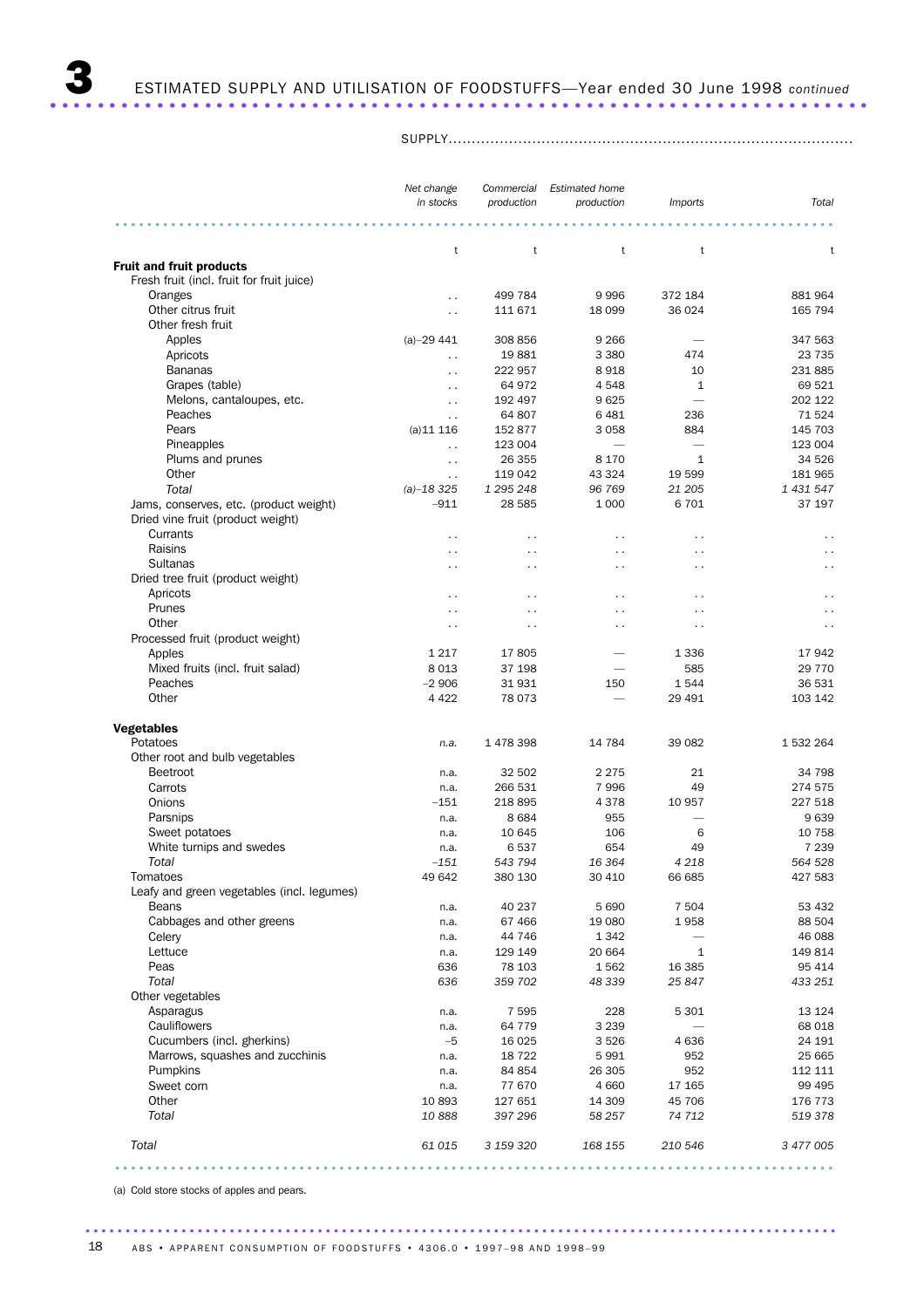## 3 ESTIMATED SUPPLY AND UTILISATION OF FOODSTUFFS—Year ended 30 June 1998 *continued* ..................................................................... .

UTILISATION..................................................

|                                                                              |                      |                      |                        |                | Apparent    |
|------------------------------------------------------------------------------|----------------------|----------------------|------------------------|----------------|-------------|
|                                                                              |                      | Non-food use.        | For processed          | Apparent total | per capita  |
|                                                                              | Exports              | waste etc.           | foods                  | consumption    | consumption |
|                                                                              |                      |                      |                        |                |             |
|                                                                              | t                    | t                    | t                      | t              | kg          |
| <b>Fruit and fruit products</b><br>Fresh fruit (incl. fruit for fruit juice) |                      |                      |                        |                |             |
| Oranges                                                                      | 149 879              | 9996                 | n.a.                   | 722 089        | 38.8        |
| Other citrus fruit                                                           | 23 890               | n.a.                 | n.a.                   | 141 904        | 7.6         |
| Other fresh fruit                                                            |                      |                      |                        |                |             |
| Apples                                                                       | 35 445               | n.a.                 | 37 747                 | 274 371        | 14.7        |
| Apricots                                                                     | 101                  | n.a.                 | 12 934                 | 10 700         | 0.6         |
| <b>Bananas</b>                                                               | 31                   | n.a.                 |                        | 231 854        | 12.4        |
| Grapes (table)                                                               | 27 085               | n.a.                 | $\ddot{\phantom{0}}$   | 42 436         | 2.3         |
| Melons, cantaloupes, etc.                                                    |                      | n.a.                 | $\ddot{\phantom{1}}$ . | 202 122        | 10.9        |
| Peaches                                                                      | 2664                 | n.a.                 | 30 477                 | 38 3 8 3       | 2.1         |
| Pears                                                                        | 21 295               | n.a.                 | 44 978                 | 79 430         | 4.3         |
| Pineapples                                                                   | 376                  | n.a.                 | 43 359                 | 79 269         | 4.3         |
| Plums and prunes                                                             | 5 4 8 5              | n.a.                 | n.a.                   | 29 041         | 1.6         |
| Other                                                                        | 25 894               | n.a.                 | 105 942                | 50 129         | 2.7         |
| Total                                                                        | 118 376              | n.a.                 | 275 437                | 1037735        | 55.7        |
| Jams, conserves, etc. (product weight)                                       | 1821                 | n.a.                 | $\ddot{\phantom{a}}$   | 35 376         | 1.9         |
| Dried vine fruit (product weight)                                            |                      |                      |                        |                |             |
| Currants                                                                     | $\ddot{\phantom{0}}$ | $\ddot{\phantom{0}}$ | $\ddot{\phantom{0}}$   | (a)5040        | 0.3         |
| Raisins                                                                      | $\ddot{\phantom{0}}$ | $\ddot{\phantom{0}}$ | $\sim$                 | (a)2508        | 0.1         |
| Sultanas                                                                     | $\ddot{\phantom{0}}$ | $\ddot{\phantom{0}}$ | $\ddot{\phantom{0}}$   | (a)29406       | 1.6         |
| Dried tree fruit (product weight)                                            |                      |                      |                        |                |             |
| Apricots                                                                     | $\ddot{\phantom{0}}$ | $\ddot{\phantom{0}}$ | $\ddot{\phantom{0}}$   | (a)5821        | 0.3         |
| Prunes                                                                       | $\ddot{\phantom{0}}$ | $\ddot{\phantom{0}}$ | $\ddot{\phantom{0}}$   | 3 7 0 2        | 0.2         |
| Other                                                                        | $\sim$ $\sim$        | $\sim$               | $\sim$                 | (a)7854        | 0.4         |
| Processed fruit (product weight)                                             |                      |                      |                        |                |             |
| Apples                                                                       | 510                  | $\ddot{\phantom{0}}$ | $\ddot{\phantom{0}}$   | 17 415         | 0.9         |
| Mixed fruits (incl. fruit salad)                                             | 14 755               | . .                  | $\ddot{\phantom{0}}$   | 15 0 15        | 0.8         |
| Peaches                                                                      | 9898                 | $\ddot{\phantom{0}}$ | $\ddot{\phantom{0}}$   | 26 633         | 1.4         |
| Other                                                                        | 36 511               | $\ddot{\phantom{0}}$ | $\ddot{\phantom{0}}$   | 66 632         | 3.6         |
|                                                                              |                      |                      |                        |                |             |
| <b>Vegetables</b><br>Potatoes                                                | 35 7 25              | 151 144              |                        | 1 345 396      | 72.2        |
| Other root and bulb vegetables                                               |                      |                      | (b)                    |                |             |
| <b>Beetroot</b>                                                              | 1 2 1 4              | 325                  | (b)                    | 33 260         | 1.8         |
| Carrots                                                                      | 54 392               | 7996                 | (b)                    | 212 187        | 11.4        |
| Onions                                                                       | 49 920               | 6567                 | (b)                    | 171031         | 9.2         |
| Parsnips                                                                     | 1 1 6 7              | 174                  | (b)                    | 8 2 9 8        | 0.4         |
| Sweet potatoes                                                               |                      | 213                  | (b)                    | 10 545         | 0.6         |
| White turnips and swedes                                                     | 56                   | 131                  | (b)                    | 7 0 5 2        | 0.4         |
| Total                                                                        | 106 749              | 15 405               | (b)                    | 442 374        | 23.7        |
| Tomatoes                                                                     | 18928                | 19 007               | (b)                    | 389 648        | 20.9        |
| Leafy and green vegetables (incl. legumes)                                   |                      |                      |                        |                |             |
| Beans                                                                        | 2488                 | 805                  | (b)                    | 50 139         | 2.7         |
| Cabbages and other greens                                                    | 5 4 5 2              | 3 3 7 3              | (b)                    | 79 679         | 4.3         |
| Celery                                                                       | 3 4 6 9              | 2 2 3 7              | (b)                    | 40 383         | 2.2         |
| Lettuce                                                                      | 3933                 | 9 0 4 0              | (b)                    | 136 840        | 7.3         |
| Peas                                                                         | 8 1 3 9              | 6 2 4 8              | (b)                    | 81 0 27        | 4.3         |
| Total                                                                        | 23 480               | 21 704               | (b)                    | 388 067        | 20.8        |
| Other vegetables                                                             |                      |                      |                        |                |             |
| Asparagus                                                                    | 5783                 |                      | (b)                    | 7 3 4 1        | 0.4         |
| Cauliflowers                                                                 | 17 279               | 4535                 | (b)                    | 46 205         | 2.5         |
| Cucumbers (incl. gherkins)                                                   | 197                  | 481                  | (b)                    | 23 514         | 1.3         |
| Marrows, squashes and zucchinis                                              | 832                  | n.a.                 | (b)                    | 24 833         | 1.3         |
| Pumpkins                                                                     | 832                  | n.a.                 | (b)                    | 111 279        | 6.0         |
| Sweet corn                                                                   | 6027                 | 1553                 | (b)                    | 91915          | 4.9         |
| Other                                                                        | 34 013               | n.a.                 | (b)                    | 142 759        | 7.7         |
| Total                                                                        | 64 964               | 6569                 | (b)                    | 447845         | 24.0        |
|                                                                              |                      |                      |                        |                |             |
| Total                                                                        | 249 846              | 107 036              | (b)                    | 3 013 331      | 161.8       |

(a) Comprises deliveries year ended 30 June as recorded by the Australian Dried Fruits Association, and imports.

(b) Processed foods are not shown separately, but are included in production and apparent consumption.

..........................................................................................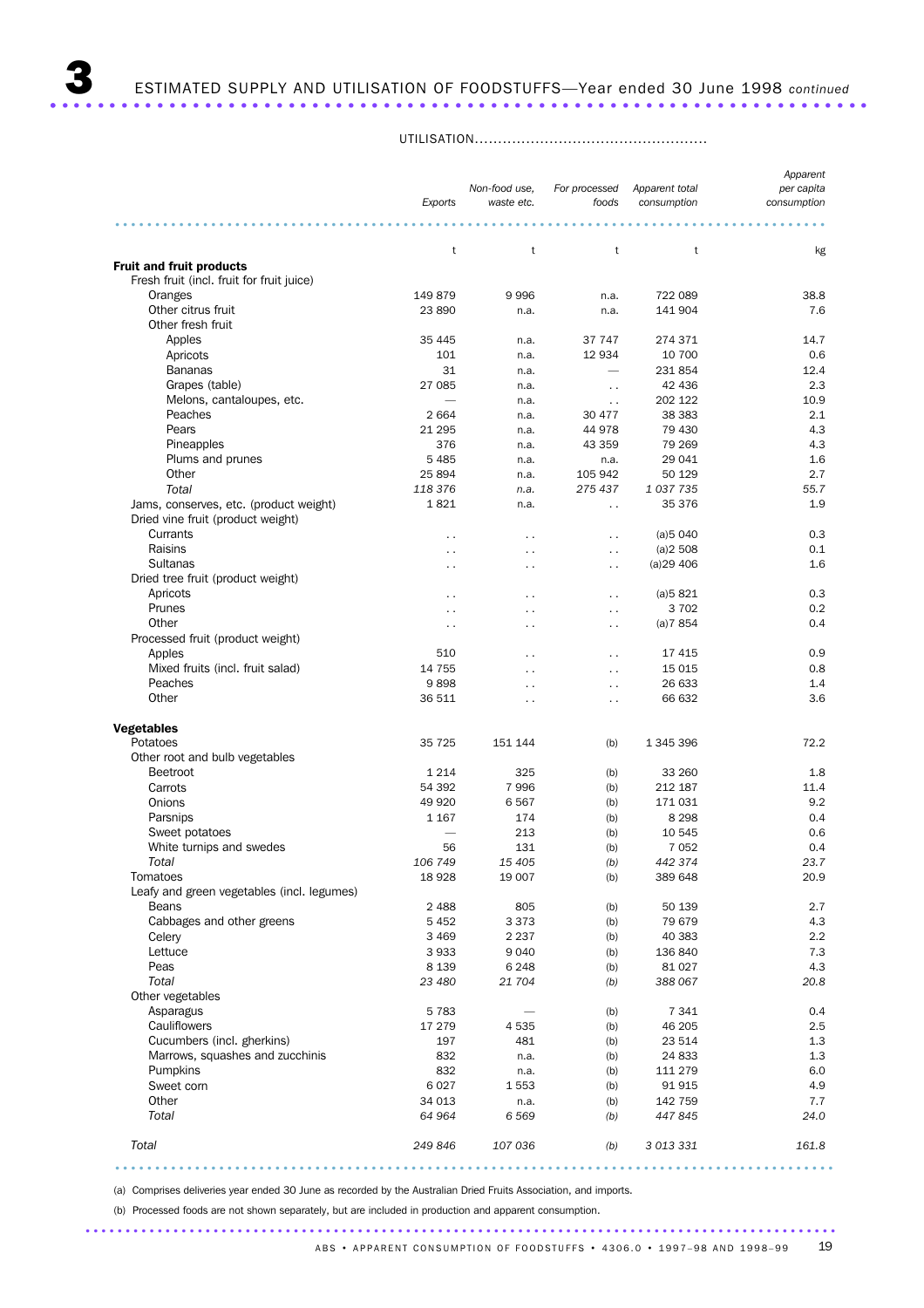SUPPLY......................................................................................

|                                                                          | Net change<br>in stocks | Commercial<br>production | <b>Estimated home</b><br>production | <b>Imports</b>       | Total         |
|--------------------------------------------------------------------------|-------------------------|--------------------------|-------------------------------------|----------------------|---------------|
|                                                                          |                         |                          |                                     |                      |               |
|                                                                          | '000 doz.               | '000 doz.                | '000 doz.                           | '000 doz.            | '000 doz.     |
| <b>Eggs and egg products</b><br>Number of eggs                           | $\ddot{\phantom{a}}$    | 190 135                  | 26 619                              | 2056                 | 218 809       |
|                                                                          |                         |                          |                                     |                      |               |
|                                                                          | t                       | t                        | t                                   | t                    | t             |
| <b>Grain products</b>                                                    |                         |                          |                                     |                      |               |
| Wheaten Flour (incl. flour for breadmaking)(a)<br><b>Breakfast foods</b> | n.a.                    |                          | $\ddot{\phantom{0}}$                |                      |               |
| Oatmeal and rolled oats                                                  | n.a.                    | 31 7 5 5                 | $\ddot{\phantom{0}}$                | 36                   | 31 791        |
| Other (from grain)                                                       | 1501                    | 165 112                  | $\ddot{\phantom{0}}$                | 8 0 8 1              | 171 692       |
| Table rice                                                               | $\ddot{\phantom{0}}$    | $\ddot{\phantom{1}}$ .   | $\ddot{\phantom{0}}$                | $\ddot{\phantom{1}}$ | $\sim$ $\sim$ |
| <b>Bread</b>                                                             | n.a.                    | 1 151 914                | n.a.                                | 16 622               | 1 168 536     |
| Nuts (in shell)                                                          |                         |                          |                                     |                      |               |
| Peanuts                                                                  | 2 4 3 2                 | 56 138                   | n.a.                                | 6702                 | 60 40 8       |
| Tree nuts                                                                | n.a.                    | 36 541                   | 3 6 5 4                             | 68 700               | 108 895       |
| Oils and fats                                                            |                         |                          |                                     |                      |               |
| <b>Butter</b>                                                            | . .                     |                          |                                     |                      |               |
| Dairy blends                                                             | . .                     |                          |                                     |                      |               |
| Margarine                                                                |                         |                          |                                     |                      |               |
| Table                                                                    | $-1098$                 | 100 359                  |                                     | 316                  | 101 773       |
| Other                                                                    | $-149$                  | 65 341                   |                                     | $\overline{a}$       | 65 490        |
| Total                                                                    | $-1247$                 | 165 700                  |                                     | 316                  | 167 263       |
| <b>Sugars</b>                                                            |                         |                          |                                     |                      |               |
| Cane sugar                                                               |                         |                          |                                     |                      |               |
| Total(b)                                                                 | $\sim$ $\sim$           | $\sim$ $\sim$            |                                     | $\sim$ $\sim$        |               |
| Honey                                                                    | n.a.                    | 22 0 21                  |                                     | 18                   | 22 039        |
| <b>Beverages</b>                                                         |                         |                          |                                     |                      |               |
| Tea                                                                      | n.a.                    | 798                      |                                     | 15 741               | 16 539        |
| Coffee                                                                   | n.a.                    | 157                      |                                     | 47 351               | 47 508        |
|                                                                          |                         |                          |                                     |                      |               |

(a) Excludes flour used in the production of starch and gluten.

(b) Comprises packed refined sugar and sugar used in manufactured foods.

.............................................................................................. ABS • APPARENT CONSUMPTION OF FOODSTUFFS • 4306.0 • 1997-98 AND 1998-99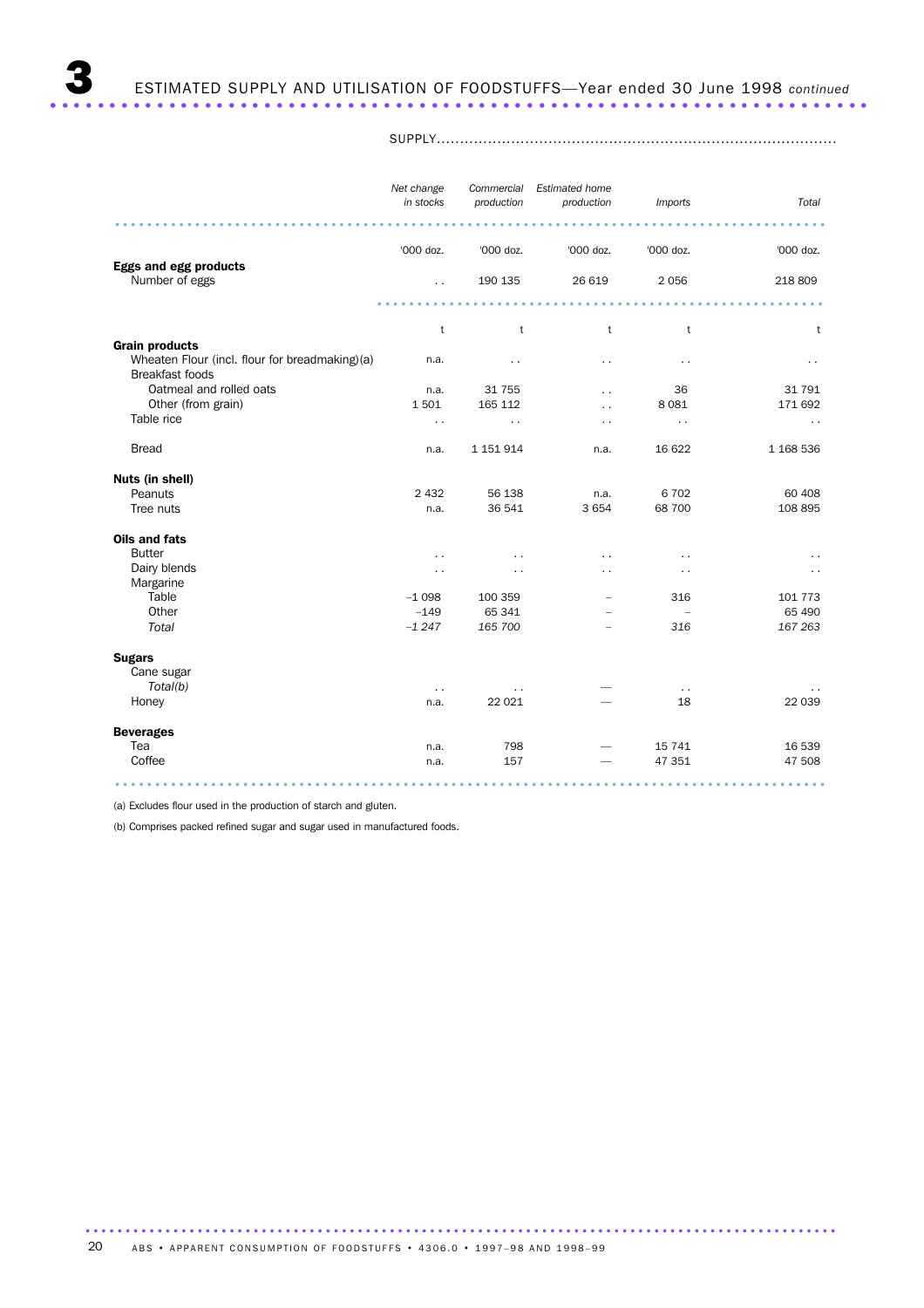UTILISATION....................................................

|                                                                                                       | Exports              | Non-food use,<br>waste etc. | foods                | For processed Apparent total<br>consumption | Apparent<br>per capita<br>consumption |
|-------------------------------------------------------------------------------------------------------|----------------------|-----------------------------|----------------------|---------------------------------------------|---------------------------------------|
|                                                                                                       |                      |                             |                      |                                             |                                       |
|                                                                                                       | '000 doz.            | '000 doz.                   | '000 doz.            | '000 doz.                                   | no.                                   |
| Eggs and egg products<br>Number of eggs                                                               | 1 3 0 8              | $\ddotsc$                   | $\ddot{\phantom{0}}$ | 217 502                                     | 140                                   |
|                                                                                                       |                      |                             |                      |                                             |                                       |
|                                                                                                       | t                    | t                           | t                    | t                                           | kg                                    |
| <b>Grain products</b><br>Wheaten Flour (incl. flour for<br>breadmaking) (a)<br><b>Breakfast foods</b> | $\ddot{\phantom{0}}$ | $\ddot{\phantom{0}}$        | $\ddot{\phantom{0}}$ | 1 274 086                                   | 68.4                                  |
| Oatmeal and rolled oats                                                                               | 13 2 23              | $\ddot{\phantom{0}}$        | $\ddot{\phantom{0}}$ | 18 5 68                                     | 1.0                                   |
| Other (from grain)                                                                                    | 46 103               | . .                         | $\ddot{\phantom{0}}$ | 125 589                                     | 6.7                                   |
| Table rice                                                                                            | $\ddot{\phantom{0}}$ | $\ddot{\phantom{0}}$        | $\ddot{\phantom{a}}$ | (b)135 476                                  | 7.3                                   |
| <b>Bread</b>                                                                                          | 823                  | 175 280                     | $\ddot{\phantom{0}}$ | 992 432                                     | 53.3                                  |
| Nuts (in shell)                                                                                       |                      |                             |                      |                                             |                                       |
| Peanuts                                                                                               | 7 3 6 3              | 16 437                      | $\ddot{\phantom{0}}$ | 36 608                                      | 2.0                                   |
| Tree nuts                                                                                             | 13 796               | $\ddot{\phantom{0}}$        |                      | 95 099                                      | 5.1                                   |
| Oils and fats                                                                                         |                      |                             |                      |                                             |                                       |
| <b>Butter</b>                                                                                         | $\ddot{\phantom{0}}$ | $\ddot{\phantom{0}}$        | . .                  | (c)52883                                    | 2.8                                   |
| Dairy blends                                                                                          | $\ddot{\phantom{0}}$ | $\ddot{\phantom{0}}$        | $\ddot{\phantom{0}}$ | $(c)$ 14 264                                | 0.8                                   |
| Margarine                                                                                             |                      |                             |                      |                                             |                                       |
| Table                                                                                                 | 19 789               | . .                         | $\ddot{\phantom{0}}$ | 81984                                       | 4.4                                   |
| Other                                                                                                 | 23 312               |                             | . .                  | 42 178                                      | 2.3                                   |
| Total                                                                                                 | 43 101               | $\ddot{\phantom{0}}$        | $\ddot{\phantom{0}}$ | 124 162                                     | 6.7                                   |
| <b>Sugars</b><br>Cane sugar                                                                           |                      |                             |                      |                                             |                                       |
| Total (d)                                                                                             | $\ddotsc$            | $\ddot{\phantom{0}}$        | $\ddot{\phantom{0}}$ | 783 168                                     | 42.0                                  |
| Honey                                                                                                 | 10 2 28              | $\ddot{\phantom{0}}$        | $\ddot{\phantom{0}}$ | 11 811                                      | 0.6                                   |
| <b>Beverages</b>                                                                                      |                      |                             |                      |                                             |                                       |
| Tea                                                                                                   | 2 4 2 7              | $\ddot{\phantom{0}}$        | $\ddot{\phantom{0}}$ | 14 113                                      | 0.8                                   |
| Coffee                                                                                                | 4 3 4 1              | . .                         | $\ddot{\phantom{1}}$ | 43 167                                      | 2.3                                   |
|                                                                                                       |                      |                             |                      |                                             |                                       |

(a) Excludes flour used in the production of starch and gluten.

(b) Comprises deliveries year ended 30 June as recorded by the Ricegrowers' Co-operative Ltd, and imports.

(c) Domestic sales supplied by the Australian Dairy Corporation.

(d) Comprises packed refined sugar and sugar used in manufactured foods.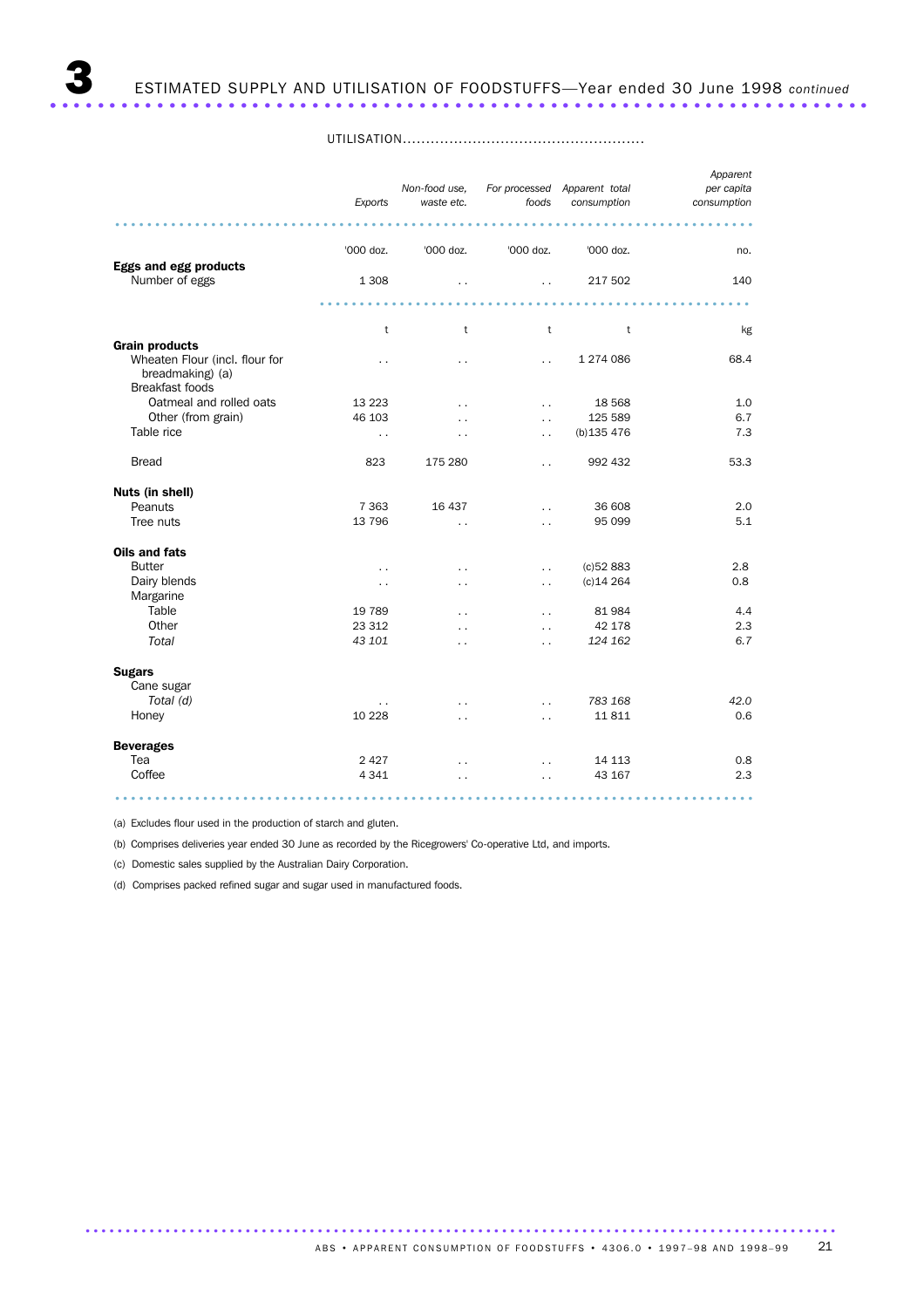SUPPLY......................................................................................

|                                    | Net change<br>in stocks | Commercial<br>production | <b>Estimated home</b><br>production | <b>Imports</b> | Total                |
|------------------------------------|-------------------------|--------------------------|-------------------------------------|----------------|----------------------|
|                                    |                         |                          |                                     |                |                      |
|                                    | '000 L                  | '000 L                   | '000 L                              | '000 L         | '000 L               |
| <b>Beverages</b>                   |                         |                          |                                     |                |                      |
| Aerated and carbonated waters      | n.a.                    | 2 005 663                | n.a.                                | 46 575         | 2 052 238            |
| <b>Beer</b>                        |                         |                          |                                     |                |                      |
| Low alcohol                        | n.a.                    | $\cdot$ .                | $\ddot{\phantom{0}}$                | (a)6283        | $\ddot{\phantom{1}}$ |
| Other beer                         | n.a.                    | . .                      | 34 131                              | (a)13521       | $\ddot{\phantom{a}}$ |
| Total                              | n.a.                    | . .                      | 34 131                              | (a)19804       | $\ddot{\phantom{0}}$ |
| Wine                               |                         |                          |                                     |                |                      |
| Fortified (b)                      | $\ddot{\phantom{0}}$    | $\cdot$ $\cdot$          | $\ddot{\phantom{0}}$                | (a)135         | $\ddot{\phantom{1}}$ |
| Sparkling and carbonated wine      |                         | . .                      | $\ddot{\phantom{0}}$                | (a)3203        | . .                  |
| Table wine                         | . .                     | . .                      | 2 7 8 4                             | $(a)$ 10 683   | $\ddot{\phantom{0}}$ |
| Vermouth                           | . .                     | $\cdot$ .                | $\ddot{\phantom{0}}$                | (a)612         | $\ddot{\phantom{0}}$ |
| Other wine n.e.i.                  |                         | . .                      | $\ddot{\phantom{1}}$                | (a)10989       | $\ddot{\phantom{1}}$ |
| Total                              |                         | . .                      | 2 7 8 4                             | (a)25727       | $\cdot$ .            |
|                                    |                         |                          |                                     |                |                      |
|                                    | '000 L al               | '000 L al                | '000 L al                           | '000 L al      | '000 L al            |
| <b>Alcohol content</b>             |                         |                          |                                     |                |                      |
| <b>Spirits</b>                     |                         |                          |                                     |                |                      |
| Brandy                             | . .                     | . .                      | $\ddot{\phantom{0}}$                | (a)661         | $\ddot{\phantom{0}}$ |
| Liqueurs (incl. flavoured spirits) | . .                     | . .                      | $\ddot{\phantom{0}}$                | (a)1722        | . .                  |
| Rum                                | . .                     | . .                      | $\ddot{\phantom{0}}$                | (a)595         | $\ddot{\phantom{0}}$ |
| Vodka                              | . .                     | $\ddot{\phantom{0}}$     | $\ddot{\phantom{0}}$                | (a)1233        | $\ddot{\phantom{0}}$ |
| Other n.e.i.(c)                    | . .                     | $\cdot$ .                | $\ddot{\phantom{1}}$                | $(a)$ 15 745   | . .                  |
| Total                              |                         |                          | . .                                 | (a)19956       | $\ddot{\phantom{0}}$ |
|                                    |                         |                          |                                     |                |                      |

(a) Imports cleared for consumption in Australia.

(b) Fortified wine includes dessert wine and sherry.

(c) Other n.e.i. includes bitters, gin, ouzo and whisky.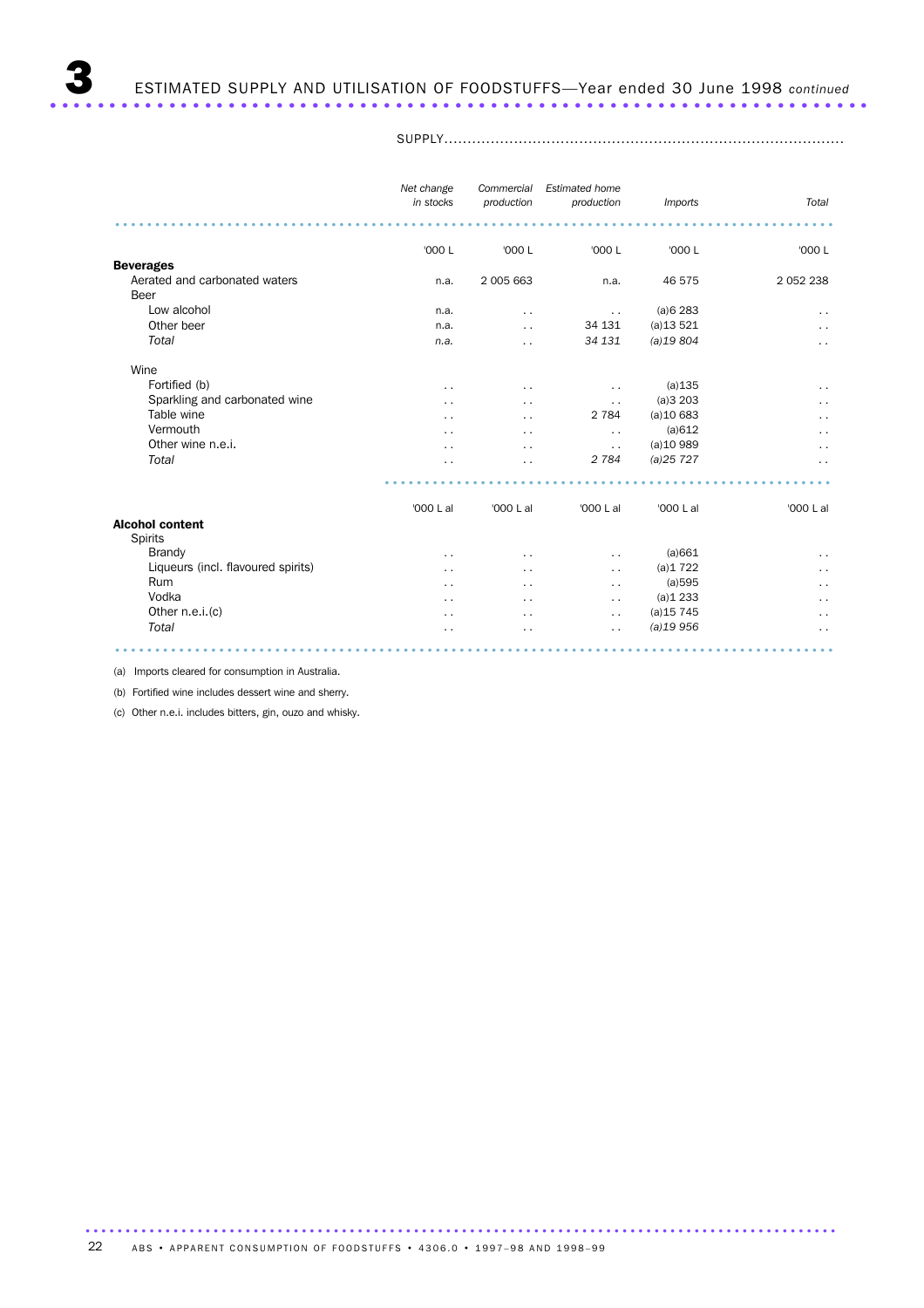3 ESTIMATED SUPPLY AND UTILISATION OF FOODSTUFFS—Year ended 30 June 1998 *continued* ..................................................................... .

|                                          | Exports              | Non-food use,<br>waste etc. | For processed<br>foods | Apparent total<br>consumption | Apparent<br>per capita<br>consumption |
|------------------------------------------|----------------------|-----------------------------|------------------------|-------------------------------|---------------------------------------|
|                                          |                      |                             |                        |                               |                                       |
|                                          | '000 L               | '000 L                      | '000 L                 | '000 L                        | L                                     |
| <b>Beverages</b>                         |                      |                             |                        |                               |                                       |
| Aerated and carbonated waters            | 22 546               | $\ddot{\phantom{0}}$        | $\ddot{\phantom{a}}$   | 2 0 29 6 9 2                  | 109.0                                 |
| Beer                                     |                      |                             |                        |                               |                                       |
| Low alcohol                              | $\ddot{\phantom{0}}$ | $\ddot{\phantom{0}}$        | . .                    | (a)461918                     | 24.8                                  |
| Other beer                               | . .                  | $\ddot{\phantom{0}}$        | $\ddot{\phantom{0}}$   | (a)1298556                    | 69.7                                  |
| Total                                    | $\cdot$ .            | . .                         | . .                    | (a)1760474                    | 94.5                                  |
| Wine                                     |                      |                             |                        |                               |                                       |
| Fortified (b)                            | . .                  | $\ddot{\phantom{0}}$        | . .                    | $(c)$ 24 814                  | 1.3                                   |
| Sparkling and carbonated wine            | . .                  | $\ddot{\phantom{0}}$        | $\ddot{\phantom{0}}$   | (c)34272                      | 1.8                                   |
| Table wine                               | . .                  | $\ddot{\phantom{0}}$        | $\ddot{\phantom{0}}$   | (c)291890                     | 15.7                                  |
| Vermouth                                 | . .                  | $\sim$                      | $\sim$                 | (c)1575                       | 0.1                                   |
| Other wine n.e.i.                        |                      | $\ddot{\phantom{0}}$        | $\ddot{\phantom{0}}$   | $(c)$ 13 134                  | 0.7                                   |
| Total                                    |                      |                             | $\cdot$ .              | (c)365684                     | 19.6                                  |
|                                          |                      |                             |                        |                               |                                       |
|                                          | '000 L al            | '000 L al                   | '000 L al              | '000 L al                     | L al                                  |
| <b>Alcohol content</b><br><b>Spirits</b> |                      |                             |                        |                               |                                       |
| Brandy                                   | $\ddot{\phantom{1}}$ | $\ddot{\phantom{0}}$        | . .                    | (d)1622                       | 0.09                                  |
| Liqueurs (incl. flavoured spirits)       | . .                  | $\ddot{\phantom{0}}$        | $\ddot{\phantom{a}}$   | (d)1776                       | 0.10                                  |
| Rum                                      | $\sim$               | $\sim$                      | $\sim$                 | (d)2571                       | 0.14                                  |
| Vodka                                    |                      | $\ddot{\phantom{a}}$        | . .                    | (d)1586                       | 0.09                                  |
| Other n.e.i. (e)                         | $\cdot$ .            | $\ddot{\phantom{0}}$        | . .                    | $(d)$ 16 324                  | 0.88                                  |
| Total spirits                            | . .                  | $\cdot$ .                   | $\cdot$ $\cdot$        | $(d)$ 23 880                  | 1.28                                  |

UTILISATION....................................................

(a) Comprises quantities upon which excise duty was paid, imports cleared for consumption in Australia and, where applicable, an estimated quantity of home production.

........................................................................................

(b) Fortified wine includes dessert wine and sherry.

(c) Comprises quantity of sales of domestically produced wine, imports cleared for consumption in Australia and, where applicable, an estimated quantity of home production.

(d) Comprises quantities upon which excise duty was paid and imports cleared for consumption in Australia.

(e) Other n.e.i. includes bitters, gin, ouzo and whisky.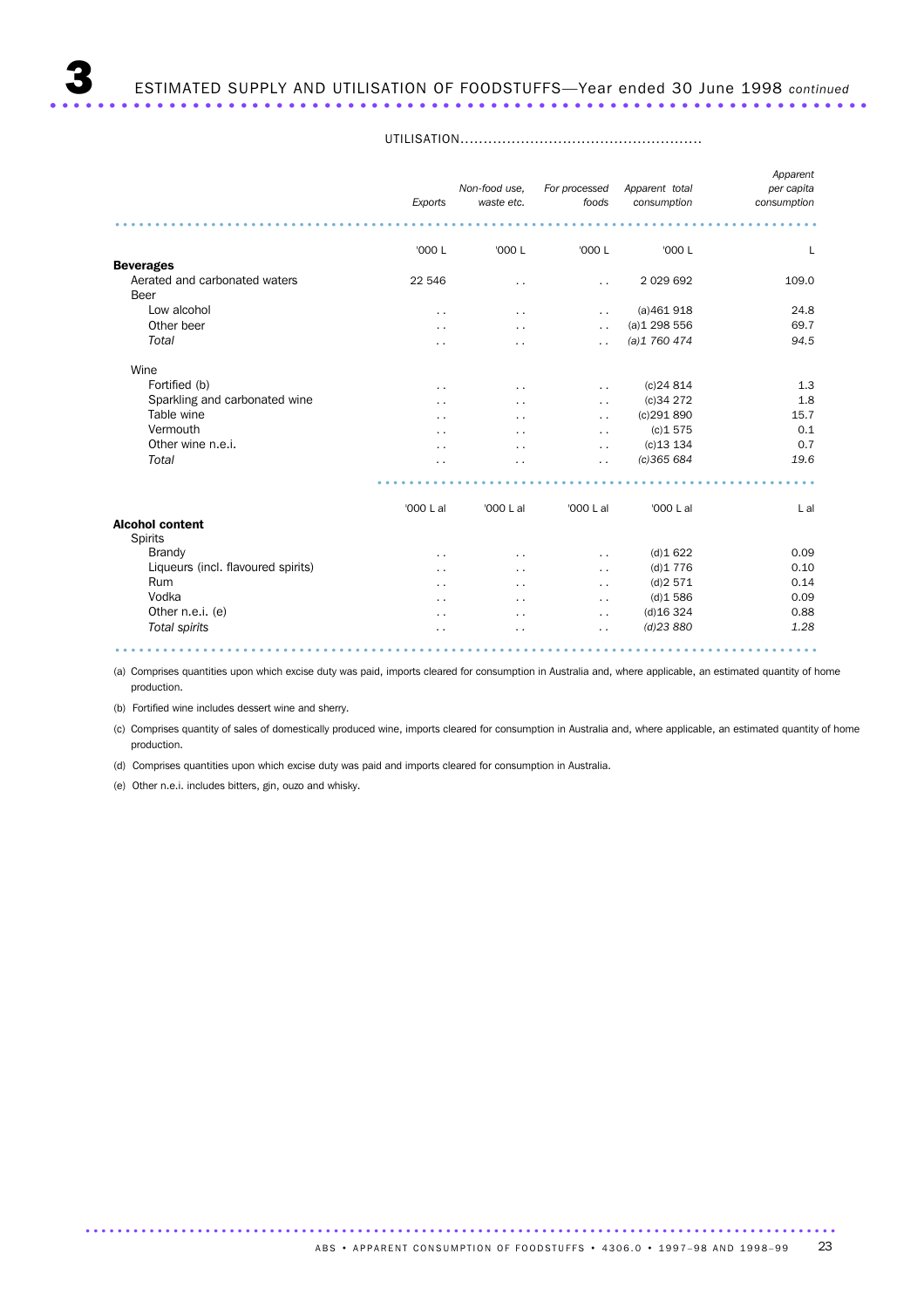SUPPLY....................................................................................

|                                           | Net change<br>in stocks | Commercial<br>production | <b>Estimated home</b><br>production | <b>Imports</b>       | Total                |
|-------------------------------------------|-------------------------|--------------------------|-------------------------------------|----------------------|----------------------|
|                                           |                         |                          |                                     |                      |                      |
|                                           | $\mathsf{t}$            | t                        | $^\mathrm{t}$                       | $^\mathrm{t}$        | t                    |
| <b>Meat and meat products</b>             |                         |                          |                                     |                      |                      |
| Carcass meat<br>Beef and yeal             |                         |                          |                                     |                      |                      |
| Beef                                      | n.a.                    | 1972809                  |                                     | 1 2 9 0              | 1974099              |
| Veal                                      | n.a.                    | 38 120                   |                                     | 323                  | 38 443               |
| Total                                     | n.a.                    | 2 010 929                |                                     | 1613                 | 2 012 542            |
|                                           |                         |                          |                                     |                      |                      |
| Lamb                                      | n.a.                    | 312 072                  |                                     |                      | 312 072              |
| Mutton                                    | n.a.                    | 301 621                  |                                     | 261                  | 301 882              |
| Pigmeat                                   | n.a.                    | 369 862                  |                                     | 14 030               | 383 892              |
|                                           |                         |                          |                                     |                      |                      |
| Total                                     | n.a.                    | 2 994 484                |                                     | 15 904               | 3 010 388            |
| Bacon and ham (cured carcass weight)      | $-355$                  | 165 132                  |                                     | $\overline{7}$       | 165 494              |
|                                           |                         |                          |                                     |                      |                      |
| <b>Poultry</b>                            |                         |                          |                                     |                      |                      |
| Poultry (dressed weight)                  | $-511$                  | 595 874                  | 2 3 5 7                             | 81                   | 598 822              |
| Seafood(a)                                |                         |                          |                                     |                      |                      |
| Fish (edible weight)                      |                         |                          |                                     |                      |                      |
| Australian                                | 99                      | 71 598                   | 12888                               | $\ddotsc$            | 84 387               |
| Imported                                  | n.a.                    | $\ddotsc$                | $\ddot{\phantom{a}}$                | 84 040               | 84 040               |
| Crustacea and molluscs (edible weight)    | n.a.                    | 39 946                   | 5 3 6 8                             | 25 791               | 71 105               |
| <b>Dairy products</b>                     |                         |                          |                                     |                      |                      |
| Condensed, concentrated and evaporated    |                         |                          |                                     |                      |                      |
| milk                                      |                         |                          |                                     |                      |                      |
| Full cream sweetened and unsweetened      | $-738$                  | 19 942                   |                                     | 1 1 6 0              | 21 840               |
| Skim                                      | 396                     | 23 348                   |                                     | 18                   | 22 970               |
| Powdered milk                             |                         |                          |                                     |                      |                      |
| Full cream                                | $\ddot{\phantom{0}}$    | $\ddot{\phantom{0}}$     | Ξ.                                  | $\ddotsc$            | $\ddot{\phantom{0}}$ |
| Skim (including buttermilk and mixed skim |                         |                          |                                     |                      |                      |
| and buttermilk)                           | $\ddot{\phantom{0}}$    | $\ddot{\phantom{0}}$     | . .                                 | $\ddot{\phantom{0}}$ | $\ddot{\phantom{0}}$ |
| Cheese (natural equivalent weight)        |                         |                          |                                     |                      |                      |
|                                           |                         |                          |                                     |                      |                      |
|                                           | '000 L                  | '000 L                   | '000 L                              | '000 L               | '000 L               |
| <b>Dairy products</b>                     |                         |                          |                                     |                      |                      |
| Market milk (fluid)                       | $\ddot{\phantom{0}}$    |                          | $\ddot{\phantom{0}}$                |                      | $\sim$ $\sim$        |
|                                           |                         |                          |                                     |                      |                      |

(a) Comprises fresh, frozen and otherwise prepared seafood.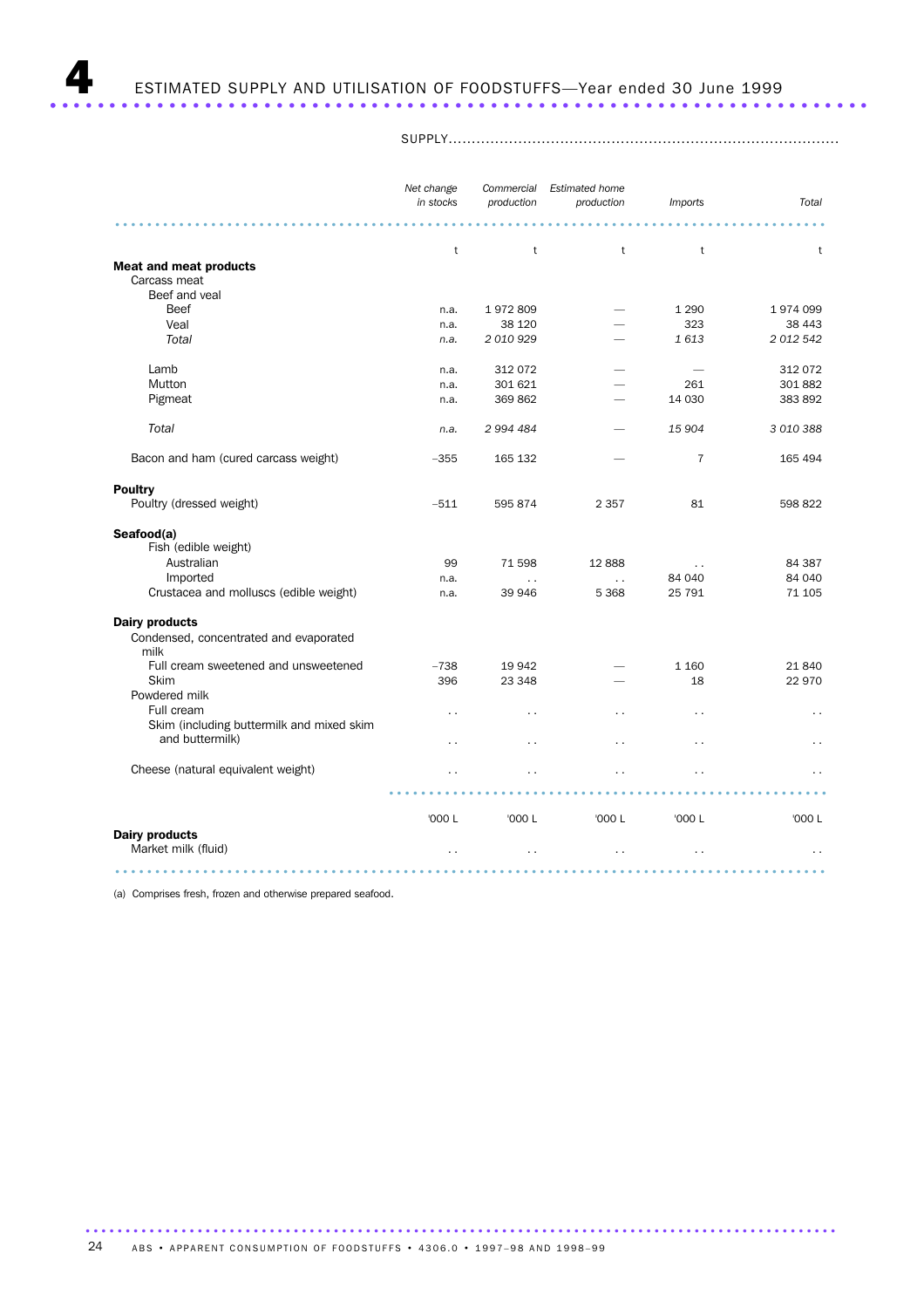UTILISATION.................................................

|                                                                            | Exports                             | Non-food use,<br>waste etc.                  | For processed<br>foods                       | Apparent total<br>consumption | Apparent<br>per capita<br>consumption |
|----------------------------------------------------------------------------|-------------------------------------|----------------------------------------------|----------------------------------------------|-------------------------------|---------------------------------------|
| <b>Meat and meat products</b><br>Carcass meat                              | t                                   | t                                            | t                                            | t                             | kg                                    |
| Beef and yeal<br>Beef<br>Veal<br>Total                                     | 1 3 1 5 8 4 1<br>10828<br>1 326 669 | $\ddot{\phantom{0}}$<br>$\cdot$ .            | (a)<br>(a)<br>(a)                            | 658 259<br>27 614<br>685 873  | 34.9<br>1.5<br>36.4                   |
| Lamb<br>Mutton<br>Pigmeat                                                  | 90 259<br>217 570<br>25 995         | $\ddot{\phantom{0}}$<br>$\ddot{\phantom{0}}$ | (a)<br>(a)<br>(a)                            | 221813<br>84 312<br>357897    | 11.8<br>4.5<br>19.0                   |
| Total<br>Bacon and ham (cured carcass weight)                              | 1 660 493<br>168                    | $\cdot$ $\cdot$<br>$\ddot{\phantom{0}}$      | (a)<br>790                                   | 1 349 895<br>164 536          | 71.6<br>8.7                           |
| <b>Poultry</b><br>Poultry (dressed weight)                                 | 18874                               | $\ddot{\phantom{0}}$                         | n.a.                                         | 579 948                       | 30.8                                  |
| Seafood (b)<br>Fish (edible weight)<br>Australian                          | 16 002                              |                                              |                                              |                               |                                       |
| Imported<br>Crustacea and molluscs (edible weight)                         | 116<br>17 131                       | n.a.<br>$\ddotsc$<br>n.a.                    | n.a.<br>$\ddots$<br>n.a.                     | 68 385<br>83 924<br>53 974    | 3.6<br>4.5<br>2.9                     |
| <b>Dairy products</b><br>Condensed, concentrated and evaporated<br>milk    |                                     |                                              |                                              |                               |                                       |
| Full cream sweetened and unsweetened<br>Skim<br>Powdered milk              | 13 662<br>4769                      | $\ddot{\phantom{0}}$<br>$\ddot{\phantom{0}}$ | $\ddot{\phantom{a}}$<br>$\ddot{\phantom{0}}$ | 8 1 7 8<br>18 201             | 0.4<br>1.0                            |
| Full cream<br>Skim (including buttermilk and mixed<br>skim and buttermilk) | . .<br>. .                          | $\ddot{\phantom{0}}$<br>$\ddot{\phantom{0}}$ | $\ddot{\phantom{0}}$<br>$\ddot{\phantom{0}}$ | $(c)$ 16 359<br>(c)34694      | 0.9<br>1.8                            |
| Cheese (natural equivalent weight)                                         |                                     |                                              | $\ddot{\phantom{0}}$                         | (c)201920                     | 10.7                                  |
| <b>Dairy products</b><br>Market milk (fluid)                               | '000 L<br>$\ddot{\phantom{0}}$      | '000 L<br>$\ddot{\phantom{0}}$               | '000 L<br>$\ddot{\phantom{a}}$               | '000 L<br>(c) 1930 337        | L<br>102.4                            |
|                                                                            |                                     |                                              |                                              |                               |                                       |

(a) Processed foods are not shown separately, but are included in production and apparent consumption.

(b) Comprises fresh, frozen and otherwise prepared seafood.

(c) Domestic sales supplied by the Australian Dairy Corporation.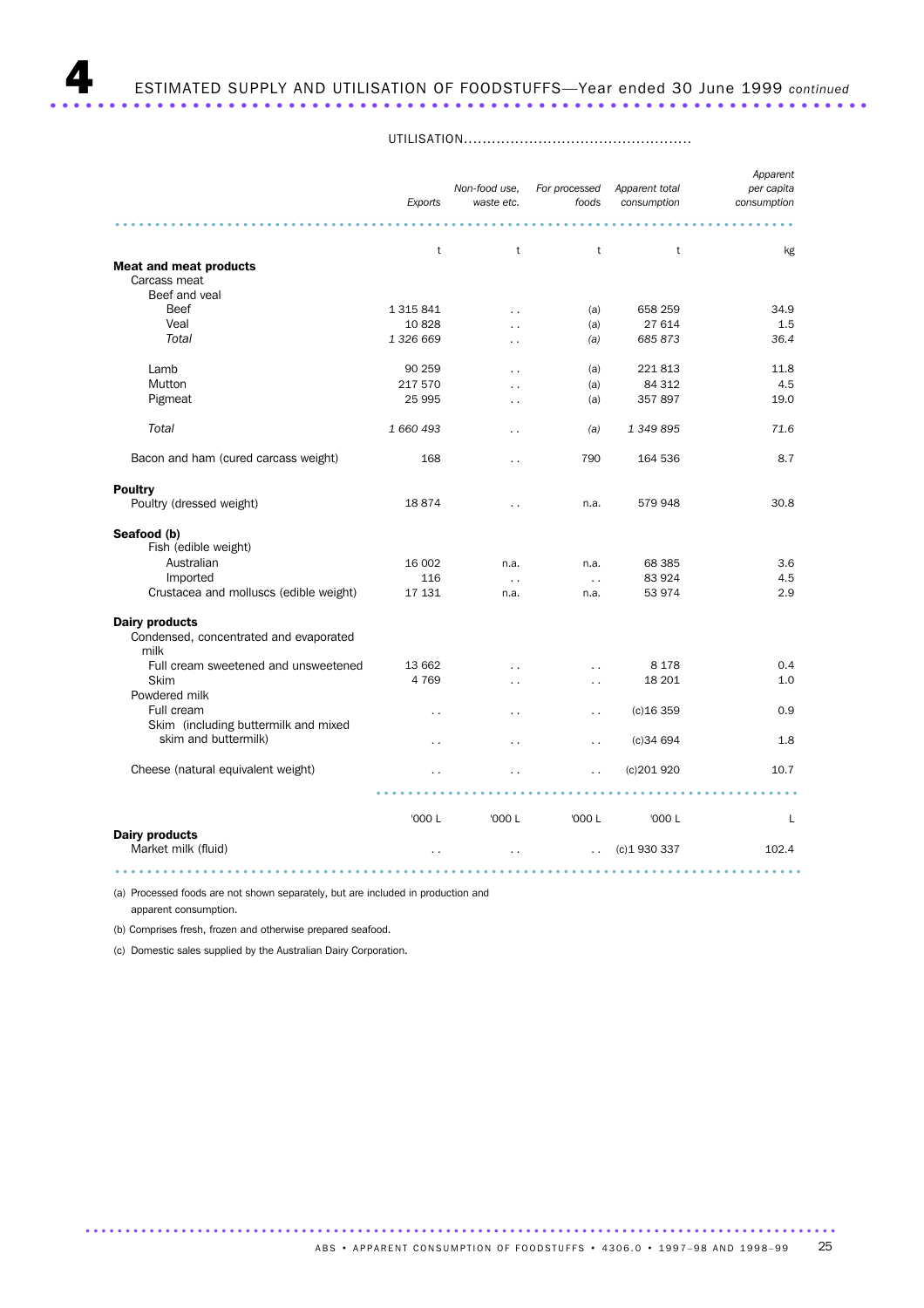SUPPLY......................................................................................

|                                            | Net change                                   | Commercial             | <b>Estimated home</b>    |                          |                        |
|--------------------------------------------|----------------------------------------------|------------------------|--------------------------|--------------------------|------------------------|
|                                            | in stocks                                    | production             | production               | <i>Imports</i>           | Total                  |
|                                            |                                              |                        |                          |                          |                        |
|                                            | t                                            | t                      | t                        | t                        | t                      |
| <b>Fruit and fruit products</b>            |                                              |                        |                          |                          |                        |
| Fresh fruit (incl. fruit for fruit juice)  |                                              |                        |                          |                          |                        |
| Oranges                                    | $\ddot{\phantom{0}}$                         | 445 840                | 8917                     | 602 610                  | 1 0 5 7 3 6 6          |
| Other citrus fruit                         | $\ddot{\phantom{0}}$                         | 124 073                | 18 339                   | 49 781                   | 192 193                |
| Other fresh fruit                          |                                              |                        |                          |                          |                        |
| Apples                                     | (a)6812                                      | 334 353                | 10 0 31                  |                          | 337 572                |
| Apricots                                   | $\ddot{\phantom{0}}$                         | 21 483                 | 3652                     | 1 0 6 8                  | 26 203                 |
| <b>Bananas</b>                             |                                              | 225 167                | 9 0 0 7                  | 82                       | 234 256                |
| Grapes                                     | $\ddot{\phantom{0}}$<br>$\ddot{\phantom{0}}$ | 69891                  | 4892                     |                          | 74 783                 |
| Melons, cantaloupes, etc.                  | $\ddot{\phantom{0}}$                         | 174 789                | 8739                     | $\overline{\phantom{0}}$ | 183 528                |
| Peaches                                    |                                              | 66 036                 | 6 604                    | 292                      | 72 932                 |
| Pears                                      | $\ddot{\phantom{0}}$<br>(a)6516              | 156 714                | 3 1 3 4                  | 7                        | 153 340                |
| Pineapples                                 |                                              | 131 383                | $\overline{\phantom{0}}$ |                          | 131 383                |
|                                            | $\ddot{\phantom{0}}$                         |                        | 7026                     |                          | 29 690                 |
| Plums and prunes                           | $\ddot{\phantom{0}}$                         | 22 664                 |                          |                          |                        |
| Other                                      | $\ddot{\phantom{0}}$                         | 120 479                | 43 843                   | 22 714                   | 187 036                |
| Total                                      | $(a)$ 13 327                                 | 1 322 959              | 96 928                   | 24 163                   | 1 430 723              |
| Jams, conserves, etc. (product weight)     | $-76$                                        | 30 243                 | 1 0 0 0                  | 6 1 8 6                  | 37 505                 |
| Dried vine fruit (product weight)          |                                              |                        |                          |                          |                        |
| Currants                                   | $\ddot{\phantom{0}}$                         | $\ddot{\phantom{0}}$   | $\ddot{\phantom{0}}$     | $\ddot{\phantom{0}}$     | $\ddot{\phantom{0}}$   |
| Raisins                                    | $\ddot{\phantom{1}}$                         | $\ddot{\phantom{1}}$ . | $\ddot{\phantom{1}}$     | $\ddot{\phantom{1}}$     | $\ddot{\phantom{1}}$ . |
| Sultanas                                   | $\ddot{\phantom{0}}$                         | $\ddot{\phantom{0}}$   | $\ddot{\phantom{0}}$     | $\ddot{\phantom{0}}$     | $\ddotsc$              |
| Dried tree fruit (product weight)          |                                              |                        |                          |                          |                        |
| Apricots                                   | $\ddotsc$                                    | $\ddotsc$              | $\ddot{\phantom{0}}$     | $\ddot{\phantom{1}}$     | $\ddot{\phantom{0}}$   |
| Prunes                                     | $\ddot{\phantom{0}}$                         | $\ddot{\phantom{0}}$   | $\ddot{\phantom{0}}$     | . .                      | $\ddot{\phantom{0}}$   |
| Other                                      | $\ddot{\phantom{0}}$                         | $\ddot{\phantom{0}}$   | $\ddot{\phantom{1}}$     | $\ddot{\phantom{0}}$     | $\ddot{\phantom{0}}$   |
| Processed fruit (product weight)           |                                              |                        |                          |                          |                        |
| Apples                                     | $-622$                                       | 11 591                 |                          | 1 2 0 6                  | 13 4 19                |
| Mixed fruits (incl. fruit salad)           | 4 9 0 3                                      | 38 717                 |                          | 516                      | 34 330                 |
| Peaches                                    | 4685                                         | 37 283                 | 150                      | 1 1 5 0                  | 33 898                 |
| Other                                      | 6903                                         | 87 259                 | $\overline{\phantom{0}}$ | 29 656                   | 110 012                |
| <b>Vegetables</b>                          |                                              |                        |                          |                          |                        |
| Potatoes                                   | n.a.                                         | 1 473 040              | 14 730                   | 22 583                   | 1 510 354              |
| Other root and bulb vegetables             |                                              |                        |                          |                          |                        |
| Beetroot                                   |                                              | 29 682                 | 2078                     | 7                        | 31 766                 |
| Carrots                                    | n.a.                                         |                        |                          |                          | 264 400                |
|                                            | n.a.<br>$-3638$                              | 256 608                | 7698                     | 94                       |                        |
| Onions                                     |                                              | 223 989                | 4 4 8 0                  | 45 110                   | 270 940                |
| Parsnips                                   | n.a.                                         | 10 170                 | 1 1 1 9                  |                          | 11 289                 |
| Sweet potatoes                             | n.a.                                         | 13 299                 | 133                      | 22                       | 13 4 54                |
| White turnips and swedes                   | n.a.                                         | 5 0 8 1                | 508                      | 94                       | 5 6 8 3                |
| Total                                      | $-3638$                                      | 538 829                | 16 016                   | 39 049                   | 597 531                |
| Tomatoes                                   | 34 460                                       | 394 371                | 31 550                   | 57 941                   | 518 322                |
| Leafy and green vegetables (incl. legumes) |                                              |                        |                          |                          |                        |
| <b>Beans</b>                               | n.a.                                         | 34 1 26                | 5 4 6 0                  | 9489                     | 49 0 76                |
| Cabbages and other greens                  | n.a.                                         | 63 442                 | 17 4 15                  | 2 2 2 0                  | 83 077                 |
| Celery                                     | n.a.                                         | 43 208                 | 1 2 9 6                  |                          | 44 504                 |
| Lettuce                                    | n.a.                                         | 131 140                | 20 982                   | $\mathbf{1}$             | 152 123                |
| Peas                                       | $-2273$                                      | 68 34 6                | 1 3 6 7                  | 17984                    | 89 969                 |
| Total                                      | $-2273$                                      | 340 262                | 46 521                   | 29 693                   | 418 749                |
| Other vegetables                           |                                              |                        |                          |                          |                        |
| Asparagus                                  | n.a.                                         | 8878                   | 266                      | 7 0 3 1                  | 16 176                 |
| Cauliflowers                               | n.a.                                         | 73 432                 | 3672                     | 4                        | 77 107                 |
| Cucumbers (incl. gherkins)                 | $-223$                                       | 17 9 20                | 3942                     | 4583                     | 26 668                 |
| Marrows, squashes and zucchinis            | n.a.                                         | 19882                  | 6 3 6 2                  | 1086                     | 27 330                 |
| Pumpkins                                   | n.a.                                         | 87 589                 | 27 153                   | 1 0 8 6                  | 115 828                |
| Sweet corn                                 | n.a.                                         | 57 172                 | 3 4 3 0                  | 19862                    | 80 465                 |
| Other                                      | $-8280$                                      | 142 235                | 16 785                   | 52 137                   | 219 437                |
| Total                                      | $-8504$                                      | 407 108                | 61 611                   | 85 790                   | 563 012                |
|                                            |                                              |                        |                          |                          |                        |
| Total                                      | $-48874$                                     | 3 153 610              | 170 427                  | 235 057                  | 3 607 968              |
|                                            |                                              |                        |                          |                          |                        |

(a) Cold store stocks of apples and pears.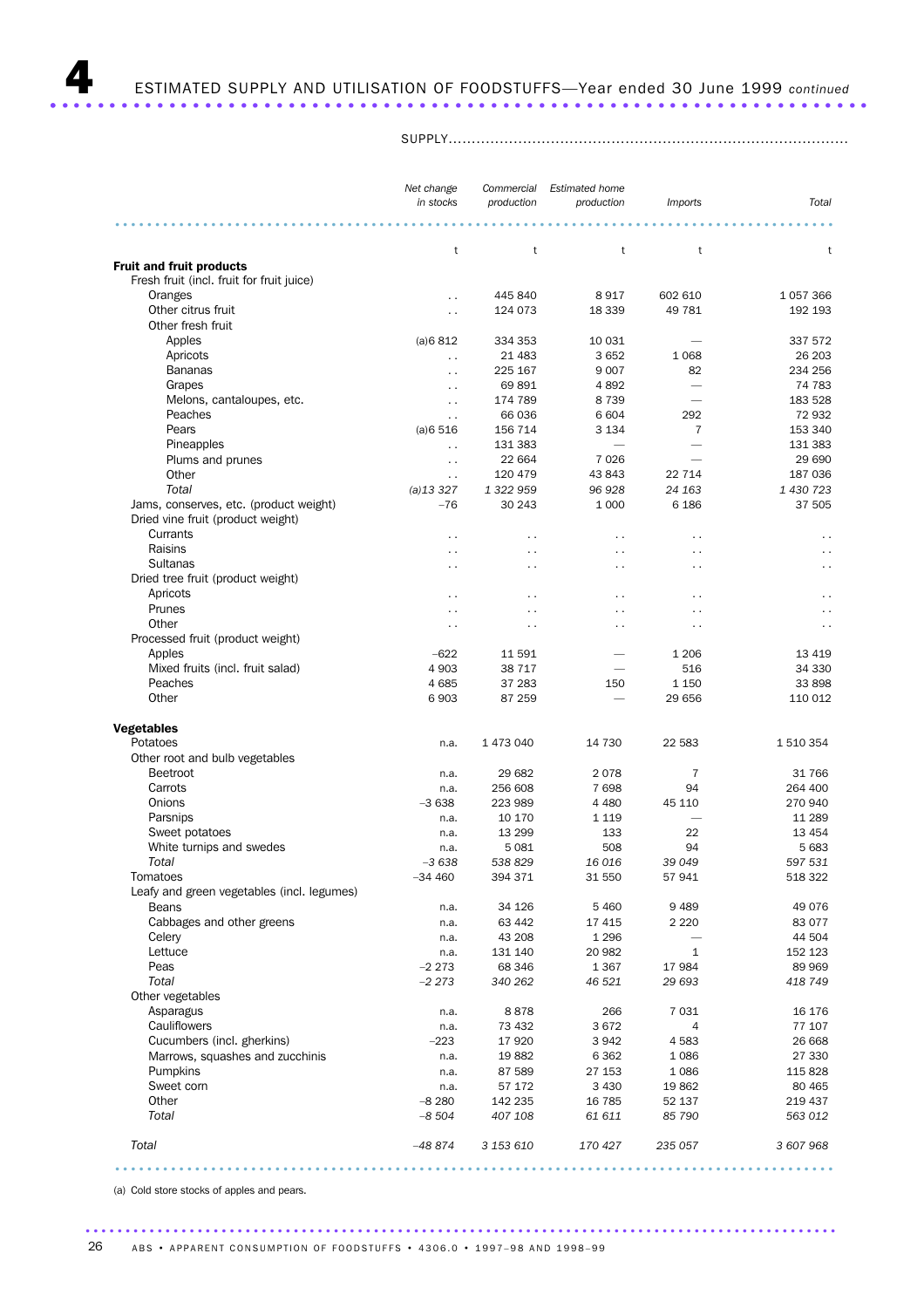## 4 ESTIMATED SUPPLY AND UTILISATION OF FOODSTUFFS—Year ended 30 June 1999 *continued* ..................................................................... .

UTILISATION..................................................

|                                                                              | Exports              | Non-food use,<br>waste etc. | For processed<br>foods | Apparent total<br>consumption | Apparent<br>per capita<br>consumption |
|------------------------------------------------------------------------------|----------------------|-----------------------------|------------------------|-------------------------------|---------------------------------------|
|                                                                              |                      |                             |                        |                               |                                       |
|                                                                              | t                    | t                           | t                      | t                             | kg                                    |
| <b>Fruit and fruit products</b><br>Fresh fruit (incl. fruit for fruit juice) |                      |                             |                        |                               |                                       |
| Oranges                                                                      | 151 297              | 8917                        |                        | 897 153                       | 47.6                                  |
|                                                                              | 25 5 64              |                             | n.a.                   | 166 629                       | 8.8                                   |
| Other citrus fruit                                                           |                      | n.a.                        | n.a.                   |                               |                                       |
| Other fresh fruit                                                            |                      |                             |                        |                               |                                       |
| Apples                                                                       | 24 763               | n.a.                        | 24 573                 | 288 236                       | 15.3                                  |
| Apricots                                                                     | 175                  | n.a.                        | 11 984                 | 14 044                        | 0.7                                   |
| <b>Bananas</b>                                                               | 95                   | n.a.                        |                        | 234 161                       | 12.4                                  |
| Grapes                                                                       | 28 940               | n.a.                        | $\ddot{\phantom{0}}$   | 45 843                        | 2.4                                   |
| Melons, cantaloupes, etc.                                                    |                      | n.a.                        | $\ddot{\phantom{0}}$   | 183 528                       | 9.7                                   |
| Peaches                                                                      | 5 5 3 7              | n.a.                        | 35 561                 | 31833                         | 1.7                                   |
| Pears                                                                        | 15 3 61              | n.a.                        | 50 284                 | 87 694                        | 4.7                                   |
| Pineapples                                                                   | 420                  | n.a.                        | 52 883                 | 78 080                        | 4.1                                   |
| Plums and prunes                                                             | 7761                 | n.a.                        | n.a.                   | 21929                         | 1.2                                   |
| Other                                                                        | 21 222               | n.a.                        | 106 425                | 59 389                        | 3.2                                   |
| Total                                                                        | 104 274              | n.a.                        | 281 711                | 1 044 738                     | 55.4                                  |
| Jams, conserves, etc. (product weight)                                       | 1961                 | n.a.                        | $\sim$                 | 35 544                        | 1.9                                   |
| Dried vine fruit (product weight)                                            |                      |                             |                        |                               |                                       |
| Currants                                                                     | $\ddot{\phantom{0}}$ | $\ddot{\phantom{0}}$        | . .                    | (a)5925                       | 0.3                                   |
| Raisins                                                                      | $\ddot{\phantom{0}}$ | . .                         | $\sim$                 | (a)2974                       | 0.2                                   |
| Sultanas                                                                     | $\ddot{\phantom{0}}$ | $\ddot{\phantom{0}}$        | . .                    | (a)29968                      | 1.6                                   |
| Dried tree fruit (product weight)                                            |                      |                             |                        |                               |                                       |
| Apricots                                                                     | . .                  | . .                         | . .                    | (a)5722                       | 0.3                                   |
| Prunes                                                                       | $\ddot{\phantom{0}}$ | $\ddot{\phantom{0}}$        | $\ddot{\phantom{0}}$   | 3586                          | 0.2                                   |
| Other                                                                        | $\ddot{\phantom{1}}$ | .,                          | $\sim$ $\sim$          | (a)9065                       | 0.5                                   |
| Processed fruit (product weight)                                             |                      |                             |                        |                               |                                       |
| Apples                                                                       | 680                  | . .                         | $\ddot{\phantom{1}}$   | 12 739                        | 0.7                                   |
| Mixed fruits (incl. fruit salad)                                             | 16 697               | . .                         | $\ddot{\phantom{0}}$   | 17 633                        | 0.9                                   |
| Peaches                                                                      | 14 165               | $\ddot{\phantom{0}}$        | $\ddot{\phantom{0}}$   | 19 7 34                       | 1.0                                   |
| Other                                                                        | 31 748               | $\ddot{\phantom{0}}$        | $\sim$ $\sim$          | 78 264                        | 4.2                                   |
| <b>Vegetables</b>                                                            |                      |                             |                        |                               |                                       |
| Potatoes                                                                     | 37 325               | 190 466                     | (b)                    | 1 282 563                     | 68.0                                  |
| Other root and bulb vegetables                                               |                      |                             |                        |                               |                                       |
| <b>Beetroot</b>                                                              | 882                  | 297                         | (b)                    | 30 588                        | 1.6                                   |
| Carrots                                                                      | 61 074               | 7698                        | (b)                    | 195 628                       | 10.4                                  |
| Onions                                                                       | 57 411               | 6720                        | (b)                    | 206 809                       | 11.0                                  |
| Parsnips                                                                     | 1839                 | 203                         | (b)                    | 9 2 4 6                       | 0.5                                   |
| Sweet potatoes                                                               |                      | 266                         | (b)                    | 13 188                        | 0.7                                   |
| White turnips and swedes                                                     | 133                  | 102                         | (b)                    | 5 4 4 8                       | 0.3                                   |
| Total                                                                        | 121 339              | 15 28 6                     | (b)                    | 460 907                       | 24.4                                  |
| Tomatoes                                                                     | 29 572               | 19 7 19                     | (b)                    | 469 032                       | 24.9                                  |
| Leafy and green vegetables (incl. legumes)                                   |                      |                             |                        |                               |                                       |
| <b>Beans</b>                                                                 | 4 2 7 6              | 683                         | (b)                    | 44 117                        | 2.3                                   |
| Cabbages and other greens                                                    | 6770                 | 3 1 7 2                     | (b)                    | 73 134                        | 3.9                                   |
| Celery                                                                       | 3 1 4 3              | 2 1 6 0                     | (b)                    | 39 200                        | 2.1                                   |
| Lettuce                                                                      | 3 4 1 9              | 9 1 8 0                     | (b)                    | 139 524                       | 7.4                                   |
| Peas                                                                         | 13 28 3              | 5468                        | (b)                    | 71 219                        | 3.8                                   |
| Total                                                                        | 30 891               | 20 662                      | (b)                    | 367 195                       | 19.5                                  |
| Other vegetables                                                             |                      |                             |                        |                               |                                       |
| Asparagus                                                                    | 7 3 2 9              | n.a.                        | (b)                    | 8847                          | 0.5                                   |
| Cauliflowers                                                                 | 16 997               | 5 1 4 0                     | (b)                    | 54 970                        | 2.9                                   |
| Cucumbers (incl. gherkins)                                                   | 454                  | 538                         | (b)                    | 25 677                        | 1.4                                   |
| Marrows, squashes and zucchinis                                              | 1 3 1 2              | n.a.                        | (b)                    | 26 019                        | 1.4                                   |
| Pumpkins                                                                     | 1 3 1 2              | n.a.                        | (b)                    | 114 516                       | 6.1                                   |
| Sweet corn                                                                   | 5 3 6 1              | 1 1 4 3                     | (b)                    | 73 960                        | 3.9                                   |
| Other                                                                        | 49 437               | n.a.                        | (b)                    | 170 000                       | 9.0                                   |
| Total                                                                        | 82 200               | 6821                        | (b)                    | 473 990                       | 25.1                                  |
| Total                                                                        | 301 327              | 106 679                     | (b)                    | 3 053 687                     | 162.0                                 |

..........................................................................................

(a) Comprises deliveries year ended 30 June as recorded by the Australian Dried Fruits Association, and imports.

..............................................................................................

(b) Processed foods are not shown separately, but are included in production and apparent consumption.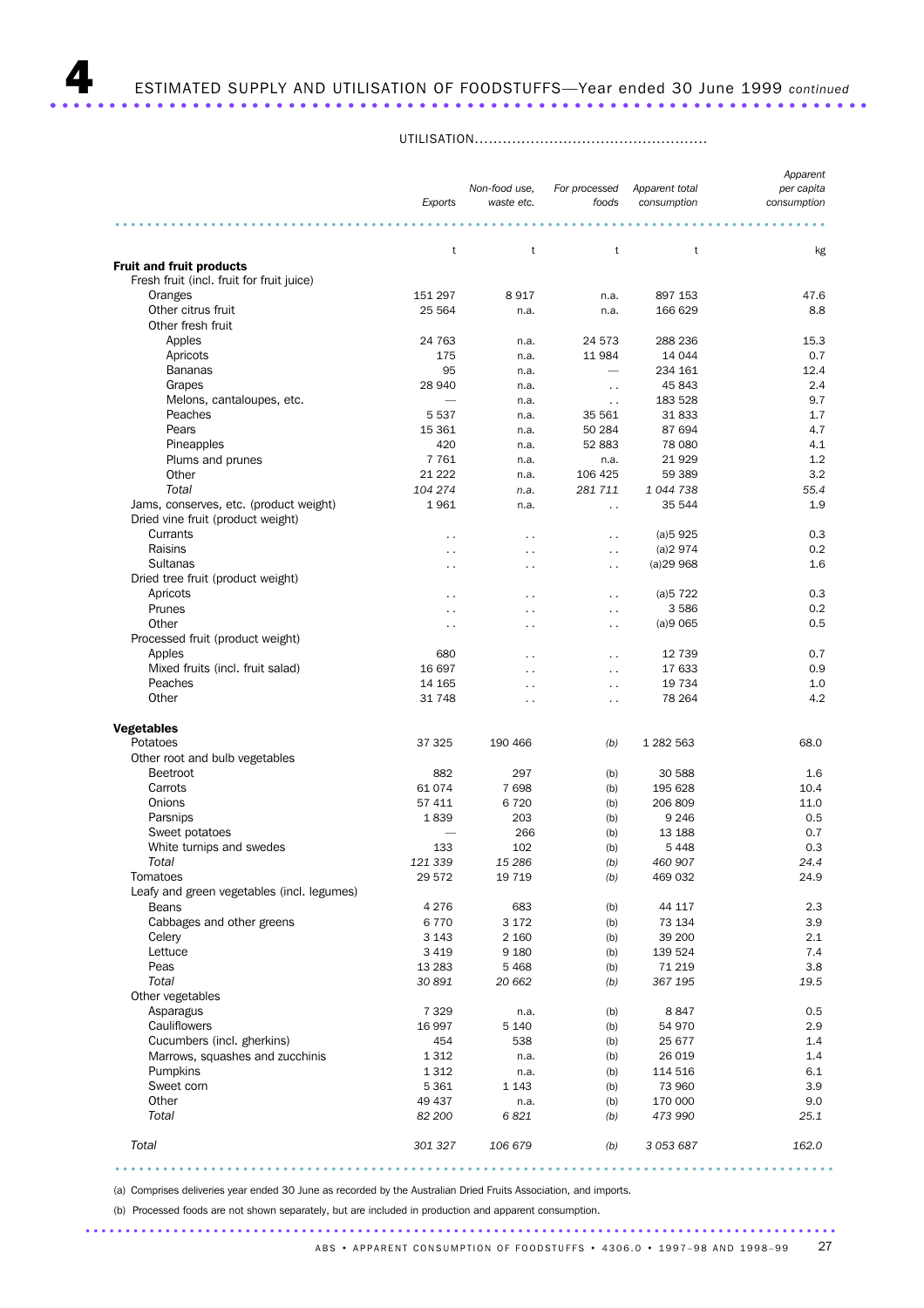SUPPLY......................................................................................

|                                                                          | Net change<br>in stocks | Commercial<br>production | <b>Estimated home</b><br>production | <b>Imports</b>                  | Total                |
|--------------------------------------------------------------------------|-------------------------|--------------------------|-------------------------------------|---------------------------------|----------------------|
|                                                                          |                         |                          |                                     |                                 |                      |
|                                                                          | '000 doz.               | '000 doz.                | '000 doz.                           | '000 doz.                       | '000 doz.            |
| <b>Eggs and egg products</b><br>Number of eggs                           | $\ddot{\phantom{0}}$    | 189 432                  | 26 5 20                             | 2 0 6 6                         | 218 018              |
|                                                                          |                         |                          |                                     |                                 |                      |
|                                                                          | t                       | t                        | t                                   | t                               | t                    |
| <b>Grain products</b>                                                    |                         |                          |                                     |                                 |                      |
| Wheaten Flour (incl. flour for breadmaking)(a)<br><b>Breakfast foods</b> | n.a.                    | $\cdot$ .                | . .                                 | $\sim$ $\sim$                   |                      |
| Oatmeal and rolled oats                                                  | n.a.                    | 33 7 7 6                 | $\ddot{\phantom{0}}$                | 63                              | 33839                |
| Other (from grain)                                                       | 1 0 6 9                 | 162 601                  | $\ddot{\phantom{a}}$                | 10 650                          | 172 182              |
| Table rice                                                               | $\ddot{\phantom{0}}$    | $\ddot{\phantom{0}}$     | . .                                 | $\sim$ $\sim$                   | $\sim$ $\sim$        |
| <b>Bread</b>                                                             | n.a.                    | 1 168 326                | n.a.                                | 18 3 54                         | 1 186 681            |
| Nuts (in shell)                                                          |                         |                          |                                     |                                 |                      |
| Peanuts                                                                  | $-3072$                 | 51 390                   | n.a.                                | 9474                            | 63 936               |
| Tree nuts                                                                | n.a.                    | 38 825                   | 3883                                | 64 624                          | 107 332              |
| <b>Oils and fats</b>                                                     |                         |                          |                                     |                                 |                      |
| <b>Butter</b>                                                            | $\ddotsc$               |                          |                                     |                                 |                      |
| Dairy blends                                                             | $\ddot{\phantom{0}}$    |                          | . .                                 | . .                             | $\ddot{\phantom{1}}$ |
| Margarine                                                                |                         |                          |                                     |                                 |                      |
| Table                                                                    | 414                     | 102 765                  |                                     | 482                             | 102 833              |
| Other<br>Total                                                           | 879<br>1 2 9 3          | 57 392<br>160 157        |                                     | $\overline{\phantom{a}}$<br>482 | 56 513<br>159 346    |
|                                                                          |                         |                          |                                     |                                 |                      |
| <b>Sugars</b>                                                            |                         |                          |                                     |                                 |                      |
| Cane sugar<br>Total (b)                                                  |                         |                          |                                     |                                 |                      |
| Honey                                                                    | $\sim$ $\sim$<br>n.a.   | $\sim$ $\sim$<br>18852   |                                     | $\sim$ $\sim$<br>40             | 18892                |
|                                                                          |                         |                          |                                     |                                 |                      |
| <b>Beverages</b>                                                         |                         |                          |                                     |                                 |                      |
| Tea                                                                      | n.a.                    | n.p.                     |                                     | 17 162                          | 17978                |
| Coffee                                                                   | n.a.                    | n.p.                     |                                     | 48 013                          | 48 287               |
|                                                                          |                         |                          |                                     |                                 |                      |

(a) Excludes flour used in the production of starch and gluten.

(b) Comprises packed refined sugar and sugar used in manufactured foods.

.............................................................................................. ABS • APPARENT CONSUMPTION OF FOODSTUFFS • 4306.0 • 1997-98 AND 1998-99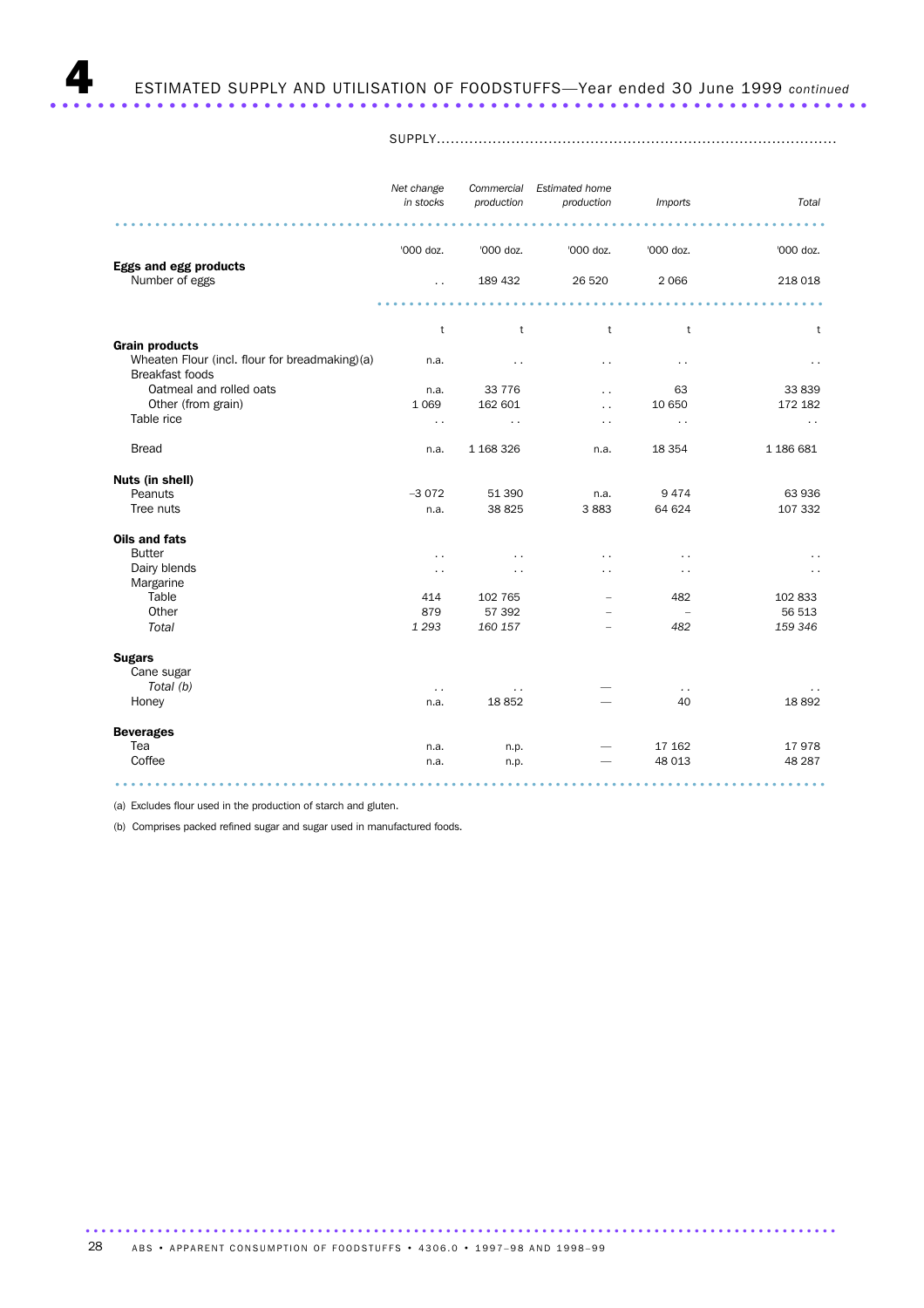UTILISATION....................................................

|                                                                                                      | Exports                  | Non-food use,<br>waste etc. | foods                | For processed Apparent total<br>consumption | Apparent<br>per capita<br>consumption |
|------------------------------------------------------------------------------------------------------|--------------------------|-----------------------------|----------------------|---------------------------------------------|---------------------------------------|
|                                                                                                      |                          |                             |                      |                                             |                                       |
|                                                                                                      | '000 doz.                | '000 doz.                   | '000 doz.            | '000 doz.                                   | no.                                   |
| <b>Eggs and egg products</b><br>Number of eggs                                                       | 2 2 5 8                  | $\ddot{\phantom{0}}$        | $\ddot{\phantom{a}}$ | 215 952                                     | 137                                   |
|                                                                                                      |                          |                             |                      |                                             |                                       |
|                                                                                                      | t                        | t                           | t                    | t                                           | kg                                    |
| <b>Grain products</b><br>Wheaten Flour (incl. flour for<br>breadmaking)(a)<br><b>Breakfast foods</b> | $\ddot{\phantom{0}}$     | $\ddot{\phantom{0}}$        | $\ddot{\phantom{0}}$ | 1 313 668                                   | 69.7                                  |
| Oatmeal and rolled oats                                                                              | 14 635                   | $\ddot{\phantom{0}}$        | $\ddot{\phantom{0}}$ | 19 204                                      | 1.0                                   |
| Other (from grain)                                                                                   | 42 069                   | . .                         | $\ddot{\phantom{0}}$ | 130 113                                     | 6.9                                   |
| Table rice                                                                                           | $\ddot{\phantom{1}}$ .   | $\ddot{\phantom{0}}$        | $\ddot{\phantom{0}}$ | (b)132 971                                  | 7.1                                   |
| <b>Bread</b>                                                                                         | 1341                     | 178 002                     | $\ddot{\phantom{0}}$ | 1 007 338                                   | 53.4                                  |
| Nuts (in shell)                                                                                      |                          |                             |                      |                                             |                                       |
| Peanuts                                                                                              | 8 5 5 5                  | 12 3 14                     |                      | 43 067                                      | 2.3                                   |
| Tree nuts                                                                                            | 16 650                   | $\ddot{\phantom{0}}$        |                      | 90 682                                      | 4.8                                   |
| <b>Oils and fats</b>                                                                                 |                          |                             |                      |                                             |                                       |
| <b>Butter</b>                                                                                        | $\ddot{\phantom{0}}$     | $\ddot{\phantom{0}}$        | $\ddot{\phantom{0}}$ | (c)54558                                    | 2.9                                   |
| Dairy blends                                                                                         | $\overline{\phantom{a}}$ | $\ddot{\phantom{0}}$        | $\ddot{\phantom{0}}$ | $(c)$ 15 526                                | 0.8                                   |
| Margarine                                                                                            |                          |                             |                      |                                             |                                       |
| Table                                                                                                | 17 959                   | $\ddot{\phantom{0}}$        | $\ddot{\phantom{0}}$ | 84 874                                      | 4.5                                   |
| Other                                                                                                | 20 910                   | $\ddot{\phantom{0}}$        | $\ddot{\phantom{0}}$ | 35 603                                      | 1.9                                   |
| Total                                                                                                | 38 869                   | $\cdot$ $\cdot$             | $\cdot$ .            | 120 477                                     | 6.4                                   |
| <b>Sugars</b><br>Cane sugar                                                                          |                          |                             |                      |                                             |                                       |
| Total (d)                                                                                            | $\ddot{\phantom{0}}$     |                             | $\ddot{\phantom{0}}$ | 709 783                                     | 37.6                                  |
| Honey                                                                                                | 9 3 0 8                  | $\ddot{\phantom{0}}$        | $\ddot{\phantom{0}}$ | 9 5 8 4                                     | 0.5                                   |
| <b>Beverages</b>                                                                                     |                          |                             |                      |                                             |                                       |
| Tea                                                                                                  | 1871                     | $\ddot{\phantom{0}}$        | $\ddot{\phantom{0}}$ | 16 107                                      | 0.9                                   |
| Coffee                                                                                               | 3 4 3 3                  | $\ddot{\phantom{0}}$        | $\ddot{\phantom{0}}$ | 44 854                                      | 2.4                                   |
|                                                                                                      |                          |                             |                      |                                             |                                       |

(a) Excludes flour used in the production of starch and gluten.

(b) Comprises deliveries year ended 30 June as recorded by the Ricegrowers' Co-operative Ltd and imports.

(c) Domestic sales supplied by the Australian Dairy Corporation.

(d) Comprises packed refined sugar and sugar used in manufactured foods.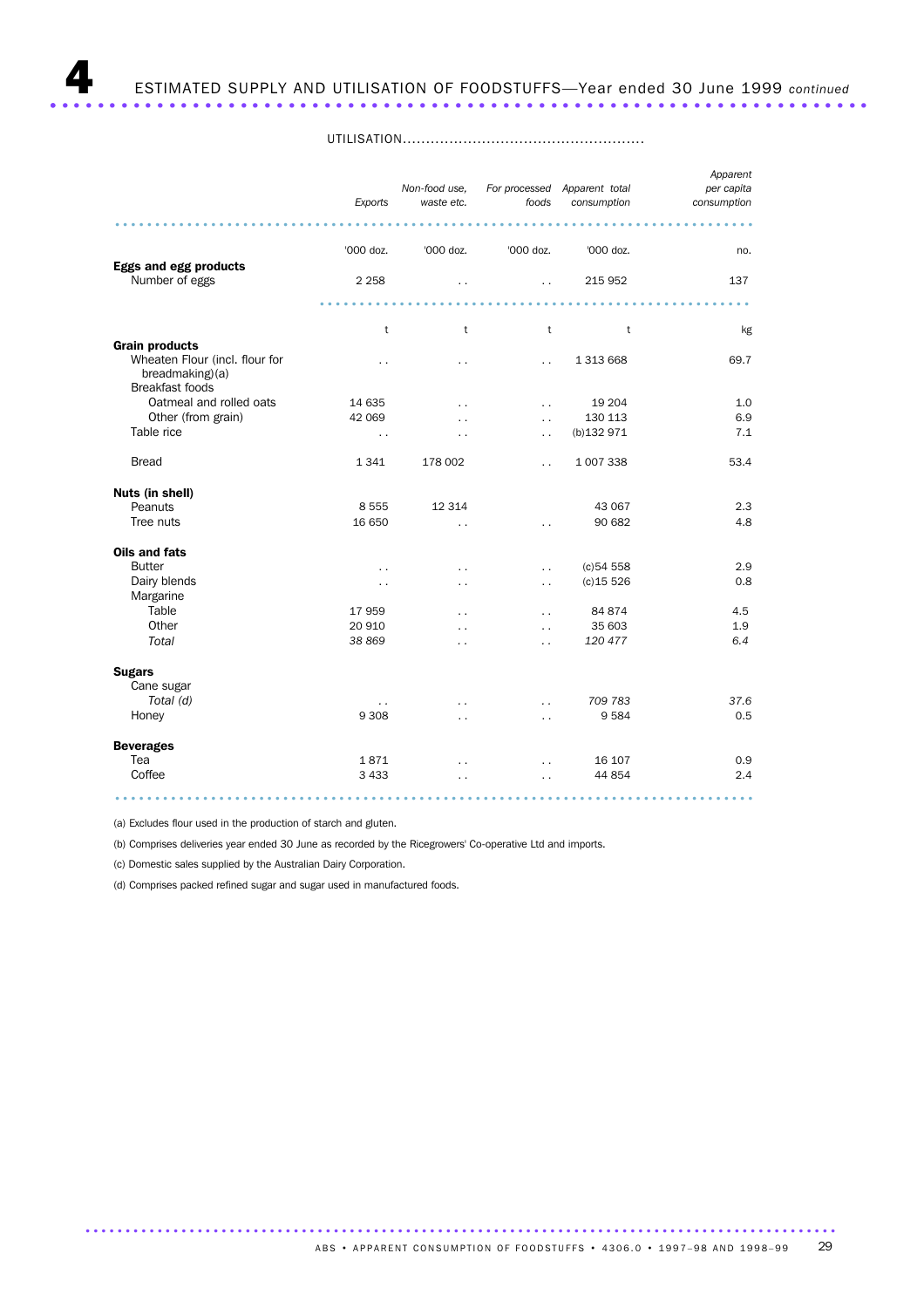SUPPLY.......................................................................................

|                                    | Net change<br>in stocks | Commercial<br>production | <b>Estimated home</b><br>production | Imports      | Total                |
|------------------------------------|-------------------------|--------------------------|-------------------------------------|--------------|----------------------|
|                                    |                         |                          |                                     |              |                      |
|                                    | '000 L                  | '000 L                   | '000 L                              | '000 L       | '000 L               |
| <b>Beverages</b>                   |                         |                          |                                     |              |                      |
| Aerated and carbonated waters      | n.a.                    | 2 090 930                | n.a.                                | 57 212       | 2 148 142            |
| Beer                               |                         |                          |                                     |              |                      |
| Low alcohol                        | n.a.                    | $\ddot{\phantom{a}}$     | $\sim$ $\sim$                       | (a)6255      | $\sim$ $\sim$        |
| Other beer                         | n.a.                    | . .                      | 34 001                              | (a)16822     | $\ddot{\phantom{0}}$ |
| Total                              | n.a.                    | . .                      | 34 001                              | (a)23076     | $\ddot{\phantom{0}}$ |
| Wine                               |                         |                          |                                     |              |                      |
| Fortified (b)                      | $\cdot$ .               | $\cdot$ .                | $\overline{\phantom{a}}$            | (a)92        | $\ddot{\phantom{a}}$ |
| Sparkling and carbonated wine      |                         | . .                      | . .                                 | (a)3219      | $\ddot{\phantom{1}}$ |
| Table wine                         | . .                     | $\cdot$ .                | 2874                                | (a)9577      | $\ddot{\phantom{0}}$ |
| Vermouth                           | $\cdot$ $\cdot$         | $\cdot$ .                | . .                                 | (a)580       | $\ddot{\phantom{0}}$ |
| Other wine n.e.i.                  | $\cdot$ .               | $\sim$                   | $\ddot{\phantom{0}}$                | $(a)$ 10 788 | $\ddot{\phantom{1}}$ |
| Total                              |                         | . .                      | 2874                                | (a)24297     | $\cdot$ .            |
|                                    |                         |                          |                                     |              |                      |
|                                    | '000 L al               | '000 L al                | '000 L al                           | '000 L al    | '000 L al            |
| <b>Alcohol content</b>             |                         |                          |                                     |              |                      |
| <b>Spirits</b>                     |                         |                          |                                     |              |                      |
| Brandy                             | $\cdot$ .               | . .                      | . .                                 | (a)598       | $\ddot{\phantom{0}}$ |
| Liqueurs (incl. flavoured spirits) |                         | . .                      | $\ddot{\phantom{1}}$                | (a)1475      | $\ddot{\phantom{1}}$ |
| <b>Rum</b>                         | . .                     | $\ddot{\phantom{0}}$     | $\ddot{\phantom{0}}$                | (a)580       | $\ddot{\phantom{0}}$ |
| Vodka                              | $\cdot$ .               | $\ddot{\phantom{0}}$     | $\ddot{\phantom{0}}$                | (a)1 168     | $\ddot{\phantom{0}}$ |
| Other n.e.i.(c)                    | $\cdot$ .               | $\cdot$ .                | $\ddot{\phantom{0}}$                | $(a)$ 15 487 | $\ddot{\phantom{a}}$ |
| Total                              |                         |                          | . .                                 | (a)19307     | $\ddot{\phantom{0}}$ |
|                                    |                         |                          |                                     |              |                      |

(a) Imports cleared for consumption in Australia.

(b) Fortified wine includes dessert wine and sherry.

(c) Other n.e.i. includes bitters, gin, ouzo and whisky.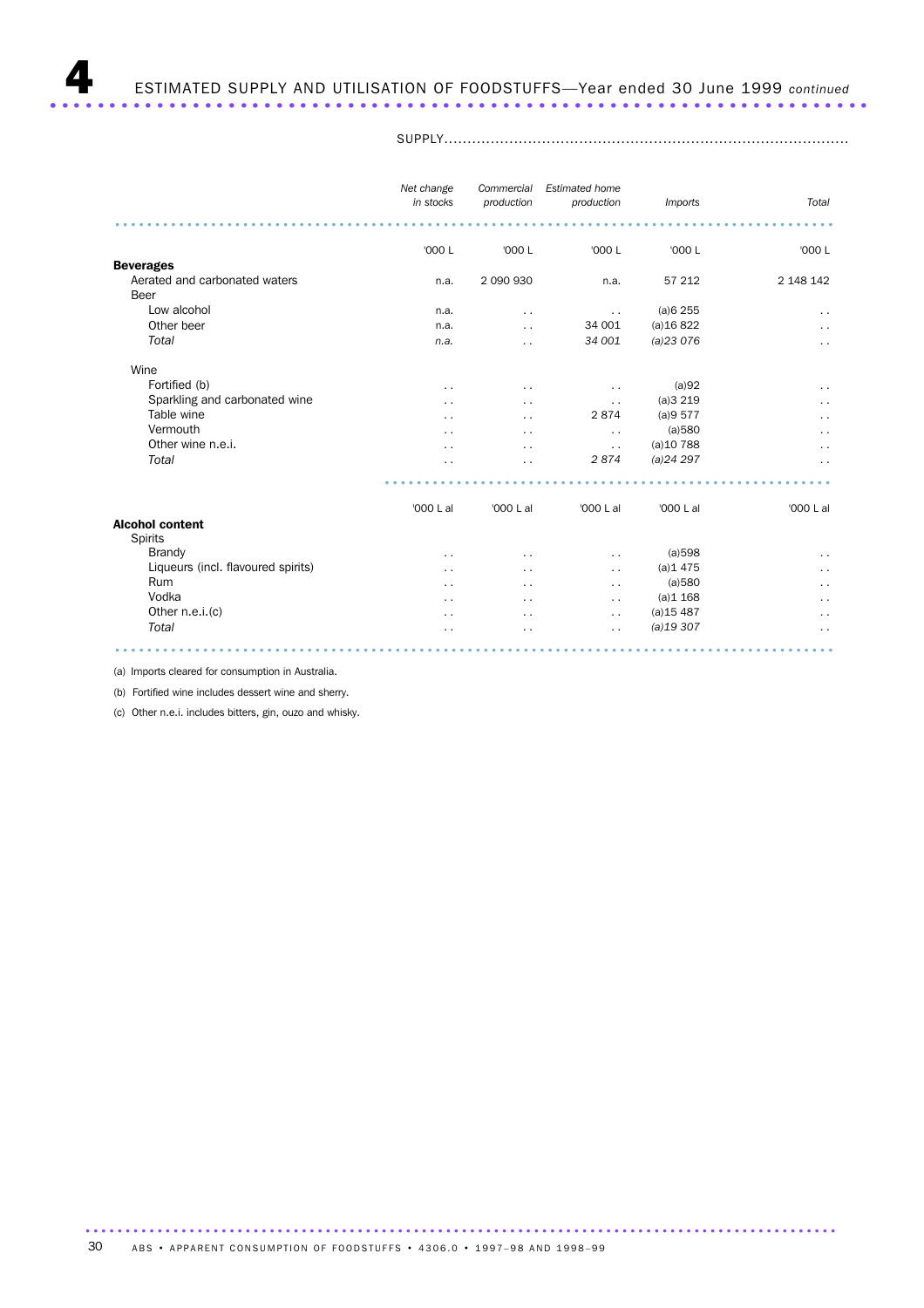|                                    | Exports              | Non-food use,<br>waste etc. | For processed<br>foods | Apparent total<br>consumption | Apparent<br>per capita<br>consumption |
|------------------------------------|----------------------|-----------------------------|------------------------|-------------------------------|---------------------------------------|
|                                    |                      |                             |                        |                               |                                       |
| <b>Beverages</b>                   | '000 L               | '000 L                      | '000 L                 | '000 L                        | L                                     |
| Aerated and carbonated waters      | 16836                |                             |                        | 2 131 306                     | 113.0                                 |
| <b>Beer</b>                        |                      | . .                         | $\ddot{\phantom{0}}$   |                               |                                       |
| Low alcohol                        | $\ddot{\phantom{0}}$ | . .                         | $\ddot{\phantom{0}}$   | (a)465672                     | 24.7                                  |
| Other beer                         | . .                  | . .                         | $\ddot{\phantom{0}}$   | (a)1291448                    | 68.5                                  |
| Total                              | $\cdot$ .            | . .                         | $\ddot{\phantom{0}}$   | (a)1757120                    | 93.2                                  |
| Wine                               |                      |                             |                        |                               |                                       |
| Fortified (b)                      | $\sim$ $\sim$        | . .                         | $\sim$                 | $(c)$ 24 054                  | 1.3                                   |
| Sparkling and carbonated wine      | . .                  | . .                         | $\sim$ $\sim$          | (c)35836                      | 1.9                                   |
| Table wine                         | . .                  | . .                         | $\sim$                 | (c)299 849                    | 15.9                                  |
| Vermouth                           | . .                  | . .                         | $\ddot{\phantom{0}}$   | (c)1404                       | 0.1                                   |
| Other wine n.e.i.                  |                      | . .                         | $\ddot{\phantom{0}}$   | $(c)$ 12 929                  | 0.7                                   |
| Total                              |                      | . .                         | $\ddot{\phantom{0}}$   | (c)374 071                    | 19.8                                  |
|                                    |                      |                             |                        |                               |                                       |
|                                    | '000 L al            | '000 L al                   | '000 L al              | '000 L al                     | L al                                  |
| <b>Alcohol content</b>             |                      |                             |                        |                               |                                       |
| Spirits                            |                      |                             |                        |                               |                                       |
| <b>Brandy</b>                      | . .                  | . .                         | $\ddot{\phantom{0}}$   | (d)1503                       | 0.08                                  |
| Liqueurs (incl. flavoured spirits) | . .                  | . .                         | $\sim$                 | (d)1534                       | 0.08                                  |
| Rum                                | . .                  | . .                         | $\ddot{\phantom{0}}$   | (d)2607                       | 0.14                                  |
| Vodka                              |                      | . .                         | $\ddot{\phantom{0}}$   | (d)1531                       | 0.08                                  |
| Other n.e.i. (e)                   |                      | . .                         | $\ddot{\phantom{0}}$   | $(d)$ 16 127                  | 0.86                                  |
| Total spirits                      | . .                  | . .                         | $\cdot$ .              | $(d)$ 23 301                  | 1.24                                  |

UTILISATION....................................................

........................................................................................ (a) Comprises quantities upon which excise duty was paid, imports cleared for consumption in Australia and, where applicable, an estimated quantity of home production.

(b) Fortified wine includes dessert wine and sherry.

(c) Comprises quantity of sales of domestically produced wine, imports cleared for consumption in Australia and, where applicable, an estimated quantity of home production.

(d) Comprises quantities upon which excise duty was paid and imports cleared for consumption in Australia.

(e) Other n.e.i. includes bitters, gin, ouzo and whisky.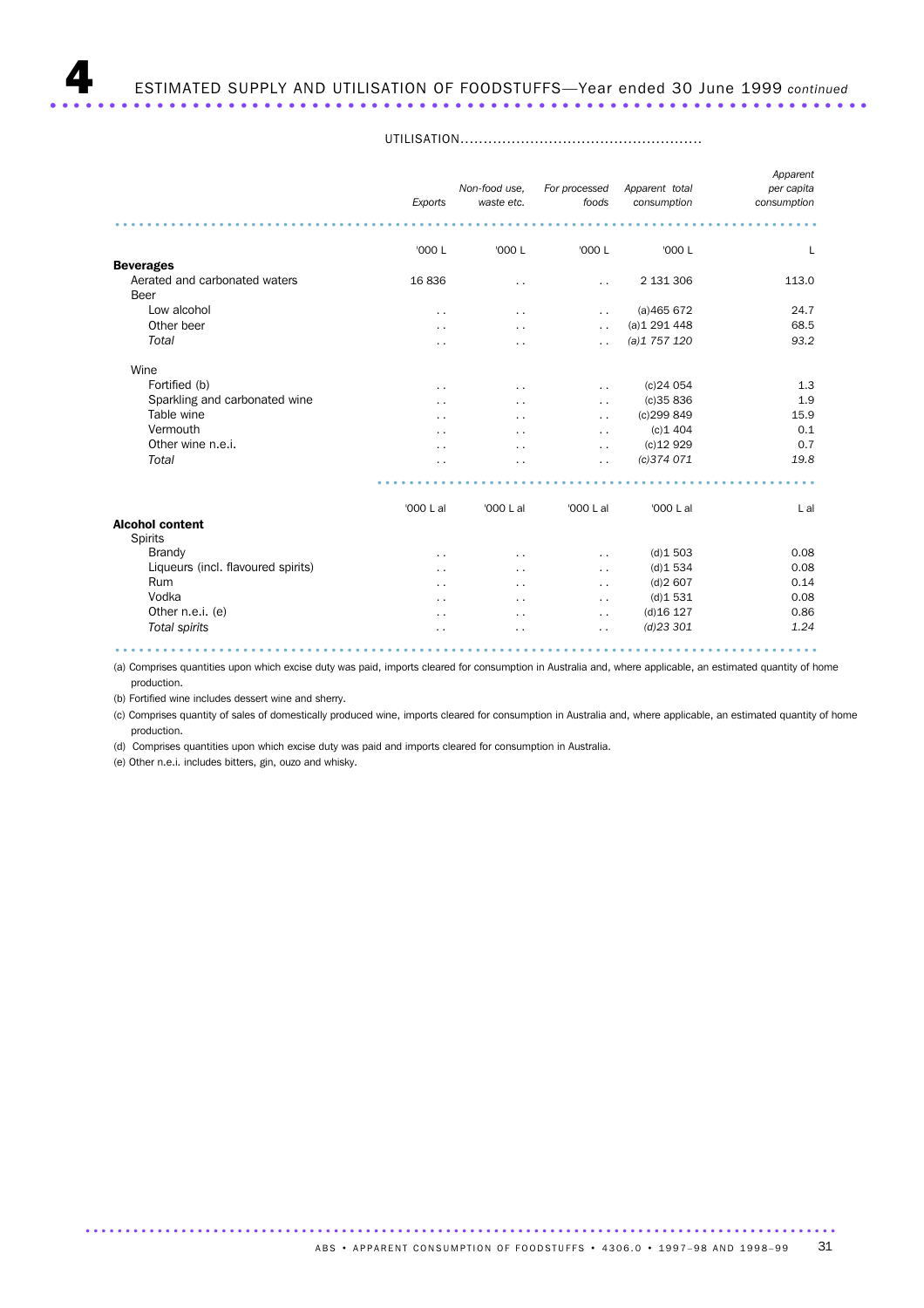# E X P L A N A T O R Y N O T E S ...........................................................

### INTRODUCTION

**1** This publication contains detailed statistics on the apparent consumption of foodstuffs in Australia. Estimates of total consumption and per capita consumption are included. In the context of this publication, 'consumption' is not 'intake'. Apparent consumption data for most items are derived using information relating to the supply and utilisation of foodstuffs. Limitations inherent in this approach mean that the data are an approximate estimate of foodstuffs available for consumption by persons in Australia, after allowing for other uses and losses.

2 Information on supply (production, change in stocks, and imports), and utilisation (exports, non-food use, and use in processed food) are also included in this publication for most data items.

### SCOPE AND COVERAGE

3 In general, the scope includes all foodstuffs available for consumption by the Australian population, including fats and oils, some beverages and sugars. Whilst every attempt is made to cover the food groups listed, for some food groups information on home production, changes in stock levels, or volumes of product wasted are not available.

4 Due to the varied sources of data used for compiling this publication, the scope and coverage can differ for the various data items. Much of the data is sourced from ABS statistical collections, such as the Agricultural Commodity Survey and the Survey of Inventories and Production–Food and Beverage Manufacturers. Other sources include industry associations and government regulatory authorities. Details of the sources for the various food groups, and the implications on scope and coverage are contained in the glossary.

5 In general, apparent consumption of the various foodstuffs is estimated from the following equation:

Apparent consumption =

- Commercial production
- + Estimated home production
- + Imports
- + Opening stocks
- MINUS
	- Exports
	- + Usage for processed food

..............................................................................................

- + Non-food use
- + Wastage
- + Closing stocks

6 *Per capita apparent consumption* is total apparent consumption divided by the mean population for the period.

### POPULATION DATA

7 Population data are derived from those published in *Australian Demographic Statistics* (Cat. no. 3101.0). Figures are revised as more recent data becomes available.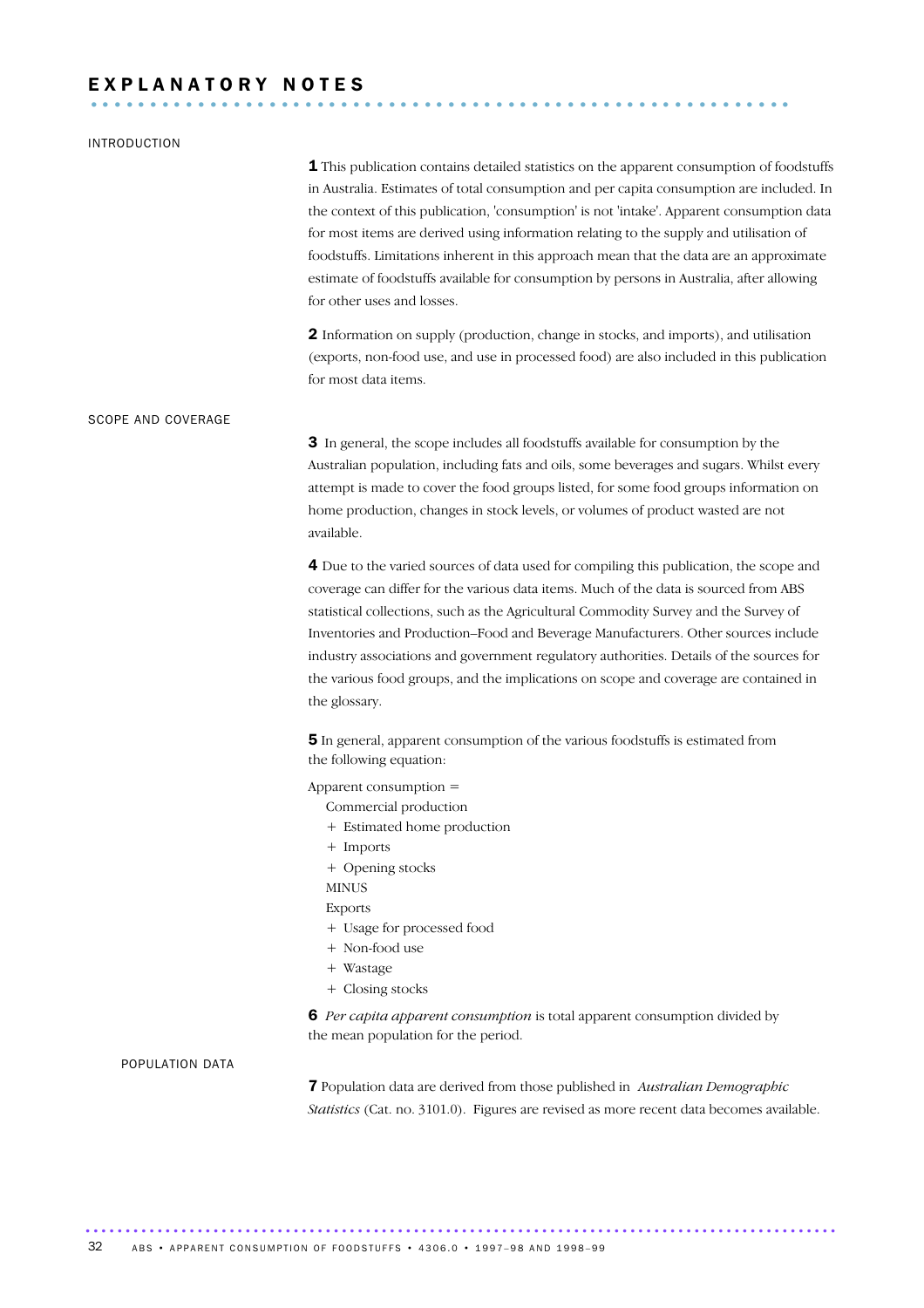8 The following mean population figures (for the year ended 30 June) are used in this issue:

| 155.UC.     |            |            |             |
|-------------|------------|------------|-------------|
|             |            |            |             |
| Average 3   |            | Individual |             |
| years ended | no.        | years      | no.         |
|             |            |            |             |
| 1938-39     | 6870261    | 1993-94    | 17 766 184  |
| 1948-49     | 7 651 558  | 1994-95    | 17 961 429  |
| 1958-59     | 9 741 073  | 1995-96    | 18 194 890  |
| 1968-69     | 11 919 046 | 1996-97    | r18 425 879 |
| 1978-79     | 14 275 870 | 1997-98    | 18 627 900  |
| 1988-89     | 16 408 095 | 1998-99    | 18 853 540  |
|             |            |            |             |

9 ABS publications draw extensively on information provided freely by individuals, businesses, governments and other organisations. Their continued cooperation is very much appreciated: without it, the wide range of statistics published by the ABS would not be available. Information received by the ABS is treated in strict confidence as required by the *Census and Statistics Act 1905.*

### RELATED PRODUCTS

10 Users may also wish to refer to the following priced publications which are available on request:

*Agriculture, Australia* (Cat. no. 7113.0)

*Livestock Products, Australia* (Cat. no. 7215.0)

*Home Production of Selected Foodstuffs, Australia, 1992* (Cat. no. 7110.0)

*International Merchandise Trade, Australia* (Cat. no. 5422.0)

*Manufacturing Production, Australia* (Cat. no. 8301.0)

*Manufacturing Production, Commodities Produced, Australia* (Cat. no. 8365.0)

*National Nutrition Survey: Foods Eaten, Australia* (Cat. no. 4804.0)

*National Health Survey: Summary of Results* (Cat. no. 4364.0)

*Sales of Australian Wine and Brandy by Winemakers* (Cat. no. 8504.0)

**11** The ABS has more detailed agricultural statistics on magnetic tape, compact disk, microfiche, floppy disk and the Integrated Regional Database. These products offer a wider range of data, aggregated at smaller geographic areas than those generally available in printed publications.

**12** FASTTRACCS is a fast international trade access system which utilises high speed report specification and electronic delivery. Statistics can be provided for quantity and value of commodities for all or selected countries/States.

All data available on FASSTRACCS is subject to ABS confidentiality restrictions. Export trade data is revised for a period of 18 months after the recorded period while import trade data is revised for a period of 6 months after the recorded period. Aggregations can be undertaken and can be tailored to client requests by month or quarter, or on a calendar year, financial year or user-specified basis. For more information contact International Trade Client Services on Canberra 02 6252 5400.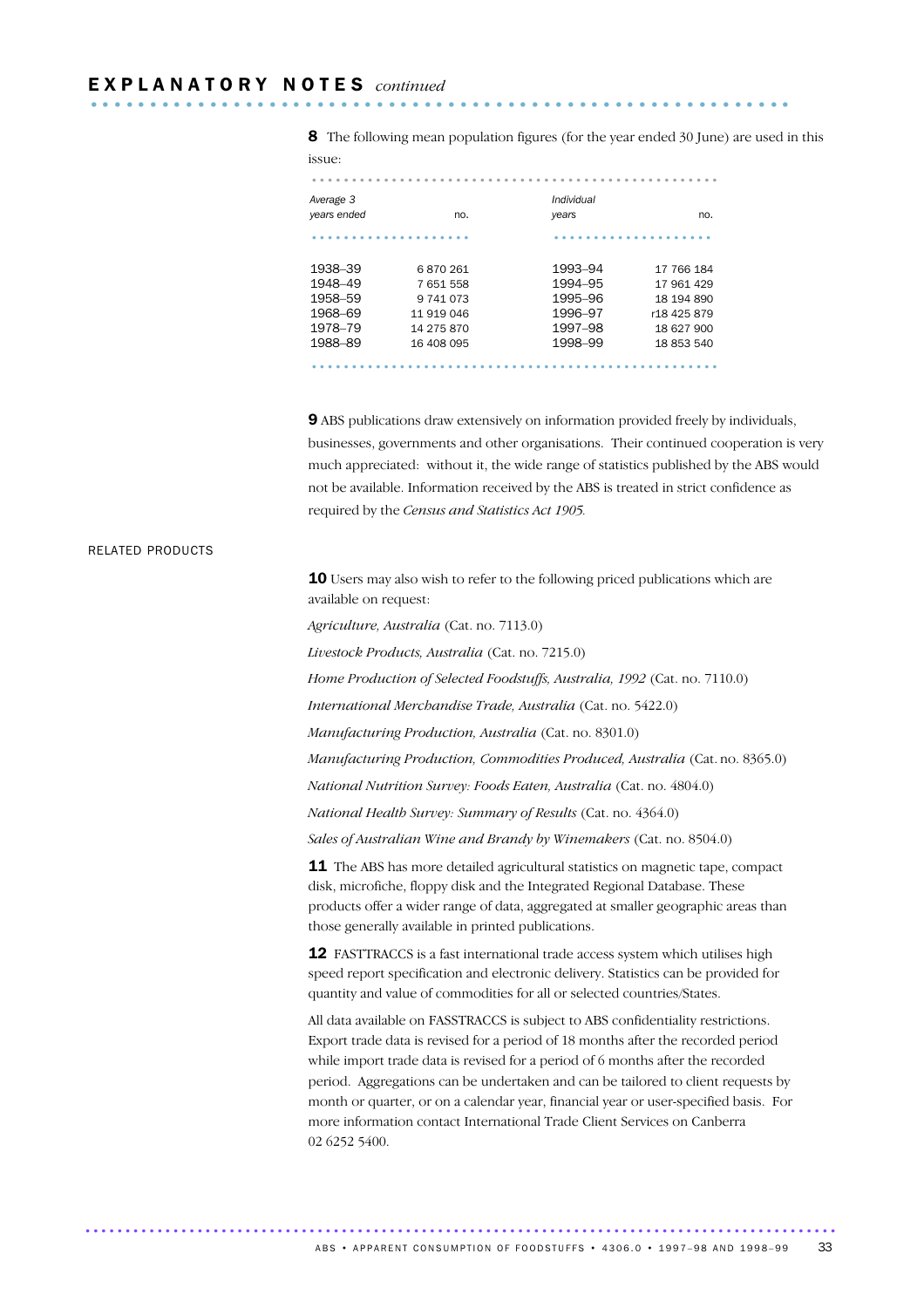# E X P L A N A T O R Y N O T E S *continued* ...........................................................

|                        | <b>13</b> Current publications produced by the ABS are listed in the <i>Catalogue of</i><br>Publications and Products (Cat. no. 1101.0). The ABS also issues, on Tuesdays<br>and Fridays, a <i>Release Advice</i> (Cat. no. 1105.0) which lists publications to be<br>released in the next few days. The Catalogue and Release Advice are available<br>from any ABS office. |
|------------------------|-----------------------------------------------------------------------------------------------------------------------------------------------------------------------------------------------------------------------------------------------------------------------------------------------------------------------------------------------------------------------------|
| UNPUBLISHED STATISTICS |                                                                                                                                                                                                                                                                                                                                                                             |
|                        | <b>14</b> As well as the statistics in this publication, the ABS may have other<br>unpublished data available. Inquiries should be directed to Karen Connaughton<br>on Canberra 02 6252 5337.                                                                                                                                                                               |
| ROUNDING               |                                                                                                                                                                                                                                                                                                                                                                             |
|                        | <b>15</b> Where the figures have been rounded, discrepancies may occur between sums of<br>the component items and totals.                                                                                                                                                                                                                                                   |
|                        | $\bm{4}\bm{E}$ . There is a contracted with the substituted $\bm{e}$ and the set of the substantial decomposition.                                                                                                                                                                                                                                                          |

16 Proportions, ratios and other calculated figures shown in this publication have been calculated using unrounded estimates and may be different from, but are more accurate than, calculations based on the rounded estimates.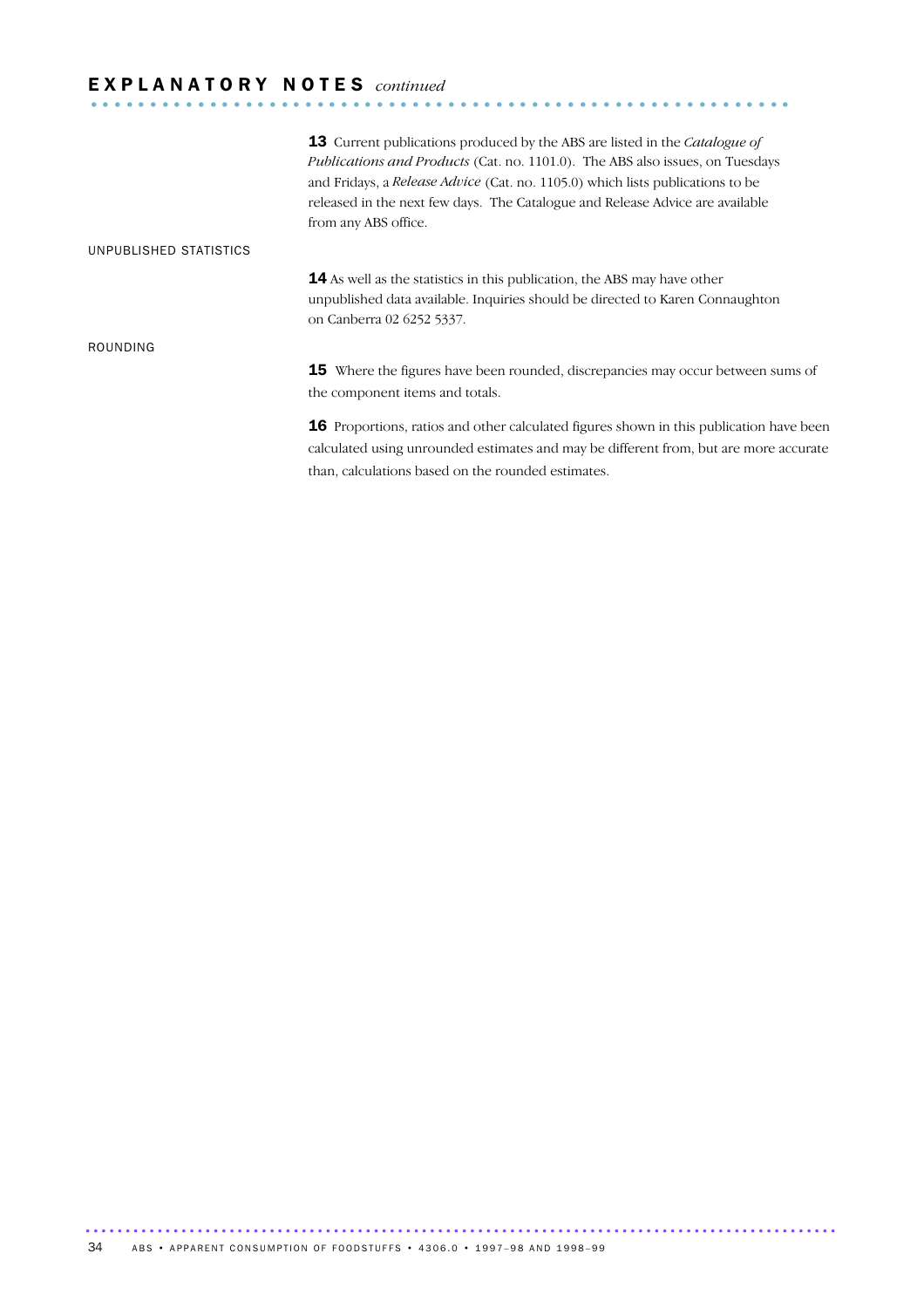### G L O S S A R Y ...........................................................

| Alcohol content (ethanol) | concentrations:                                                                                            | The use of excise data as the source for the alcoholic content of beer was introduced in<br>1989–90. Data for prior years were not recalculated, so that only data for 1989–90 and<br>subsequent years are directly comparable. From 1984-85 to 1988-89, this distinction was made<br>using a concentration of 2.4% v/v for low alcohol beer and 4.8% for standard beer. Before<br>1984-85, alcohol from beer was calculated using a concentration of 4.8% v/v.<br>Alcohol intake from wine is derived from domestic sales of wine using the following                        |
|---------------------------|------------------------------------------------------------------------------------------------------------|-------------------------------------------------------------------------------------------------------------------------------------------------------------------------------------------------------------------------------------------------------------------------------------------------------------------------------------------------------------------------------------------------------------------------------------------------------------------------------------------------------------------------------------------------------------------------------|
|                           |                                                                                                            |                                                                                                                                                                                                                                                                                                                                                                                                                                                                                                                                                                               |
|                           |                                                                                                            | %                                                                                                                                                                                                                                                                                                                                                                                                                                                                                                                                                                             |
|                           |                                                                                                            |                                                                                                                                                                                                                                                                                                                                                                                                                                                                                                                                                                               |
|                           | Fortified<br>Sparkling and carbonated<br>Table wine<br>Other wine n.e.i.                                   | 17.9<br>10.6<br>10.8<br>14.4                                                                                                                                                                                                                                                                                                                                                                                                                                                                                                                                                  |
|                           | over the entire Apparent Consumption series.                                                               | These wine data are directly comparable over the entire Apparent Consumption<br>series. Spirit data are based on excise data and, likewise, are directly comparable                                                                                                                                                                                                                                                                                                                                                                                                           |
| <b>Beverages</b>          | $(>=3.8\%$ v/v ethanol) have been differentiated since 1984–85.                                            | Apart from tea and coffee, beverages are reported by volume. Low alcohol beer<br>$(1.15\%$ to less than 3.8% volume per volume $(v/v)$ ethanol) and standard beer                                                                                                                                                                                                                                                                                                                                                                                                             |
| Commercial production     | 50% production data are not published.                                                                     | This is provided on a financial year basis for most foodstuffs. Where there is a<br>marked seasonal pattern, the data refer to the crop year. This applies to citrus<br>fruit for which the crop year is the year ending 31 March. As of 1997-98 the<br>commercial production details for the majority of unprocessed commodities<br>published in the Apparent Consumption of Foodstuffs series are collected in the<br>Agricultural Commodity Survey (ACS). Where standard errors are greater than                                                                           |
| Dairy products            | with the quality of the data published as 'Infants' and invalids food' this<br>and not in the dairy group. | Data are presented for fluid milk by volume, and for milk products by product<br>weight. The commodity group total is presented as total milk solids (fat and<br>non-fat), derived from market milk and processed products. Following concerns<br>information has been withdrawn from publication from 1993-94 onwards. A<br>revision of data collected has resulted in apparent consumption data for<br>'Condensed, concentrated and evaporated milk' being significantly revised for the<br>years 1993-94 onwards. Note that butter is counted in the 'fats and oils' group |
| Eggs                      | include estimates of non-commercial production.                                                            | These are reported as the number of eggs. Data from 1988-89 onwards include<br>estimates for home production based on the 1992 Home Production Survey. Egg<br>production information is considered to be under-reported for a number of years<br>due to coverage limitations of the Agricultural Commodity Survey and, as a result,<br>the quantity available for consumption is considered to be conservative. Data<br>from 1982-83 to 1986-87 report commercial disposals only. Data before 1982-83                                                                         |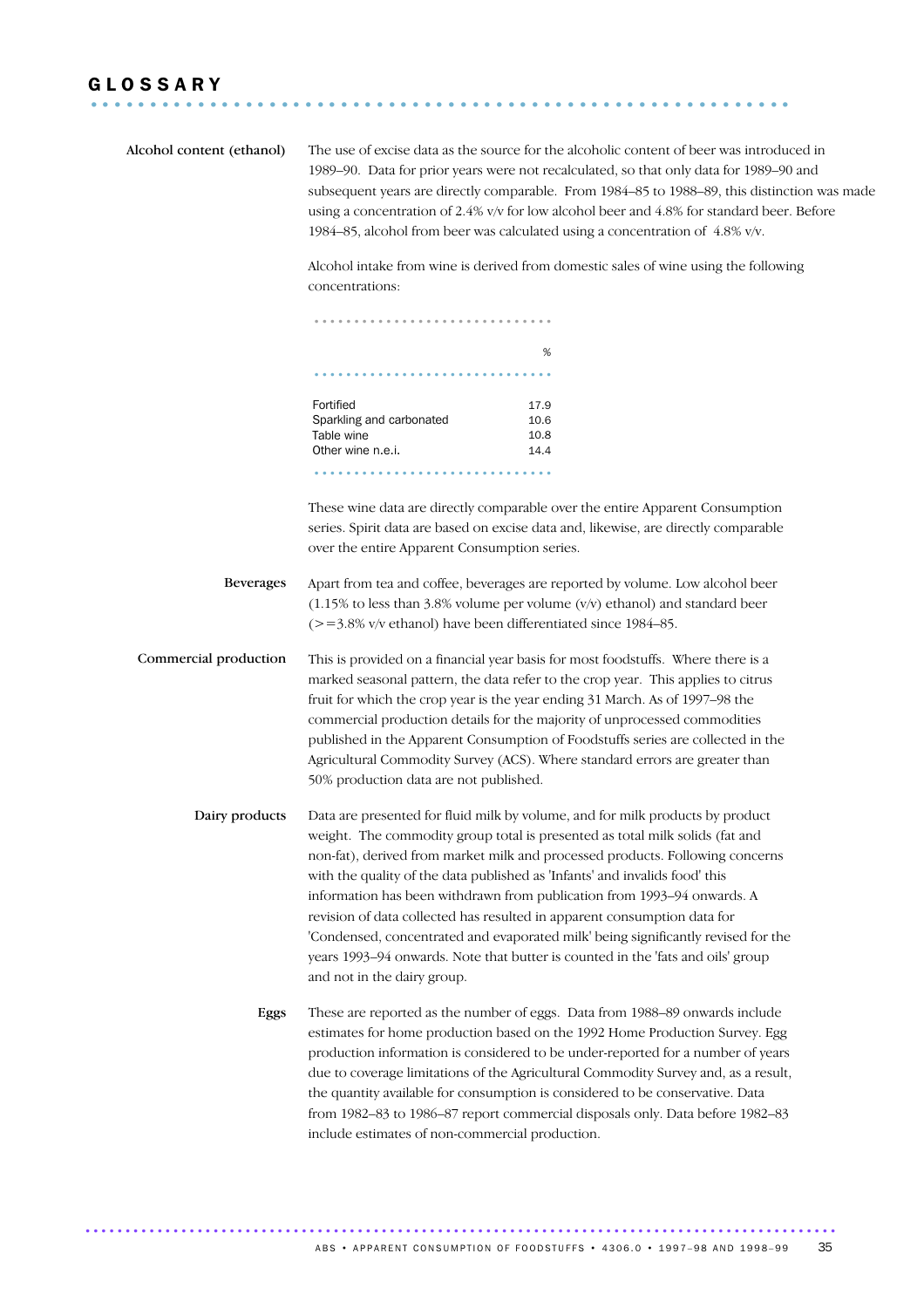### G L O S S A R Y *continued* ...........................................................

| Estimated home production | The data are derived from the 1992 Home Production Survey and are adjusted<br>each year in line with commercial production. Estimates of home production are<br>included for poultry and eggs, fresh fish and seafood, fresh fruit (except<br>pineapple), jam fruit, some home processed fruit, fresh vegetables, tree nuts, and<br>beer and table wine. For other foods, home production is taken to be nil.                                                                                                                                                                                                                                                                                                                                                                                                                                                                   |
|---------------------------|---------------------------------------------------------------------------------------------------------------------------------------------------------------------------------------------------------------------------------------------------------------------------------------------------------------------------------------------------------------------------------------------------------------------------------------------------------------------------------------------------------------------------------------------------------------------------------------------------------------------------------------------------------------------------------------------------------------------------------------------------------------------------------------------------------------------------------------------------------------------------------|
| Fish and seafood          | Seafood are presented as edible weight. Following a review of collected data,<br>seafood data is now presented as a total with no data split between 'Fresh and<br>Frozen' and 'Seafood otherwise prepared'. Adjustments have been made to the<br>historical data in table 1 to combine 'Fresh and frozen seafood' and 'Seafood<br>otherwise prepared'. Production includes a significant estimate for 'home<br>production' (i.e. recreational and non-commercial fishing) which is based on the<br>1992 Home Production Survey. This figure is considered to be conservative and<br>may result in an underestimation of seafood available for consumption. No<br>allowance has been made for seafood used in the production of pet food.                                                                                                                                       |
| Fruit                     | Data are presented as total fresh fruit equivalent. Product weight is also given for<br>processed products, including jam and dried fruit, but the fresh equivalent of<br>these products is included in the commodity group total. Processed food data<br>totals in tables 3 and 4 should not be added to fresh fruit data as this would result<br>in double counting.                                                                                                                                                                                                                                                                                                                                                                                                                                                                                                          |
| Grain products            | 'Wheaten Flour' (including flour for breadmaking), oatmeal and rolled oats,<br>ready-to-eat breakfast cereals, and rice data are presented as product weight. A<br>review of the 'wheaten flour' data published in previous issues has resulted in a<br>revised collection method being used in this publication. As a result there is no<br>data available for 1993-94. For the years 1994-95 onwards 'wheaten flour'<br>excludes flour used in the production of starch and gluten. The 'wheaten flour'<br>data includes flour used for breadmaking with consumption of bread data also<br>available separately. No bread data is available for the 1993-94 year.                                                                                                                                                                                                             |
| Imports/exports           | Data are reported for most, but not all foodstuffs. Confidentiality restrictions may<br>prevent the ABS from publishing complete details of imported and exported<br>commodities.                                                                                                                                                                                                                                                                                                                                                                                                                                                                                                                                                                                                                                                                                               |
| Meat and meat products    | Meat data are presented as carcass weight equivalent, i.e. as from the abattoir<br>('bone-in'). It is not practical to define a 'retail weight of meat' because cutting<br>practices and carcasses are variable. Due to concerns about the accuracy of the<br>data, 'Offal and meat n.e.i.' is not published for the years 1993-94 onward. The<br>weight shown for bacon and ham (cured carcass weight) is already included as<br>part of the carcass equivalent weight in the pigmeat and commodity group totals.<br>The current methodology for calculating the meat data provided in the Apparent<br>Consumption series was introduced in 1983-84. Data were recalculated back to<br>1975-76. Thus the average for the three years ending 1978-79, and annual data<br>from 1978-79 published in the 1983-84 and subsequent issues of the series, are<br>directly comparable. |
| Net change in stocks      | Statistics of stocks are for factory stocks and stocks held by marketing authorities.<br>With minor exceptions, no details are available for wholesale, retail or household<br>stocks. This only becomes relevant for non-perishable foods with long shelf lives<br>such as canned food, or where there is significant cold storage such as for meat,<br>apples and pears.                                                                                                                                                                                                                                                                                                                                                                                                                                                                                                      |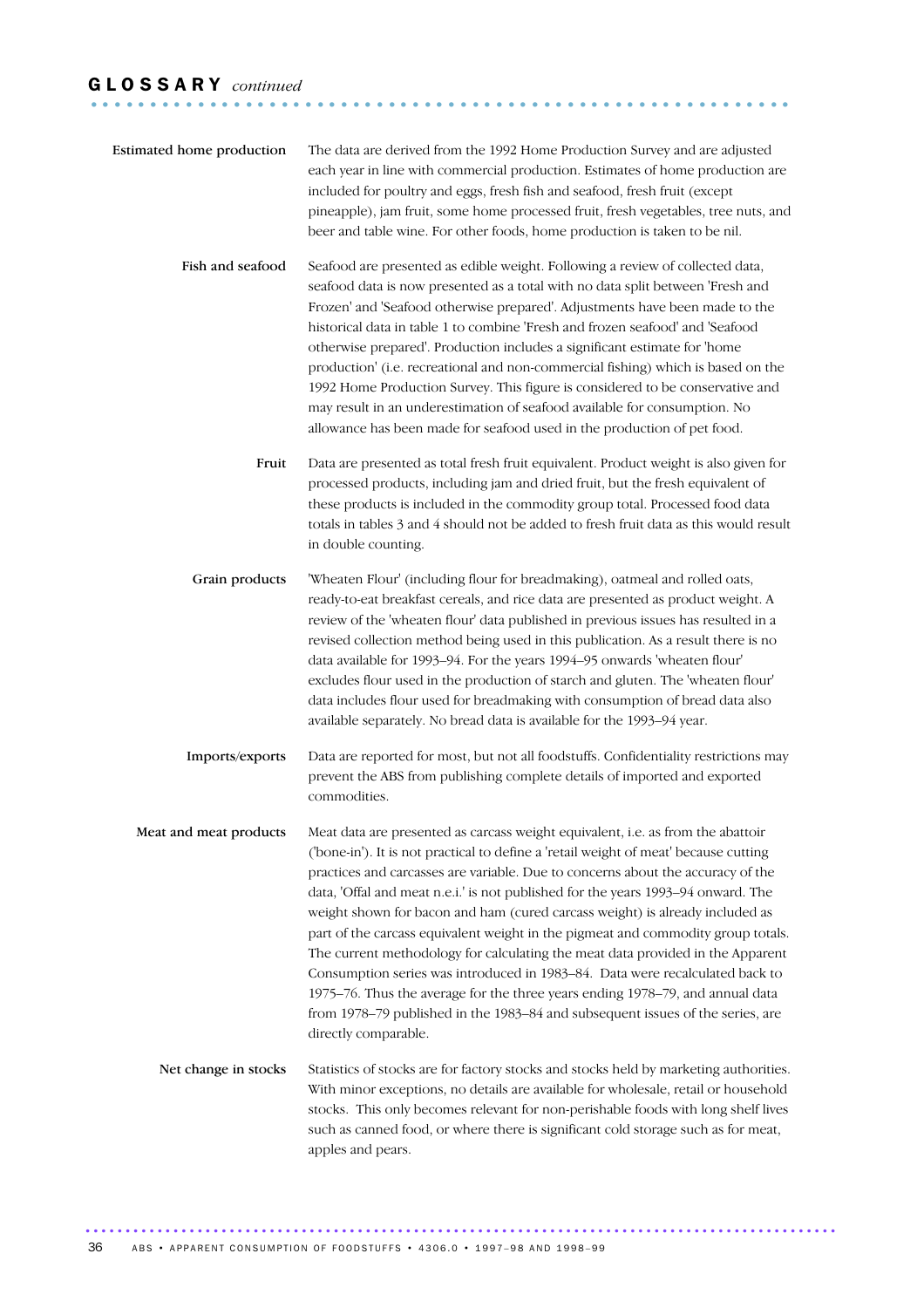### G L O S S A R Y *continued* ...........................................................

| Non-food use, waste, etc. | Non-food use indicates food removed from the human food supply. Wastage<br>does not take into account losses at the retail and household level. Data are given<br>only for oranges, fresh vegetables, bread and peanuts.                                                                                                                                                                                                                                                                                                                                                                                                                                                                                                                      |
|---------------------------|-----------------------------------------------------------------------------------------------------------------------------------------------------------------------------------------------------------------------------------------------------------------------------------------------------------------------------------------------------------------------------------------------------------------------------------------------------------------------------------------------------------------------------------------------------------------------------------------------------------------------------------------------------------------------------------------------------------------------------------------------|
| <b>Nuts</b>               | Data are presented as total weight in shell. For tree nuts, data are directly<br>comparable back to 1987-88 and include estimates for home production based<br>on the 1992 Home Production Survey. Earlier data are for commercial production<br>only.                                                                                                                                                                                                                                                                                                                                                                                                                                                                                        |
| Oils and fats             | Butter and margarine data are presented as product weight. The group total<br>which is expressed as fat includes an annual per capita allowance of 10 kg to<br>represent fats and oils consumed in processed and cooked foods. This allowance<br>for edible oils was increased from 2 kg to 10 kg for 1980-81 data onwards. Data<br>were recalculated back to 1975-76. Thus annual data from 1975-76 published in<br>the 1980-81 and subsequent issues of the series are directly comparable. Data<br>published before the 1980-81 issue include an annual per capita allowance of<br>2 kg. The figure of 10 kg per capita is currently considered conservative. Fat<br>associated with carcass meat is included in the meat commodity group. |
| Poultry                   | Poultry data are presented as dressed weight, i.e. as sold by retailers, as this is a<br>standard practice.                                                                                                                                                                                                                                                                                                                                                                                                                                                                                                                                                                                                                                   |
| Sugar                     | Sugar cane products and honey are represented as product weight. Due to<br>confidentiality restrictions cane sugar 'available for consumption' data is only<br>available as a total figure for 1997-98 and onwards. This figure incorporates<br>'packed refined sugar' and 'sugar used in manufactured foods'. The group total<br>includes the sugar content of syrups and glucose.                                                                                                                                                                                                                                                                                                                                                           |
| Use for processed food    | In tables 3 and 4 data relating to both fresh and processed product are shown for<br>some foods. Please note that quantities relating to fresh product reflect the total<br>supply and utilisation of that food, including processed food. Therefore<br>processed production should not be added to fresh production as to do this<br>would introduce double counting of the processed product.                                                                                                                                                                                                                                                                                                                                               |
| Vegetables                | Data are presented as total fresh weight including the fresh equivalent weight of<br>processed products.                                                                                                                                                                                                                                                                                                                                                                                                                                                                                                                                                                                                                                      |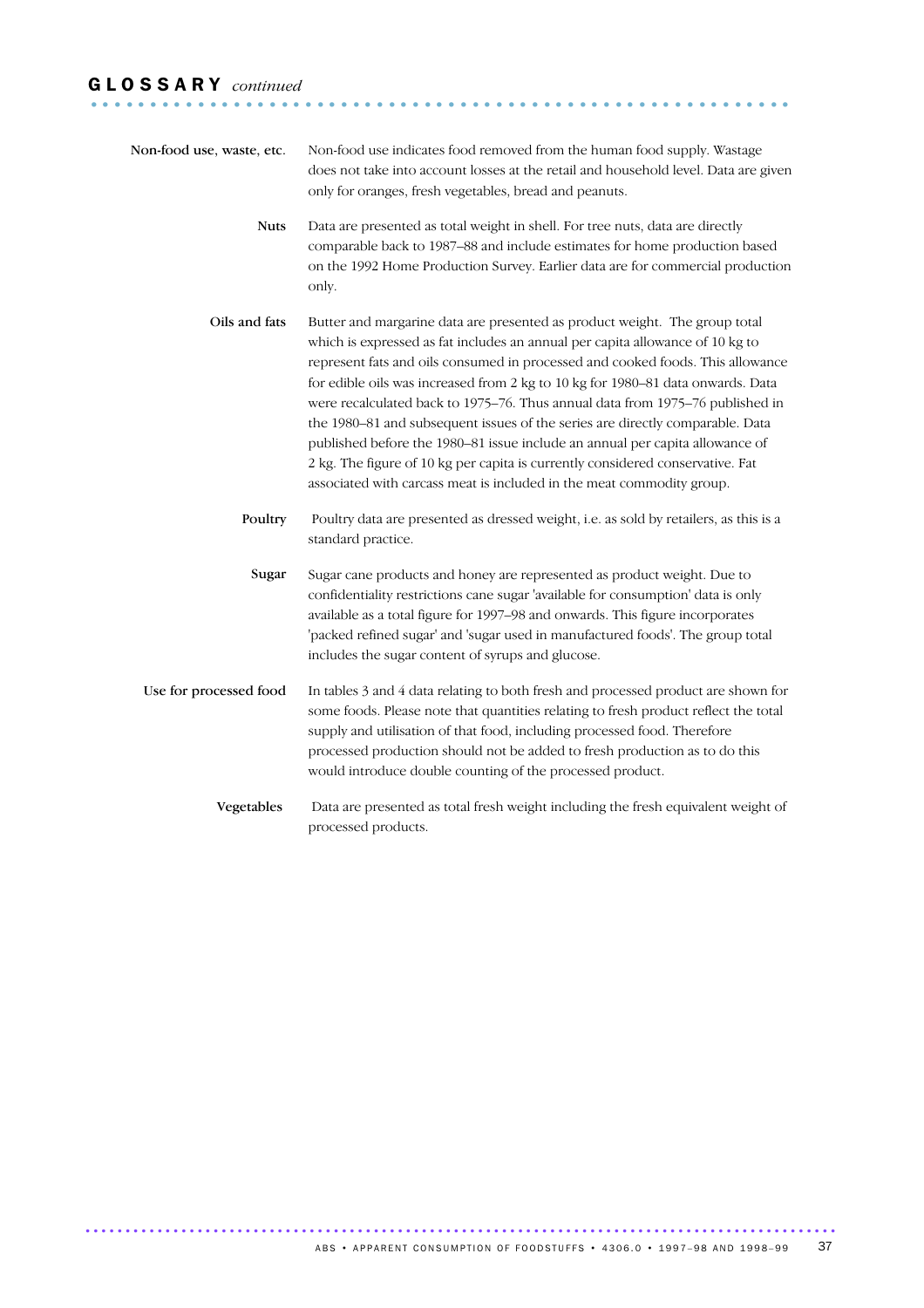The following age-group distributions of the estimated resident Australian male and female population at 30 June 1998 and 1999 are based on the results of the 1996 Census of Population and Housing. These revised estimates take into account new information provided by census counts and estimates of census under-enumeration.

Data may be used in conjunction with information in tables 2 and 3 to vary apparent per capita consumption according to the users specific interest.

.......................................................

### ESTIMATED RESIDENT POPULATION, By Age—30 June

|                   |                     |         |       |                 |         | FEMALES             |         |         |
|-------------------|---------------------|---------|-------|-----------------|---------|---------------------|---------|---------|
|                   | 1998                | 1999    |       | 1998(a) 1999(a) | 1998    | 1999                | 1998(a) | 1999(a) |
| Age group (years) | no.                 | no.     | %     | %               | no.     | no.                 | %       | %       |
|                   |                     |         |       |                 |         |                     |         |         |
| Under 1           | 127 390             | 127 506 | 0.68  | 0.67            | 120 866 | 121 437             | 0.65    | 0.64    |
| $\mathbf 1$       | 130 174             | 127 836 | 0.69  | 0.68            | 123 253 | 121 221             | 0.66    | 0.64    |
| $\mathbf 2$       | 131 867             | 130 700 | 0.70  | 0.69            | 125 157 | 123 757             | 0.67    | 0.65    |
| 3                 | 134 384             | 132 447 | 0.72  | 0.70            | 127 219 | 125 792             | 0.68    | 0.66    |
| 4                 | 134 742             | 134 999 | 0.72  | 0.71            | 127 739 | 127 894             | 0.68    | 0.68    |
| 5                 | 135 177             | 135 333 | 0.72  | 0.71            | 128 301 | 128 298             | 0.68    | 0.68    |
| 6                 | 135 090             | 135 903 | 0.72  | 0.72            | 128 085 | 128 878             | 0.68    | 0.68    |
| $\boldsymbol{7}$  | 137 145             | 135 707 | 0.73  | 0.72            | 130 615 | 128 720             | 0.70    | 0.68    |
| 8                 | 137 414             | 137 684 | 0.73  | 0.73            | 130 530 | 131 143             | 0.70    | 0.69    |
| 9                 | 134 289             | 138 037 | 0.72  | 0.73            | 127 684 | 131 180             | 0.68    | 0.69    |
| 10                | 133 412             | 134 927 | 0.71  | 0.71            | 127 011 | 128 345             | 0.68    | 0.68    |
| 11                | 133 097             | 134 027 | 0.71  | 0.71            | 126 710 | 127 672             | 0.68    | 0.67    |
| 12                | 135 361             | 133 679 | 0.72  | 0.71            | 128 624 | 127 292             | 0.69    | 0.67    |
| 13                | 134 494             | 136 009 | 0.72  | 0.72            | 128 952 | 129 200             | 0.69    | 0.68    |
| 14                | 135 552             | 135 093 | 0.72  | 0.71            | 129 439 | 129 483             | 0.69    | 0.68    |
| 15                | 136 924             | 136 260 | 0.73  | 0.72            | 129 737 | 130 193             | 0.69    | 0.69    |
| 16                | 135 543             | 137 835 | 0.72  | 0.73            | 128 240 | 130 718             | 0.68    | 0.69    |
| 17                | 134 481             | 136 841 | 0.72  | 0.72            | 128 074 | 129 607             | 0.68    | 0.68    |
| 18                | 133 199             | 136 210 | 0.71  | 0.72            | 126 116 | 129 644             | 0.67    | 0.68    |
| 19                | 134 147             | 135 446 | 0.72  | 0.72            | 127 130 | 128 218             | 0.68    | 0.68    |
| $20 - 24$         | 691 414             | 691 325 | 3.69  | 3.65            | 665 691 | 663 257             | 3.55    | 3.50    |
| $25 - 29$         | 737 171             | 740 253 | 3.94  | 3.91            | 733 145 | 733 363             | 3.91    | 3.87    |
| $30 - 34$         | 703 307             | 702 394 | 3.75  | 3.71            | 706 925 | 706 004             | 3.77    | 3.73    |
| $35 - 39$         | 745 555             | 750 642 | 3.98  | 3.96            | 748 913 | 753 568             | 4.00    | 3.98    |
| $40 - 44$         | 698 248             | 707 662 | 3.73  | 3.74            | 702 629 | 710 706             | 3.75    | 3.75    |
| 45–49             | 654 875             | 664 550 | 3.50  | 3.51            | 649 539 | 662 831             | 3.47    | 3.50    |
| $50 - 54$         | 591 213             | 611 864 | 3.16  | 3.23            | 570 287 | 592 163             | 3.04    | 3.13    |
| 55-59             | 446 092             | 466 270 | 2.38  | 2.46            | 431 183 | 450 656             | 2.30    | 2.38    |
| $60 - 64$         | 368 937             | 378 638 | 1.97  | 2.00            | 370 123 | 378 852             | 1.98    | 2.00    |
| 65-69             | 334 283             | 332 726 | 1.78  | 1.76            | 348 707 | 346 720             | 1.86    | 1.83    |
| $70 - 74$         | 286 022             | 290 080 | 1.53  | 1.53            | 329 909 | 329 585             | 1.76    | 1.74    |
| $75 - 79$         | 200 522             | 212 445 | 1.07  | 1.12            | 267 923 | 281 885             | 1.43    | 1.49    |
| $80 - 84$         | 110 080             | 111 081 | 0.59  | 0.59            | 180 000 | 178 671             | 0.96    | 0.94    |
| 85 and over       | 68 296              | 72 901  | 0.36  | 0.38            | 156 006 | 164 903             | 0.83    | 0.87    |
| All ages          | 9 319 897 9 425 310 |         | 49.76 | 49.77           |         | 9 410 462 9 511 856 | 50.24   | 50.23   |

............................................................................

*(a) Proportion of total population.*

*Source*: *Special data service; ABS*